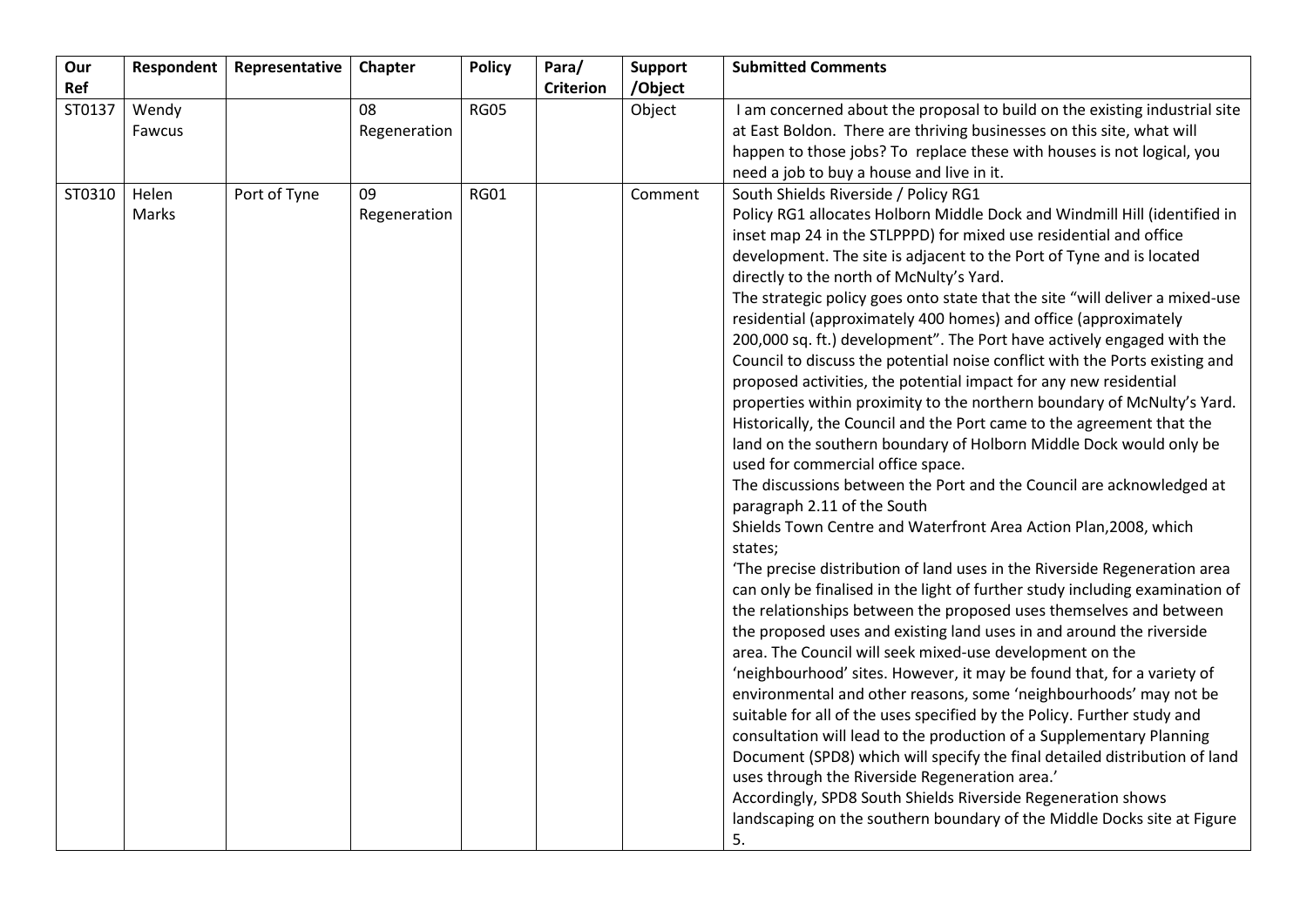|        |                          |                    |             |        | It is understood that the Port has continued to advocate for a dense<br>vegetation and tree buffer zone at the boundary with McNulty's Yard and<br>that any houses at the southern end of the allocation be orientated with<br>windows looking away from McNulty's Yard. However, in the emerging<br>policy the residential yield has increased and the allocated office space<br>decreased, presumably to offset the inherent cost of developing<br>brownfield land.<br>RG1 criterion 1 (a) requests that the developer provides a comprehensive<br>masterplan to address key issues, however this does not include any<br>noise considerations. As stated, the Port have actively engaged with the<br>planning authority to ensure necessary noise mitigation is incorporated<br>into the scheme. We request that Policy RG1 be reworded as follows;<br>" In taking forward the allocation we will require the developer to<br>provide a comprehensive masterplan to address ecology, flooding,<br>environmental remediation, transport [and noise].'<br>In addition, paragraphs 8.5 to 8.9 discusses the sustainability credentials<br>of the site, however, fundamentally fails to expand on some of the key<br>issues as identified within this policy. In particular,<br>Holborn Middle Dock's proximity to McNulty's Yard, a key specialist<br>employment allocation, and the potential impact this could have on it's<br>continued effective use as for port and marine uses, should appropriate<br>mitigation measures not be put in place. This should be addressed within<br>the text. |
|--------|--------------------------|--------------------|-------------|--------|---------------------------------------------------------------------------------------------------------------------------------------------------------------------------------------------------------------------------------------------------------------------------------------------------------------------------------------------------------------------------------------------------------------------------------------------------------------------------------------------------------------------------------------------------------------------------------------------------------------------------------------------------------------------------------------------------------------------------------------------------------------------------------------------------------------------------------------------------------------------------------------------------------------------------------------------------------------------------------------------------------------------------------------------------------------------------------------------------------------------------------------------------------------------------------------------------------------------------------------------------------------------------------------------------------------------------------------------------------------------------------------------------------------------------------------------------------------------------------------------------------------------------------------------------------------------------------------------------|
| ST0060 | Margaret<br><b>Mills</b> | 08<br>Regeneration | <b>RG05</b> | Object | Objection to the developments planned in South Shields, Cleadon,<br>Whitburn and Boldon<br>H3.2, H3.3, H3.7, H3.1, RG5<br>The following report was compiled by my son John Mills - Senior Project<br>Director Middle East who will eventually together with my daughter Jane<br>Mills of 2 Cleadon Hill Drive, South Shields, NE34 8DU (her objections<br>have already been registered) will inherit this property.<br>OBJECTION TO THE DEVELOPMENT OF GREENBELT LAND<br><b>INTRODUCTION</b><br>The following commentary may come across as something from a typical<br>NIMBY (Not In My Back Yard). I can assure you that this is not the case. I<br>am a Civil Engineer who is very proud of my profession and the great<br>good it has brought. Without the construction industry I would not have<br>been able to make the living that I have made so it would be fair to<br>assume that I would welcome further development.                                                                                                                                                                                                                                                                                                                                                                                                                                                                                                                                                                                                                                                                 |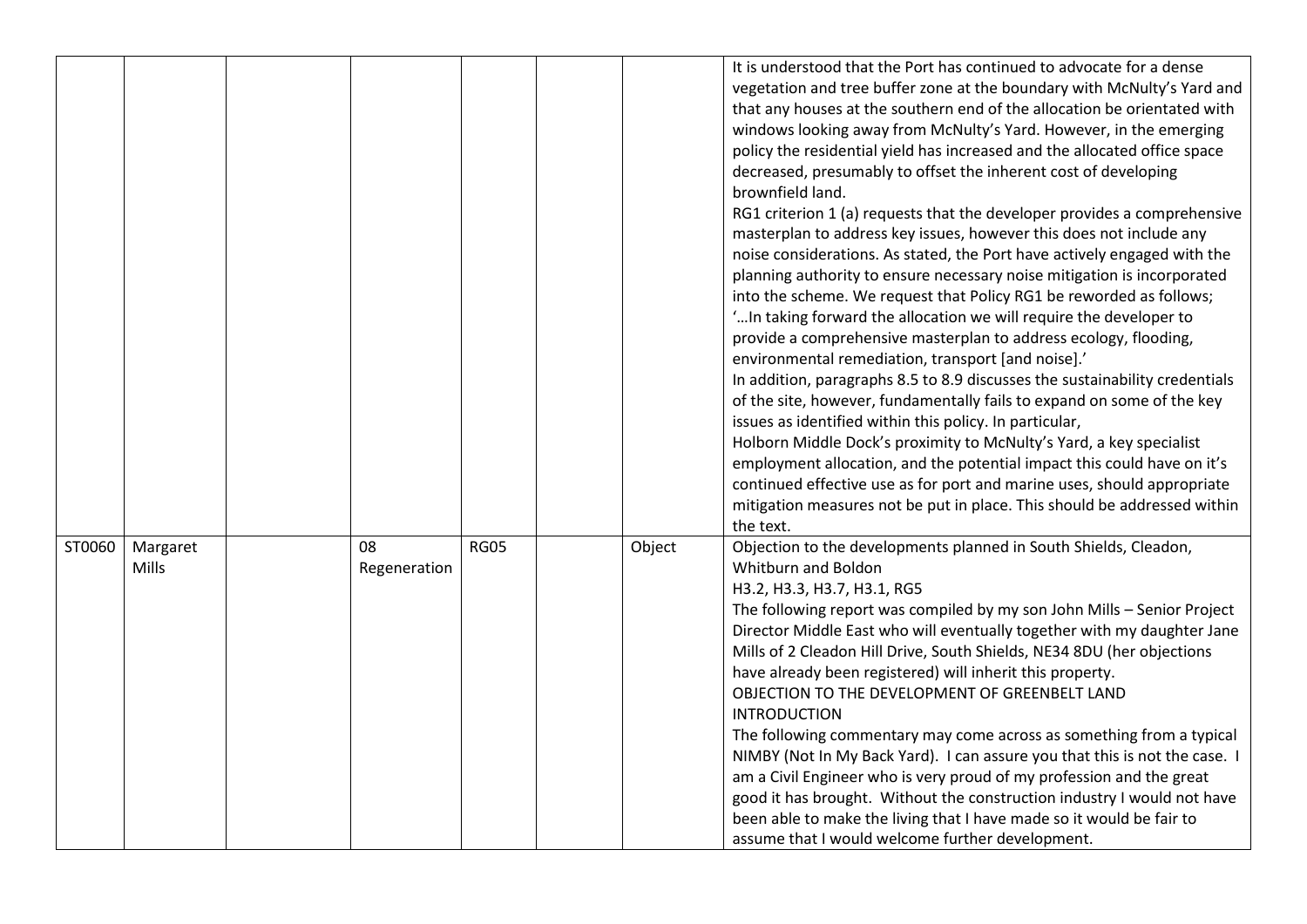|  |  |  | This is not the case in this instance.                                       |
|--|--|--|------------------------------------------------------------------------------|
|  |  |  | I firmly believe that development is required but ONLY where there is an     |
|  |  |  | end goal in sight and a clear demand for that development.                   |
|  |  |  | I do not see that there is a clear demand for the proposed scheme and in     |
|  |  |  |                                                                              |
|  |  |  | fact I see this as detrimental to the region as a whole. It will cause       |
|  |  |  | irreversible damage to a natural green belt, which provides not only         |
|  |  |  | homes for a large variety of birds, flora and fauna, but also keeps          |
|  |  |  | separate the historic identities of Boldon Flats, Cleadon and South          |
|  |  |  | Shields.                                                                     |
|  |  |  | LACK OF DEMAND WITHIN THE SOUTH TYNESIDE PROPOSAL                            |
|  |  |  | According to the South Tyneside Pre-Publication Draft, the aim is to         |
|  |  |  | provide for:                                                                 |
|  |  |  | "future development of the Borough up until 2036. It will ensure that        |
|  |  |  | new development and growth is delivered in the right places."                |
|  |  |  | This all sounds very laudable. However, South Tyneside has NEITHER           |
|  |  |  | published a statement demonstrating the DEMAND for this development          |
|  |  |  | NOR a plan for developing the DEMAND that will necessitate the               |
|  |  |  | development, on GREENBELT, of:                                               |
|  |  |  | 1. A new Metro Station at Tilesheds.                                         |
|  |  |  | 2. A road bridge crossing the rail line at Tilesheds.                        |
|  |  |  | 3.477 houses on 3 areas of green belt adjacent each other, effectively       |
|  |  |  | removing all green belt between Tilesheds and Cleadon Hills, and             |
|  |  |  | "merging" Cleadon and South Shields.                                         |
|  |  |  | In relation to item 1 above, why is there a need to build a new metro        |
|  |  |  | station, when Boldon Station is less than 1 km away? When combined           |
|  |  |  | with item 2 and the subsequent need to build car parking, the                |
|  |  |  | development of items 1 & 2 will cause extensive destruction to a wetland     |
|  |  |  | area of greenbelt. Neither will it relieve any traffic congestion in Boldon. |
|  |  |  | In relation to items 2 and 3 above, the Tilesheds area and the Boldon        |
|  |  |  |                                                                              |
|  |  |  | Flats are areas of great environmental significance. The area is home to     |
|  |  |  | a large variety of birds, flora and fauna, as well as acting as the flood    |
|  |  |  | plain for the area. Indeed, in 2016, a report on whether the above green     |
|  |  |  | belt land should be developed for housing was rejected by South              |
|  |  |  | Tyneside. So what has changed?                                               |
|  |  |  | The clear answer to this is "nothing has changed". In fact, if anything the  |
|  |  |  | demand for housing has dropped. In 2016 there were reported to be 500        |
|  |  |  | empty housing units in South Tyneside. It is understood that the recent      |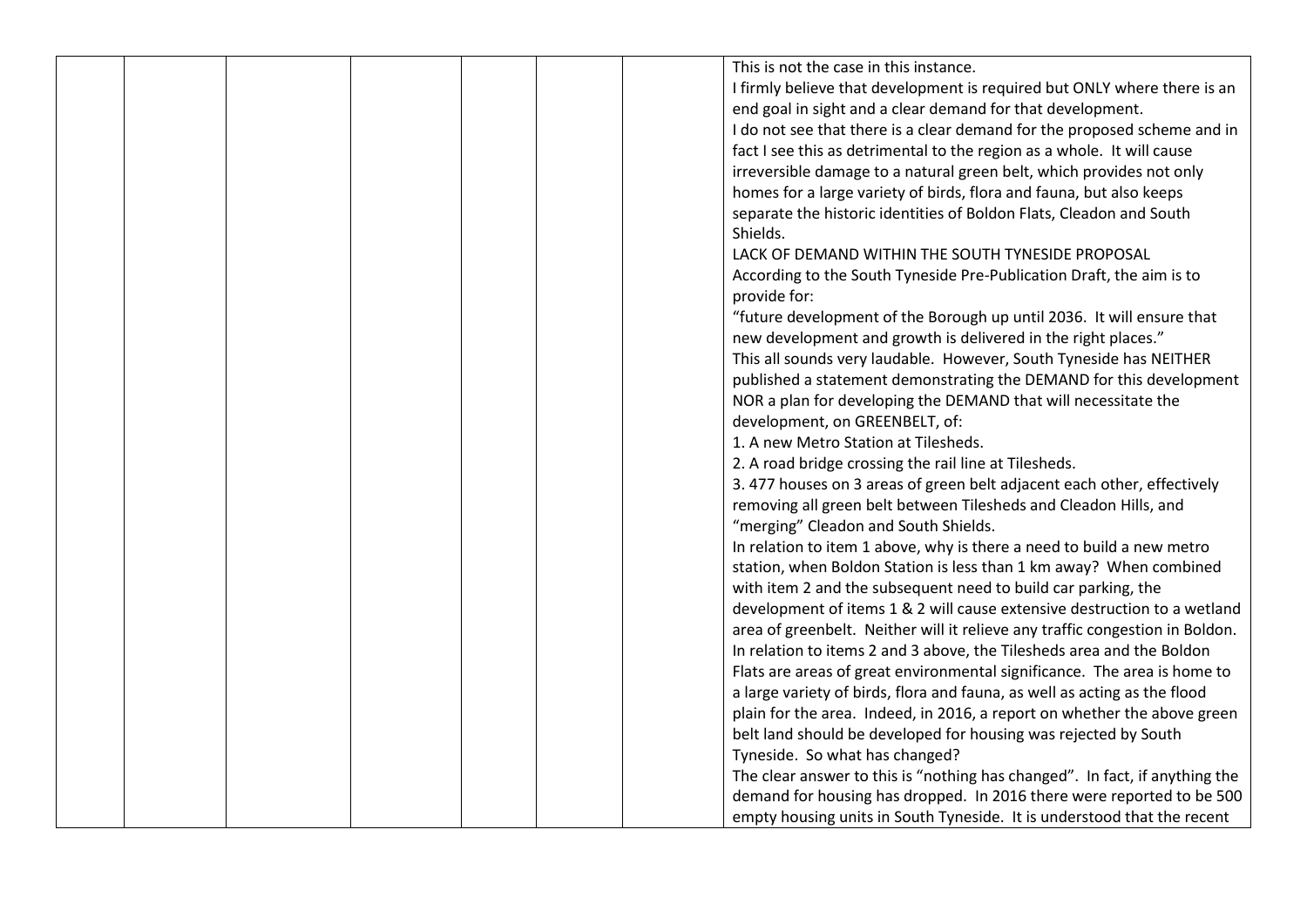|  |  |  | census reports this figure has increased. So clearly there is no urgency to |
|--|--|--|-----------------------------------------------------------------------------|
|  |  |  | build houses.                                                               |
|  |  |  | In relation to item 3, there is confusion as to whether or not this housing |
|  |  |  | is to be affordable housing, or indeed social housing. We would all like to |
|  |  |  | see affordable housing. However, why does it have to be built on Green      |
|  |  |  | Belt land?                                                                  |
|  |  |  | <b>GREENBELT LAND</b>                                                       |
|  |  |  | The purpose of the Green Belt land is stated in the Strategic Land Review   |
|  |  |  | as necessary to:                                                            |
|  |  |  | • Reduce urban sprawl                                                       |
|  |  |  | • Protect neighbouring towns from merging                                   |
|  |  |  | • Protect the character of historic settlements                             |
|  |  |  | • Encourage urban regeneration                                              |
|  |  |  | • Assist with safeguarding the countryside                                  |
|  |  |  | It is untenable for South Tyneside to make a plan to go against ALL of the  |
|  |  |  | above tenets, particularly when there is clearly no demand and given the    |
|  |  |  | large areas of brown field sites within South Tyneside and given the large  |
|  |  |  | areas of brown field sites within South Tyneside and given the already      |
|  |  |  | clear surfeit of housing units.                                             |
|  |  |  | Surely the efforts of South Tyneside would be better spent identifying      |
|  |  |  | industries which could move into the area, and then developing the          |
|  |  |  | infrastructure that would help those industries grown. Then the             |
|  |  |  | argument could at least be put that there is a need for more housing.       |
|  |  |  | That argument still does not justify the destruction of green belt land in  |
|  |  |  | an area where there are so many brown field sites.                          |
|  |  |  | <b>DEVELOPMENT PLAN</b>                                                     |
|  |  |  | It is incumbent on South Tyneside to prove their case and in doing so       |
|  |  |  | they must prepare a report and plans which are:                             |
|  |  |  | • Positively prepared                                                       |
|  |  |  | · Justified                                                                 |
|  |  |  | • Effective                                                                 |
|  |  |  | • Consistent with National policy                                           |
|  |  |  | The plan is clearly not Positively Prepared. It goes, without any           |
|  |  |  | reasoning, against the study carried out in 2016 which concluded that       |
|  |  |  | the areas now planned for housing should not be touched.                    |
|  |  |  | There has been no justification provided for this scheme; where is the      |
|  |  |  | DEMAND?                                                                     |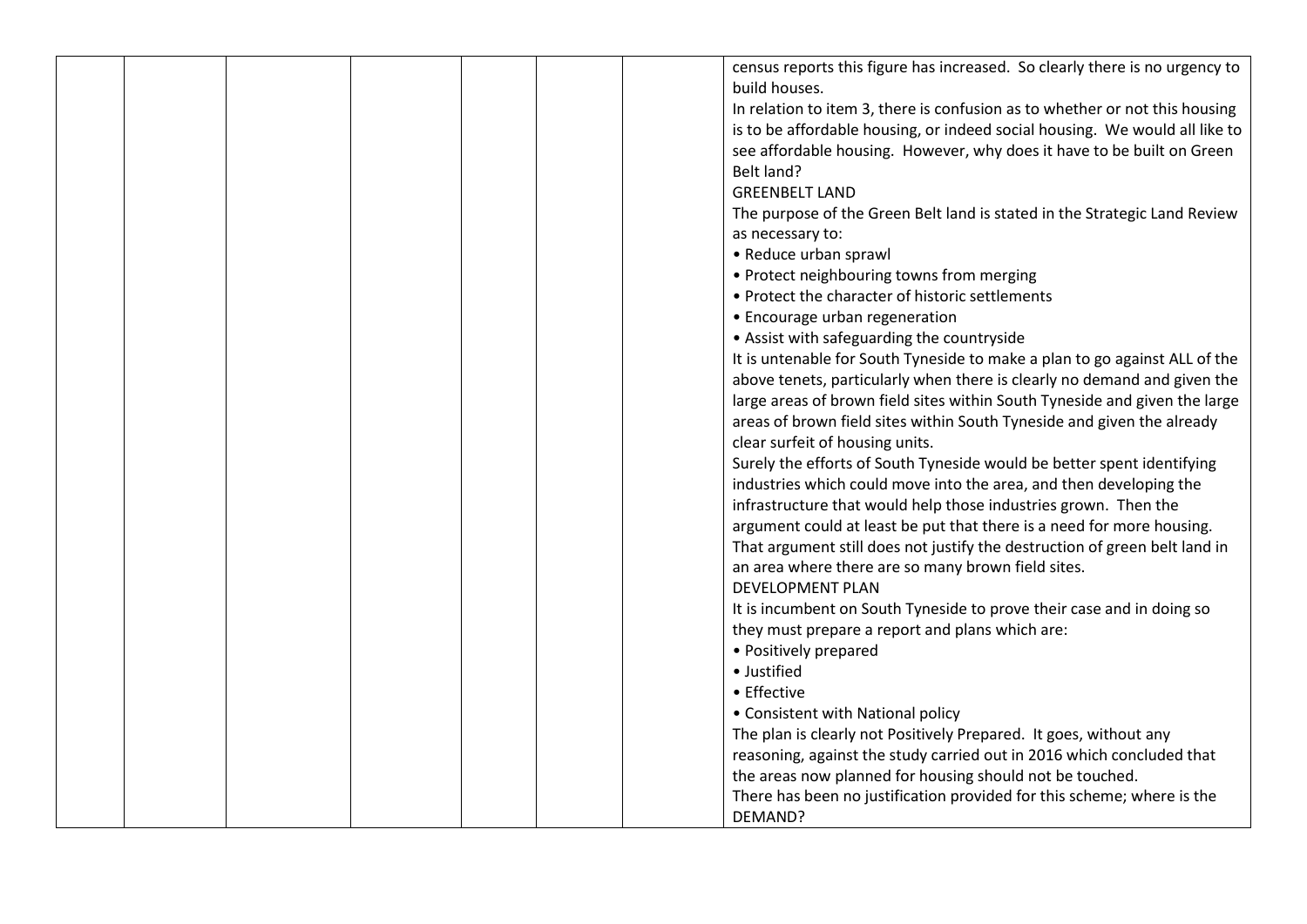|  |  |  | The plan is not effective; it provides no sustainable goals and satisfies no |
|--|--|--|------------------------------------------------------------------------------|
|  |  |  | stated and proven demands.                                                   |
|  |  |  | The National Policy for developing affordable housing is a clear and         |
|  |  |  | commendable aim, but that National Policy does not state that the goal       |
|  |  |  | should be met at all costs and certainly not by developing on Green Belt     |
|  |  |  |                                                                              |
|  |  |  | land.                                                                        |
|  |  |  | <b>SUSTAINABLE DEVELOPMENT</b>                                               |
|  |  |  | "Sustainable Development is development that meets the needs of the          |
|  |  |  | present without compromising the ability of future generations to meet       |
|  |  |  | their own needs"                                                             |
|  |  |  | There is no doubt that South Tyneside and the North East in general          |
|  |  |  | would benefit from the development of new industry and enterprise. It        |
|  |  |  | therefore follows that all development should be sustainable.                |
|  |  |  | Sustainable developments must be clearly thought out, and not just be a      |
|  |  |  | "development for development's sake".                                        |
|  |  |  | I have spent many years working in Dubai. Dubai is not oil rich, and in      |
|  |  |  | recognition of this Dubai has marketed itself successfully as a place which  |
|  |  |  | encourages entrepreneurship and has developed its tourism industry to        |
|  |  |  | be extremely successful. Dubai has a clear and documented                    |
|  |  |  | development goal and strategy on how it should be achieved. This is          |
|  |  |  |                                                                              |
|  |  |  | lacking in South Tyneside, and until South Tyneside can demonstrate to       |
|  |  |  | the public of South Shields, Cleadon and Boldon that there is a clear        |
|  |  |  | demand which necessitates the destruction of the green belt, then my         |
|  |  |  | advice is "IF IT IS NOT BROKEN, THEN DO NOT FIX IT!                          |
|  |  |  | <b>CONCLUSION</b>                                                            |
|  |  |  | There are far more qualified people than I who will be able to provide       |
|  |  |  | more details on the environmental damage caused to developing on             |
|  |  |  | flood plains and greenbelt where there is a diversity of birdlife, flora and |
|  |  |  | fauna.                                                                       |
|  |  |  | All the residents of Cleadon and South Shields should be concerned over      |
|  |  |  | the effective merging of these historically separated areas, and are         |
|  |  |  | certainly concerned over the impact on the values of their properties,       |
|  |  |  | particularly when the type of housing has not been clarified.                |
|  |  |  | All the residents of Cleadon and South Shields should be concerned over      |
|  |  |  | the effective merging of these historically separate areas, and are          |
|  |  |  | certainly concerned over the impact on the values of their properties,       |
|  |  |  |                                                                              |
|  |  |  | particularly when the type of housing has not been clarified.                |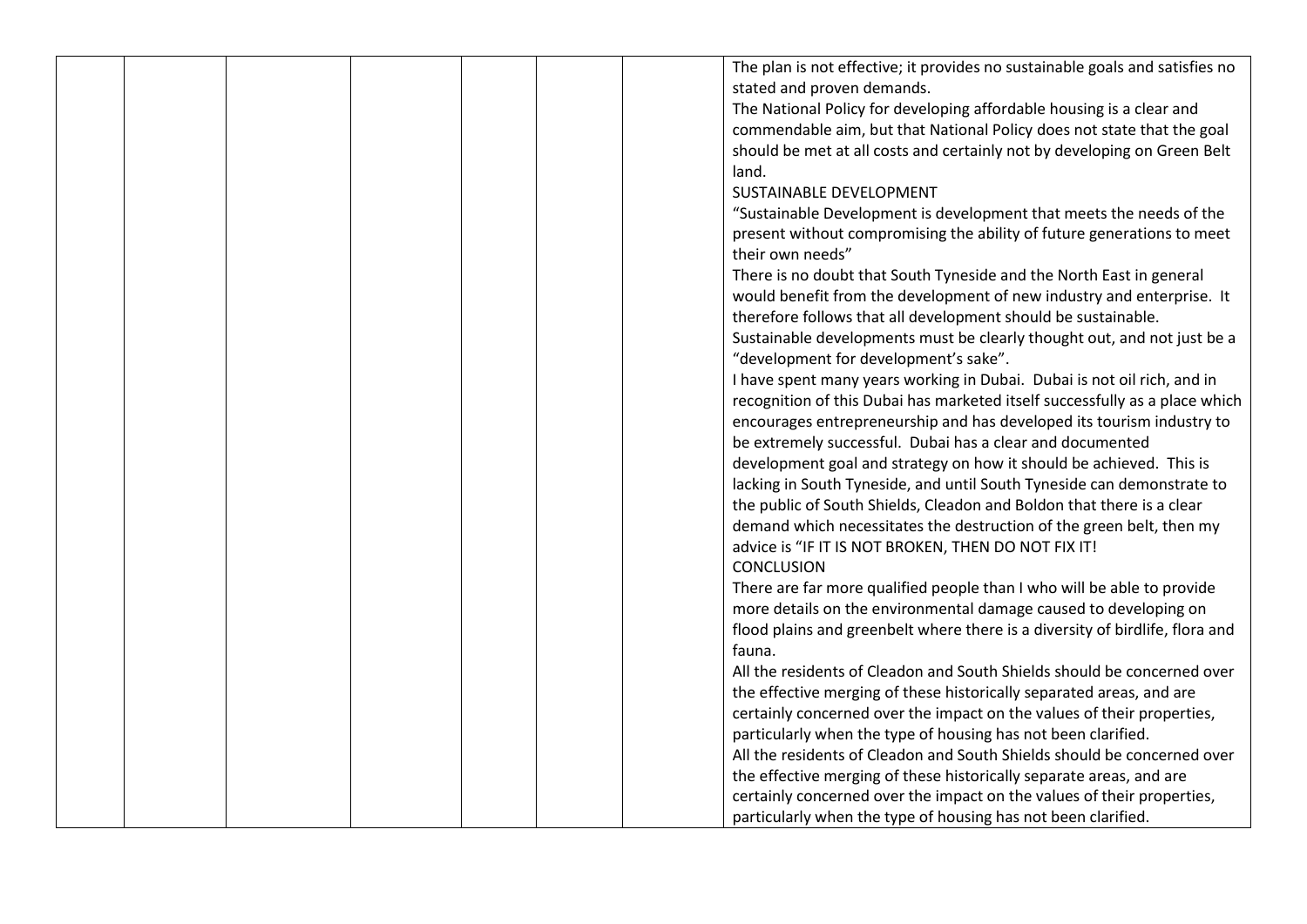|        |                  |                     |                    |             |         | The South Tyneside plan for developing on the Greenbelt land which<br>separates Cleadon from South Shields is not justified. There is no clear<br>demand for such a development. The plan even goes against the 2016<br>findings of South Tyneside, with no reasons given.<br>I hope that, when the independent assessor caries out their review, the<br>conclusion reiterates the 2016 decision on this greenbelt is not justified.                                                                                                                                                                                                                                                                                                                                                                                                                                                                                                                                                                                                                                                                                                                        |
|--------|------------------|---------------------|--------------------|-------------|---------|-------------------------------------------------------------------------------------------------------------------------------------------------------------------------------------------------------------------------------------------------------------------------------------------------------------------------------------------------------------------------------------------------------------------------------------------------------------------------------------------------------------------------------------------------------------------------------------------------------------------------------------------------------------------------------------------------------------------------------------------------------------------------------------------------------------------------------------------------------------------------------------------------------------------------------------------------------------------------------------------------------------------------------------------------------------------------------------------------------------------------------------------------------------|
| ST0072 | Ann Wright       |                     | 08<br>Regeneration | <b>RG05</b> | Object  | I write to you with serious concerns about the number of new houses<br>proposed in the Draft Local Plan, in particular the following areas:-<br>H3.2 Land south of Cleadon Park 90<br>H3.3 Land south of Occupation Rd. East 156<br>H3.70 Land at West Hall Farm 231<br>H3.59 Land at North Farm 588<br>H3.61 Land south of St John's Terr & Natley Ave. 63<br>H3.65 Land west of Boldon Cemetery 54<br>RG5 Land at Cleadon Lane Ind. Est. 245<br>My objections are as follows:-<br>• This is a disproportionate number of houses compared to those<br>proposed elsewhere.<br>• Such numbers will result in increased traffic flow and therefore<br>increased air pollution.<br>• There will inevitably be even worse parking problems.<br>• There will be an unsustainable strain on both infrastructure and<br>facilities.<br>• This proposal will lead to an unacceptable loss of green belt and natural<br>habitat.<br>• All of the above will result in a negative impact on the villages of<br>Cleadon and East Boldon and all who live in them.<br>• Any proposals for new housing within our villages should prioritise use<br>of brownfield sites. |
| ST0294 | Mark<br>Goodwill | Highways<br>England | 08<br>Regeneration | <b>RG01</b> | Comment | In relation to individual impacts, we previously commented on your Local<br>Plan sites as part of the Strategic Land Review consultation in July 2016<br>and identified the sites which were expected to have impacts on the SRN,<br>and which would require further assessment as part of site Transport<br>Assessments. As part of the current consultation, we have also identified<br>a further two sites for which this applies.<br>Hence, we would request the following wording changes in the Local<br>Plan document related to these sites:<br>• An update to 'Key considerations' wording to ensure that the focus of                                                                                                                                                                                                                                                                                                                                                                                                                                                                                                                             |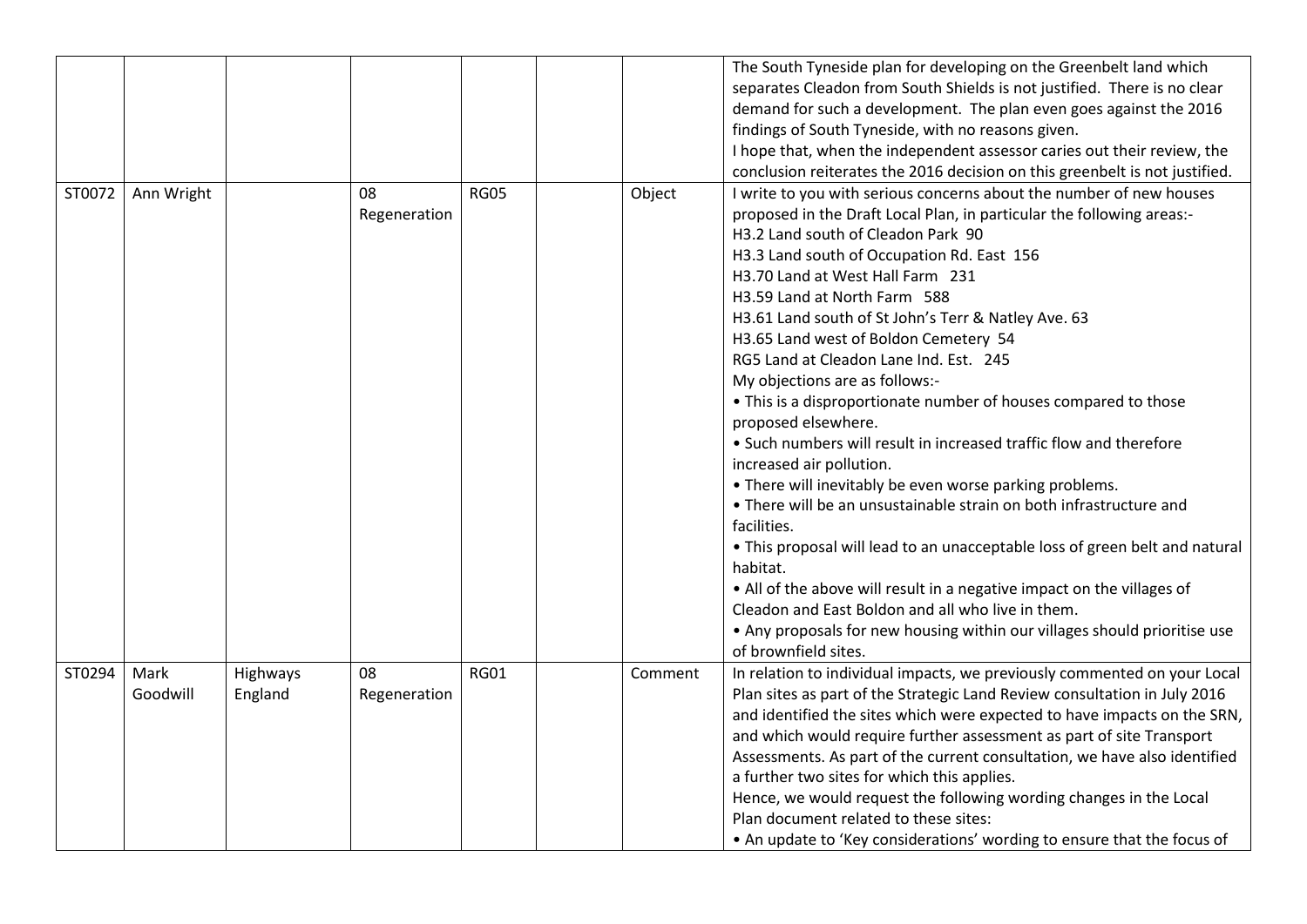|        |          |          |              |             |           | the Transport Assessment includes reference to assessment of the A19         |
|--------|----------|----------|--------------|-------------|-----------|------------------------------------------------------------------------------|
|        |          |          |              |             |           | for the following housing sites:                                             |
|        |          |          |              |             |           | - H3.10 Former Brinkburn Comprehensive School                                |
|        |          |          |              |             |           | - H3.59 Land at North Farm                                                   |
|        |          |          |              |             |           | - R1 Holborn - South Shields Riverside                                       |
|        |          |          |              |             |           | - R5 Land at Cleadon Lane Industrial Estate                                  |
|        |          |          |              |             |           | - H3.12 Land at Chuter Ede Education Centre (excluding Brydon Court)         |
| ST0294 | Mark     | Highways | 08           | <b>RG05</b> | Comment   | In relation to individual impacts, we previously commented on your Local     |
|        | Goodwill | England  | Regeneration |             |           | Plan sites as part of the Strategic Land Review consultation in July 2016    |
|        |          |          |              |             |           | and identified the sites which were expected to have impacts on the SRN,     |
|        |          |          |              |             |           | and which would require further assessment as part of site Transport         |
|        |          |          |              |             |           | Assessments. As part of the current consultation, we have also identified    |
|        |          |          |              |             |           | a further two sites for which this applies.                                  |
|        |          |          |              |             |           | Hence, we would request the following wording changes in the Local           |
|        |          |          |              |             |           | Plan document related to these sites:                                        |
|        |          |          |              |             |           | • An update to 'Key considerations' wording to ensure that the focus of      |
|        |          |          |              |             |           | the Transport Assessment includes reference to assessment of the A19         |
|        |          |          |              |             |           | for the following housing sites:                                             |
|        |          |          |              |             |           | - H3.10 Former Brinkburn Comprehensive School                                |
|        |          |          |              |             |           | - H3.59 Land at North Farm                                                   |
|        |          |          |              |             |           | - R1 Holborn - South Shields Riverside                                       |
|        |          |          |              |             |           | - R5 Land at Cleadon Lane Industrial Estate                                  |
|        |          |          |              |             |           | - H3.12 Land at Chuter Ede Education Centre (excluding Brydon Court)         |
| ST0299 | Mark     |          | 08           | <b>RG05</b> | Objection | I wish to OBJECT to the number of new homes, on GREENFIELD sites,            |
|        | Pattison |          | Regeneration |             |           | proposed for development in and adjacent to Cleadon village.                 |
|        |          |          |              |             |           | Proposed new greenfield developments within Cleadon itself: H3.2, H3.3,      |
|        |          |          |              |             |           | H3.70 total 477 homes (plus a further 245 at RG5 which, whilst               |
|        |          |          |              |             |           | brownfield and so in isolation less of an issue, add to the issues of sheer  |
|        |          |          |              |             |           | volume as described below).                                                  |
|        |          |          |              |             |           | Plus 588 new homes at H3.59 North Farm (New Road) East Boldon, the           |
|        |          |          |              |             |           | occupants of which are likely to regularly pass through and use facilities   |
|        |          |          |              |             |           | of Cleadon village.                                                          |
|        |          |          |              |             |           | Plus 397 new homes in Whitburn, the occupants of many of which are           |
|        |          |          |              |             |           | very likely to use Cleadon village as a route to the main transport links at |
|        |          |          |              |             |           | the A19                                                                      |
| ST0323 | Gilbert  |          | 08           | <b>RG05</b> | Objection | Policy RG 5 states:                                                          |
|        | Johnston |          | Regeneration |             |           | "iv Consideration should be given to the removal of the culverted section    |
|        |          |          |              |             |           | of the watercourse.                                                          |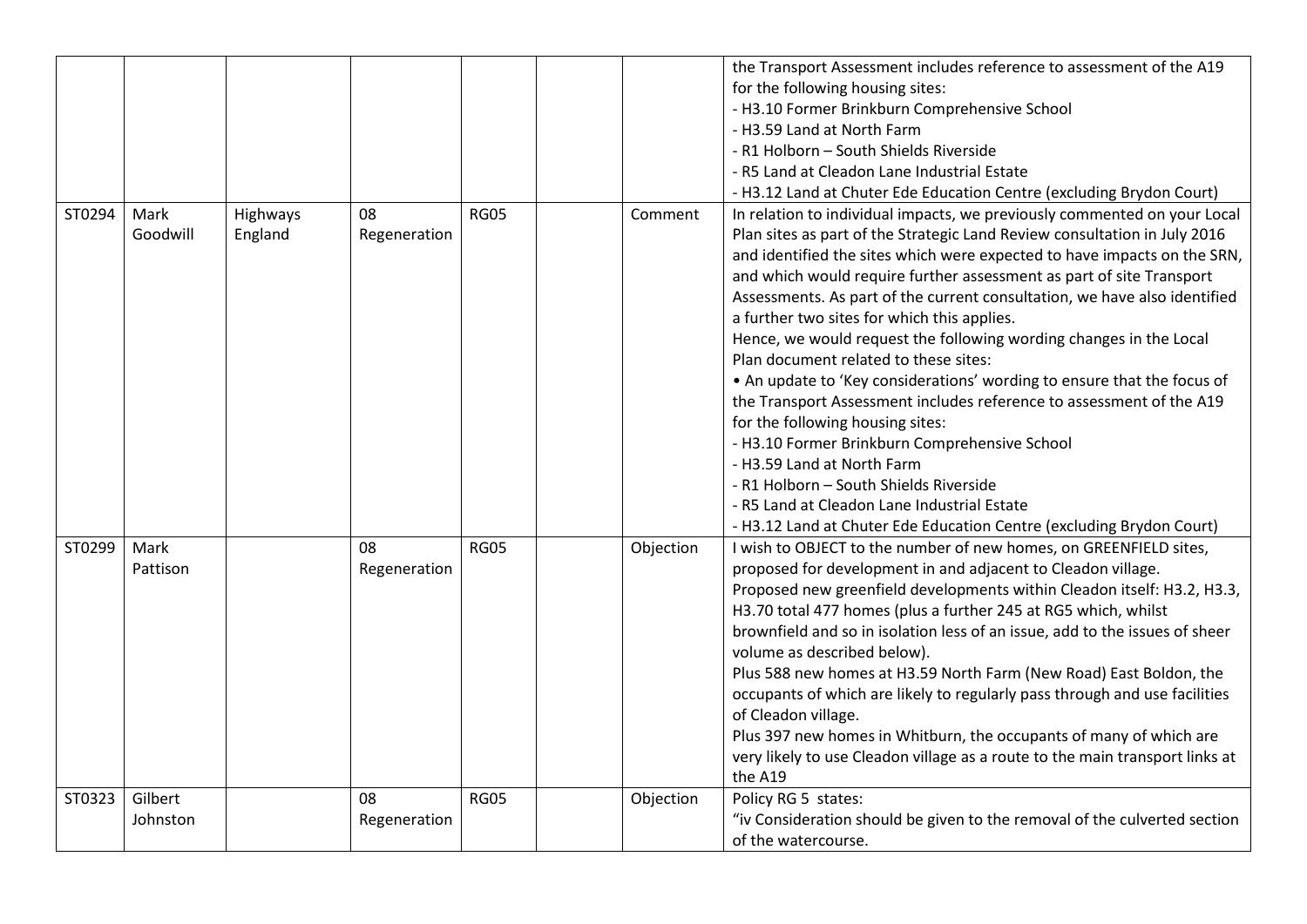| v Proposals should be supported by a site-specific flood risk assessment."<br>I understand this means opening up the "culverted section of the<br>watercourse" to help mitigate flooding problems on this site. This would<br>be an environmental disaster as the land is contaminated with asbestos,<br>draining this land into the River Don would pose a serious, long term<br>health risk to people and animals and the surrounding land.<br>Developing RG 5 is in direct conflict with policy Policy NE6 which is<br>concerned with flood risk and water management. Policy NE6 states<br>"Flood risk will be taken into account at all stages in the planning process<br>to avoid inappropriate development in areas at current or future risk of |
|---------------------------------------------------------------------------------------------------------------------------------------------------------------------------------------------------------------------------------------------------------------------------------------------------------------------------------------------------------------------------------------------------------------------------------------------------------------------------------------------------------------------------------------------------------------------------------------------------------------------------------------------------------------------------------------------------------------------------------------------------------|
|                                                                                                                                                                                                                                                                                                                                                                                                                                                                                                                                                                                                                                                                                                                                                         |
|                                                                                                                                                                                                                                                                                                                                                                                                                                                                                                                                                                                                                                                                                                                                                         |
|                                                                                                                                                                                                                                                                                                                                                                                                                                                                                                                                                                                                                                                                                                                                                         |
|                                                                                                                                                                                                                                                                                                                                                                                                                                                                                                                                                                                                                                                                                                                                                         |
|                                                                                                                                                                                                                                                                                                                                                                                                                                                                                                                                                                                                                                                                                                                                                         |
|                                                                                                                                                                                                                                                                                                                                                                                                                                                                                                                                                                                                                                                                                                                                                         |
|                                                                                                                                                                                                                                                                                                                                                                                                                                                                                                                                                                                                                                                                                                                                                         |
|                                                                                                                                                                                                                                                                                                                                                                                                                                                                                                                                                                                                                                                                                                                                                         |
|                                                                                                                                                                                                                                                                                                                                                                                                                                                                                                                                                                                                                                                                                                                                                         |
|                                                                                                                                                                                                                                                                                                                                                                                                                                                                                                                                                                                                                                                                                                                                                         |
| flooding Where applicable, development proposals will be expected to                                                                                                                                                                                                                                                                                                                                                                                                                                                                                                                                                                                                                                                                                    |
| be designed to mitigate against urban creep and adapt to climate                                                                                                                                                                                                                                                                                                                                                                                                                                                                                                                                                                                                                                                                                        |
| change, taking account of flood risk"                                                                                                                                                                                                                                                                                                                                                                                                                                                                                                                                                                                                                                                                                                                   |
| This clearly is not the case at Cleadon Lane Industrial Estate (RG5).                                                                                                                                                                                                                                                                                                                                                                                                                                                                                                                                                                                                                                                                                   |
| Proposing to develop RG5 with at least 245 houses in an area at risk of                                                                                                                                                                                                                                                                                                                                                                                                                                                                                                                                                                                                                                                                                 |
| flooding on land which is also contaminated is not avoiding                                                                                                                                                                                                                                                                                                                                                                                                                                                                                                                                                                                                                                                                                             |
| "inappropriate development in areas at current or future risk of                                                                                                                                                                                                                                                                                                                                                                                                                                                                                                                                                                                                                                                                                        |
| flooding".                                                                                                                                                                                                                                                                                                                                                                                                                                                                                                                                                                                                                                                                                                                                              |
| Developing RG5 contradicts Policy NE11 as it will cause a rise in water                                                                                                                                                                                                                                                                                                                                                                                                                                                                                                                                                                                                                                                                                 |
| pollution in the River Don. Paragraph 11.59 relating to this policy states:                                                                                                                                                                                                                                                                                                                                                                                                                                                                                                                                                                                                                                                                             |
| "Pollution is the release of substances into the environment that can                                                                                                                                                                                                                                                                                                                                                                                                                                                                                                                                                                                                                                                                                   |
| cause harm to human health,                                                                                                                                                                                                                                                                                                                                                                                                                                                                                                                                                                                                                                                                                                                             |
| property and any other living organism supported by the wider                                                                                                                                                                                                                                                                                                                                                                                                                                                                                                                                                                                                                                                                                           |
| environment. Pollution can affect our                                                                                                                                                                                                                                                                                                                                                                                                                                                                                                                                                                                                                                                                                                                   |
| quality of life, our health and wellbeing and the wider environment."                                                                                                                                                                                                                                                                                                                                                                                                                                                                                                                                                                                                                                                                                   |
| Any development at site RG5 totally contradicts this statement.                                                                                                                                                                                                                                                                                                                                                                                                                                                                                                                                                                                                                                                                                         |
| Are STC putting the need to develop before public health and potential                                                                                                                                                                                                                                                                                                                                                                                                                                                                                                                                                                                                                                                                                  |
| harm to the environment?                                                                                                                                                                                                                                                                                                                                                                                                                                                                                                                                                                                                                                                                                                                                |
| Developing RG5 conflicts with Policy NE7 which sets out to protect water                                                                                                                                                                                                                                                                                                                                                                                                                                                                                                                                                                                                                                                                                |
| quality. This policy states:                                                                                                                                                                                                                                                                                                                                                                                                                                                                                                                                                                                                                                                                                                                            |
| The rivers in the Borough, their banks and tributaries will be protected                                                                                                                                                                                                                                                                                                                                                                                                                                                                                                                                                                                                                                                                                |
| from damaging development                                                                                                                                                                                                                                                                                                                                                                                                                                                                                                                                                                                                                                                                                                                               |
| and, where appropriate, enhanced. The quantity and quality of surface                                                                                                                                                                                                                                                                                                                                                                                                                                                                                                                                                                                                                                                                                   |
| and groundwater bodies shall be                                                                                                                                                                                                                                                                                                                                                                                                                                                                                                                                                                                                                                                                                                                         |
| protected and where possible enhanced.                                                                                                                                                                                                                                                                                                                                                                                                                                                                                                                                                                                                                                                                                                                  |
| New development that discharges into a watercourse or is adjacent to a                                                                                                                                                                                                                                                                                                                                                                                                                                                                                                                                                                                                                                                                                  |
| watercourse or discharges                                                                                                                                                                                                                                                                                                                                                                                                                                                                                                                                                                                                                                                                                                                               |
| to ground will be required to incorporate appropriate water pollution                                                                                                                                                                                                                                                                                                                                                                                                                                                                                                                                                                                                                                                                                   |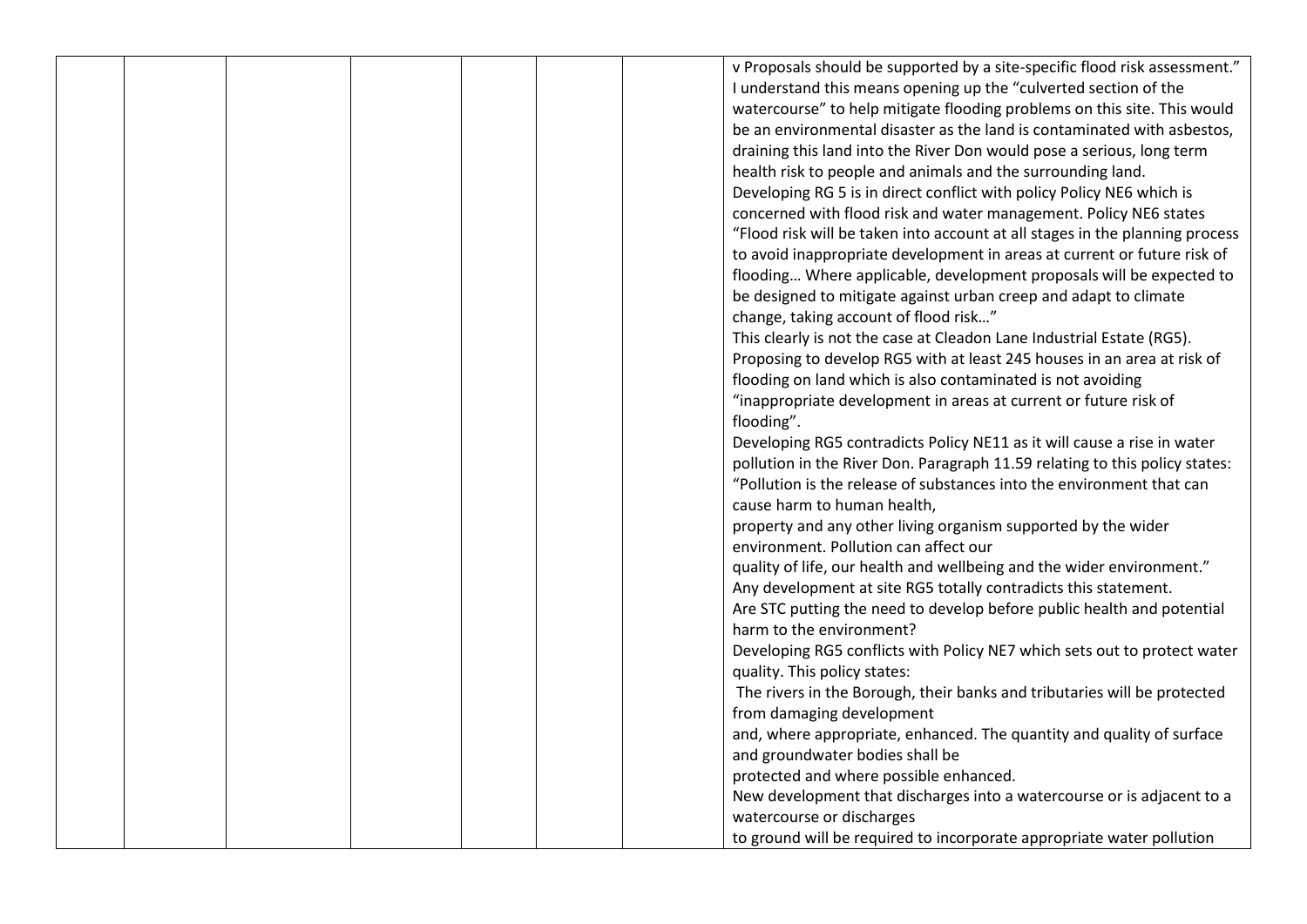|  |  | control measures and consider                                               |  |
|--|--|-----------------------------------------------------------------------------|--|
|  |  | opportunities to reduce detrimental impacts including:                      |  |
|  |  | a) Naturalising watercourse channels;                                       |  |
|  |  | b) Improving the biodiversity and ecological connectivity of                |  |
|  |  | watercourses;                                                               |  |
|  |  | c) Safeguarding and enlarging river buffers with appropriate habitat;       |  |
|  |  | d) Mitigating diffuse agricultural and urban pollution;                     |  |
|  |  | e) Progressively reducing the pollution of groundwater and prevent or       |  |
|  |  |                                                                             |  |
|  |  | limit the entry of pollutants,                                              |  |
|  |  | particularly in high vulnerability areas;                                   |  |
|  |  | f) Seeking opportunities to incorporate creation of wetland habitat in      |  |
|  |  | designs where appropriate;                                                  |  |
|  |  | g) Ensuring that development does not fragment a wildlife corridor;         |  |
|  |  | h) Preventing introduction of non-native species via construction or        |  |
|  |  | other works and managing                                                    |  |
|  |  | present invasive non-native species where practical; and                    |  |
|  |  | i) Contributing towards achieving good status for all water bodies or, for  |  |
|  |  | heavily modified water bodies and artificial water bodies, good ecological  |  |
|  |  | potential and good surface water chemical status.                           |  |
|  |  | Watercourses should be left with an appropriately sized, development-       |  |
|  |  | free buffer zone on both sides of the channel. The width required will be   |  |
|  |  | dependent on the specifics of the site and the nature of the                |  |
|  |  | development.                                                                |  |
|  |  | Consideration must be given to current and future mine water and            |  |
|  |  | groundwater levels and the interaction with SuDS.                           |  |
|  |  | Where the drainage will be connected to a watercourse or to                 |  |
|  |  | groundwater all development will need to carry out a site specific water    |  |
|  |  | quality risk assessment which may identify the need for SuDS to treat the   |  |
|  |  | run off from the development. The simple index approach in the CIRIA        |  |
|  |  | SuDs Manual is the minimum required assessment. This is to ensure that      |  |
|  |  | there is no detrimental impact to the watercourse or groundwater.           |  |
|  |  | Where other developments are proposed in the same vicinity, a               |  |
|  |  | coordinated approach to surface water management will be encouraged         |  |
|  |  | and applicants should explore the feasibility of installing shared outfalls |  |
|  |  | to reduce detrimental impacts.                                              |  |
|  |  | Development will not be permitted where it would have an adverse            |  |
|  |  | impact on water dependent Sites of                                          |  |
|  |  | Special Scientific Interest (SSSIs) and Natura 2000 sites.                  |  |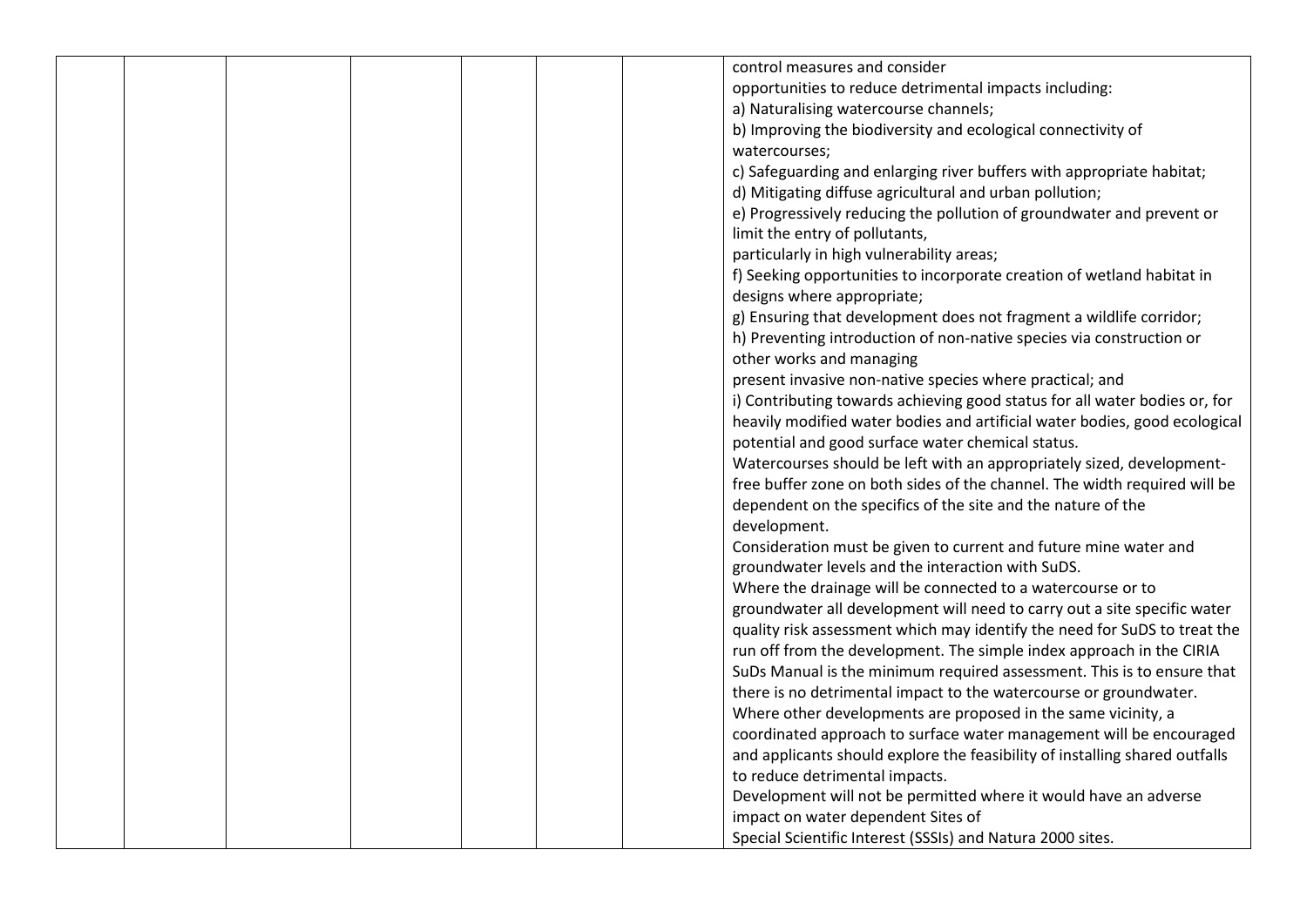|        |             |                    |             |        | Developing RG 5 will have a negative impact on everything Policy NE7<br>seeks to protect. In particular any development and opening of water<br>culverts at RG 5 will have an "adverse impact on water dependent Sites<br>of Special Scientific Interest (SSSIs) and Natura 2000 sites.' at nearby<br>Boldon Flats (SSSI) and also at Nature reserves at Tilesheds and Netwon<br>Garths which are situated at very close proximity to this site and in the<br>same water course channel. To implement Policy NE7 development at<br>site RG 5 should "not be permitted"<br>Developing RG 5 will reduce the gap, in terms of distance, between<br>Boldon and South Shields and would increase pressure on the remainder.<br>If the gap were to be reduced here then it would become more difficult<br>to reduce pressure to eliminate it completely between Newton Garths<br>and Shields Road, thereby merging Boldon and Cleadon with South<br>Shields thus contradicting Policy S1.                                                                                                                                                                                                                                                                                                                                                                                                                                                                                                                                                      |
|--------|-------------|--------------------|-------------|--------|------------------------------------------------------------------------------------------------------------------------------------------------------------------------------------------------------------------------------------------------------------------------------------------------------------------------------------------------------------------------------------------------------------------------------------------------------------------------------------------------------------------------------------------------------------------------------------------------------------------------------------------------------------------------------------------------------------------------------------------------------------------------------------------------------------------------------------------------------------------------------------------------------------------------------------------------------------------------------------------------------------------------------------------------------------------------------------------------------------------------------------------------------------------------------------------------------------------------------------------------------------------------------------------------------------------------------------------------------------------------------------------------------------------------------------------------------------------------------------------------------------------------------------------|
| ST0368 | Jill Farish | 08<br>Regeneration | <b>RG05</b> | Object | I feel there will be a distinct loss of village identity with any of the<br>proposed developments and specifically with regard to H3.65 and H3.69.<br>In addition, the loss of greenbelt which, cannot/will not be reversed, will<br>result in the loss of habitat for a range of wildlife, which in turn will have<br>a detrimental effect on generations to come.<br>The congestion in the villages is already at a serious level, resulting in<br>many bottlenecks and the introduction of many traffic calming measures<br>throughout the villages. This has a 'knock-on' effect and a significant<br>negative impact on all key services in the area. Additional traffic will also<br>lead to additional levels of pollution again causing a further negative<br>impact in the area, this time regarding the health of both the immediate<br>and surrounding areas and populations.<br>A loss of recreational and local open spaces will have a detrimental<br>impact on the mental health and well-being of the community, as there<br>will be nowhere to escape and breathe on top of the previously<br>mentioned loss of village identities.<br>As a lifelong Boldon resident I have seen the villages eroded by<br>development and have witnessed the impact of all the above mentioned<br>points. I therefore strongly object to all the proposed developments for<br>Boldon and the surrounding areas ie. H03.59, H03.60, HO3.061, H03.62,<br>H03.63, H03.64, H03.65, H03.66, H03.67, H03.68, H03.69, RG5, H3.1 and<br>H3.12. |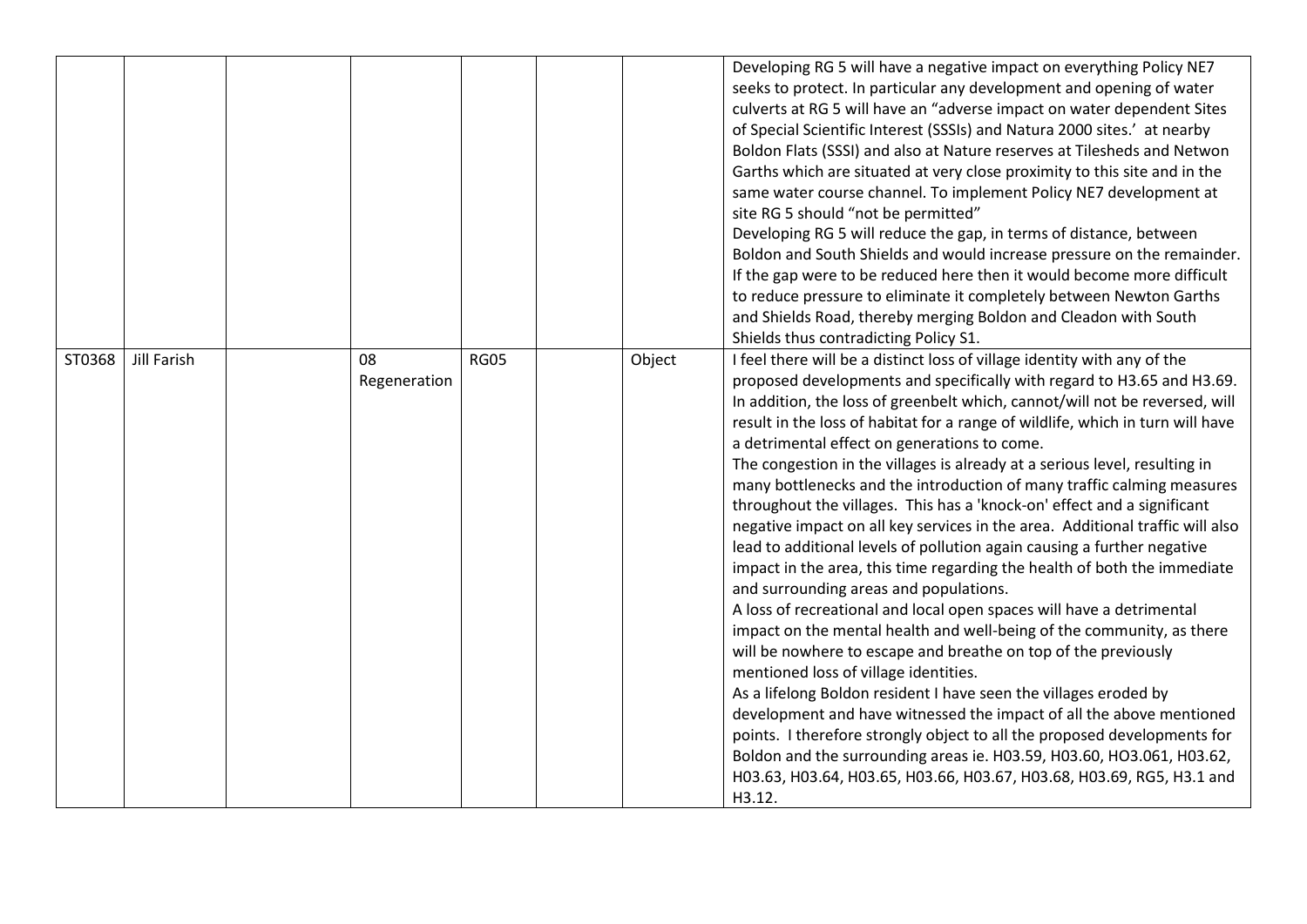| ST1919 | Andrew | <b>Barratt David</b> | 08           | <b>RG05</b> | Support | 3.1. BDW supports the identification of Land at Cleadon Lane Industrial         |
|--------|--------|----------------------|--------------|-------------|---------|---------------------------------------------------------------------------------|
|        | Rose   | <b>Wilson Homes</b>  | Regeneration |             |         | Estate for housing (Plan Ref RG5).                                              |
|        |        | (North East)         |              |             |         | <b>Test of Soundness</b>                                                        |
|        |        |                      |              |             |         | 3.2. BDW considers that in relation to Policy H3 the Local Plan is currently    |
|        |        |                      |              |             |         | sound.                                                                          |
|        |        |                      |              |             |         | Justification                                                                   |
|        |        |                      |              |             |         | 3.3. BDW supports the proposed allocation of housing at Cleadon Lane            |
|        |        |                      |              |             |         | Industrial Estate for circa 245 new homes on this brownfield site.              |
|        |        |                      |              |             |         | 3.4. BDW considers this is an efficient use of land and reflects the            |
|        |        |                      |              |             |         |                                                                                 |
|        |        |                      |              |             |         | Frameworks principles of making effective use of land. Paragraph 117<br>states: |
|        |        |                      |              |             |         | Planning policies and decisions should promote an effective use of land         |
|        |        |                      |              |             |         | in meeting the need for homes and other uses, while safeguarding and            |
|        |        |                      |              |             |         | improving the environment and ensuring safe and healthy living                  |
|        |        |                      |              |             |         | conditions. Strategic policies should set out a clear strategy for              |
|        |        |                      |              |             |         | accommodating objectively assessed needs, in a way that makes as much           |
|        |        |                      |              |             |         | use as possible of previously-developed or 'brownfield' land.                   |
|        |        |                      |              |             |         | 3.5. BDW supports the Site Selection Topic Paper (August 2019), which           |
|        |        |                      |              |             |         | states in allocating the site: This is a key regeneration site which is         |
|        |        |                      |              |             |         | considered to be an achievable site within an accessible and sustainable        |
|        |        |                      |              |             |         | location. Flood Risk issues and impacts upon biodiversity can be                |
|        |        |                      |              |             |         | mitigated through design and environmental enhancements. It is within           |
|        |        |                      |              |             |         | 400m of a public transport network and a local centre and within close          |
|        |        |                      |              |             |         | proximity to existing health care facilities.                                   |
|        |        |                      |              |             |         | 3.6. However, BDW do have some concerns in relation to the site specific        |
|        |        |                      |              |             |         | policy RG5, which are made in relation to this policy later on in these         |
|        |        |                      |              |             |         | representations.                                                                |
|        |        |                      |              |             |         | 3.7. BDW considers that the proposed redevelopment of Cleadon Lane              |
|        |        |                      |              |             |         | Industrial Estate is an available, suitable and achievable site and             |
|        |        |                      |              |             |         | therefore in accordance with the Framework a deliverable site able to           |
|        |        |                      |              |             |         | come forward in the short term.                                                 |
|        |        |                      |              |             |         | <b>Overview of Proposals</b>                                                    |
|        |        |                      |              |             |         | 3.8. The site is located on the edge of Boldon, within an established           |
|        |        |                      |              |             |         | residential area. The allocation is being promoted in an area that is           |
|        |        |                      |              |             |         | already well served and has easy access to a full range of services and         |
|        |        |                      |              |             |         | facilities located within Boldon and Cleadon. The site lies adjacent to the     |
|        |        |                      |              |             |         | Metro which provides good accessibility to Newcastle and Sunderland             |
|        |        |                      |              |             |         | and is close to the A184, which provides access to the A19 and                  |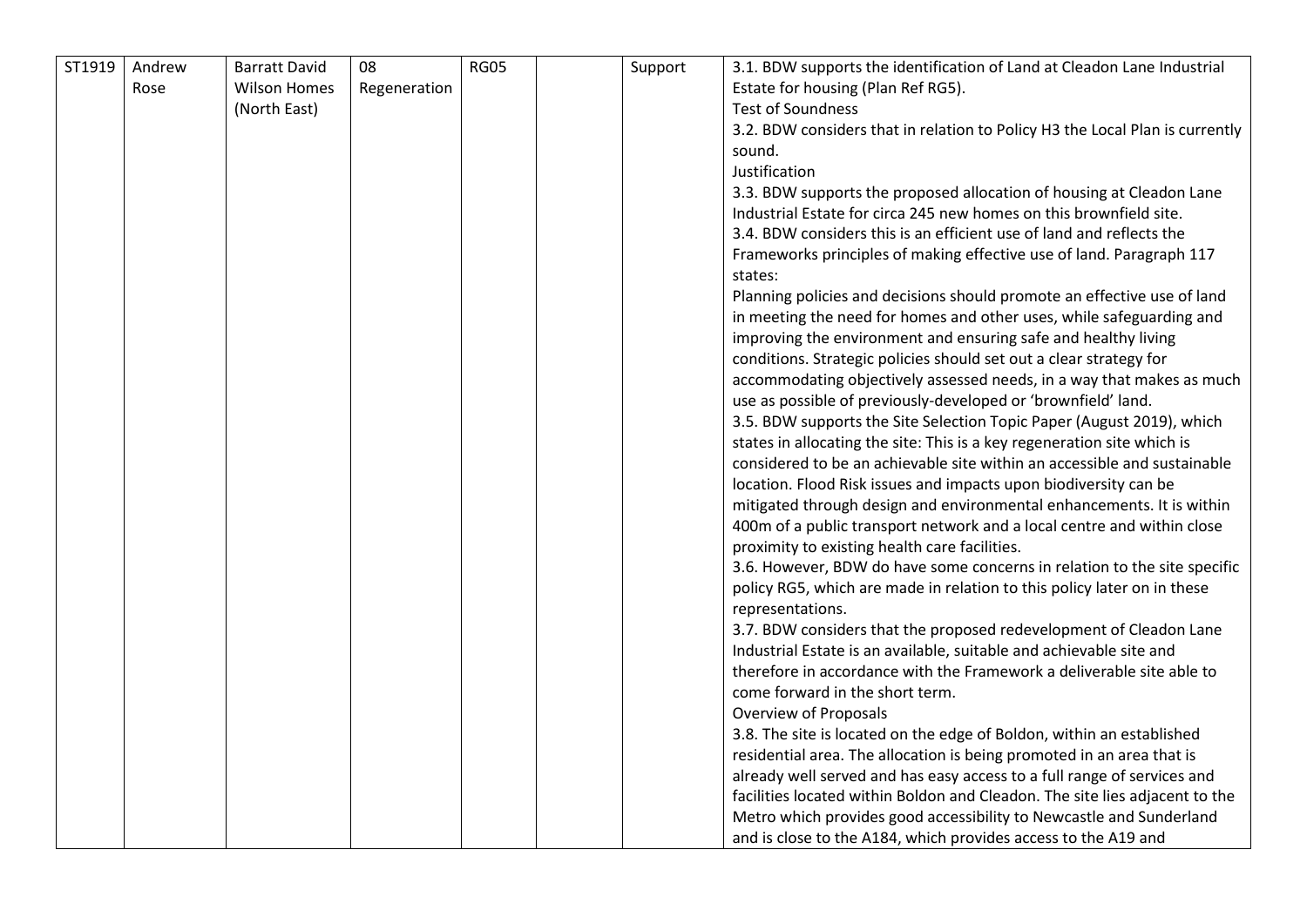|  |  |  | Sunderland. The site could accommodate in the region of 245 new              |
|--|--|--|------------------------------------------------------------------------------|
|  |  |  |                                                                              |
|  |  |  | homes alongside employment uses.                                             |
|  |  |  | Availability                                                                 |
|  |  |  | 3.9. The land is being promoted by BDW on behalf of the landowner. The       |
|  |  |  | site is therefore available in accordance with the Framework and the         |
|  |  |  | National Planning Practice Guidance (PPG).                                   |
|  |  |  | 3.10. The proposed development can make an efficient and attractive          |
|  |  |  | use of the land. The site represents an excellent opportunity for future     |
|  |  |  | housing and associated development. This site allows housing to be           |
|  |  |  | delivered within an appropriate and sustainable location within South        |
|  |  |  | Tyneside.                                                                    |
|  |  |  | Suitability                                                                  |
|  |  |  |                                                                              |
|  |  |  | 3.11. The site is located in a highly sustainable location and has           |
|  |  |  | residential development to the south and north, as well as East Boldon       |
|  |  |  | Metro Station adjacent to the site. The site is within easy walking          |
|  |  |  | distance to shops, including Sainsbury's Local to the south and schools      |
|  |  |  | and leisure facilities in the vicinity.                                      |
|  |  |  | 3.12. The site is well served by buses with stops on the B1299 near the      |
|  |  |  | site frontage, providing opportunities for sustainable travel. East Boldon   |
|  |  |  | Metro Station is adjacent to the site providing access to Newcastle and      |
|  |  |  | Sunderland.                                                                  |
|  |  |  | 3.13. The Strategic Land Review, January 2018, summary states that the       |
|  |  |  | land at Cleadon Lane is considered suitable for new homes. The Strategic     |
|  |  |  | Land Review Summary, January 2018, states that brownfield land at            |
|  |  |  | Cleadon Lane Industrial Estate (BC36a & b, 37) is considered potentially     |
|  |  |  | suitable for new homes dependent on the need and viability for retaining     |
|  |  |  | employment land in this area. This is also reflected in the SHLAA which      |
|  |  |  |                                                                              |
|  |  |  | states that the site has housing potential within the next five years.       |
|  |  |  | 3.14. The Draft Plan states in para 8.18 that the site "is not a planned     |
|  |  |  | estate but rather a large cluster of industrial and warehouse buildings to   |
|  |  |  | the East of the Metro line at East Boldon. Although residential              |
|  |  |  | component of the allocation represents a loss of employment land, the        |
|  |  |  | environment of the estate is not high quality".                              |
|  |  |  | 3.15. The site itself is no longer appropriate for businesses. The site is a |
|  |  |  | mix of hardstanding and soil, which becomes wet in the winter and in the     |
|  |  |  | summer creates a very dusty environment. The majority of businesses          |
|  |  |  | are relocating to sites that offer full hardstanding surfaces, which are     |
|  |  |  | much more appropriate for storage of materials, equipment and                |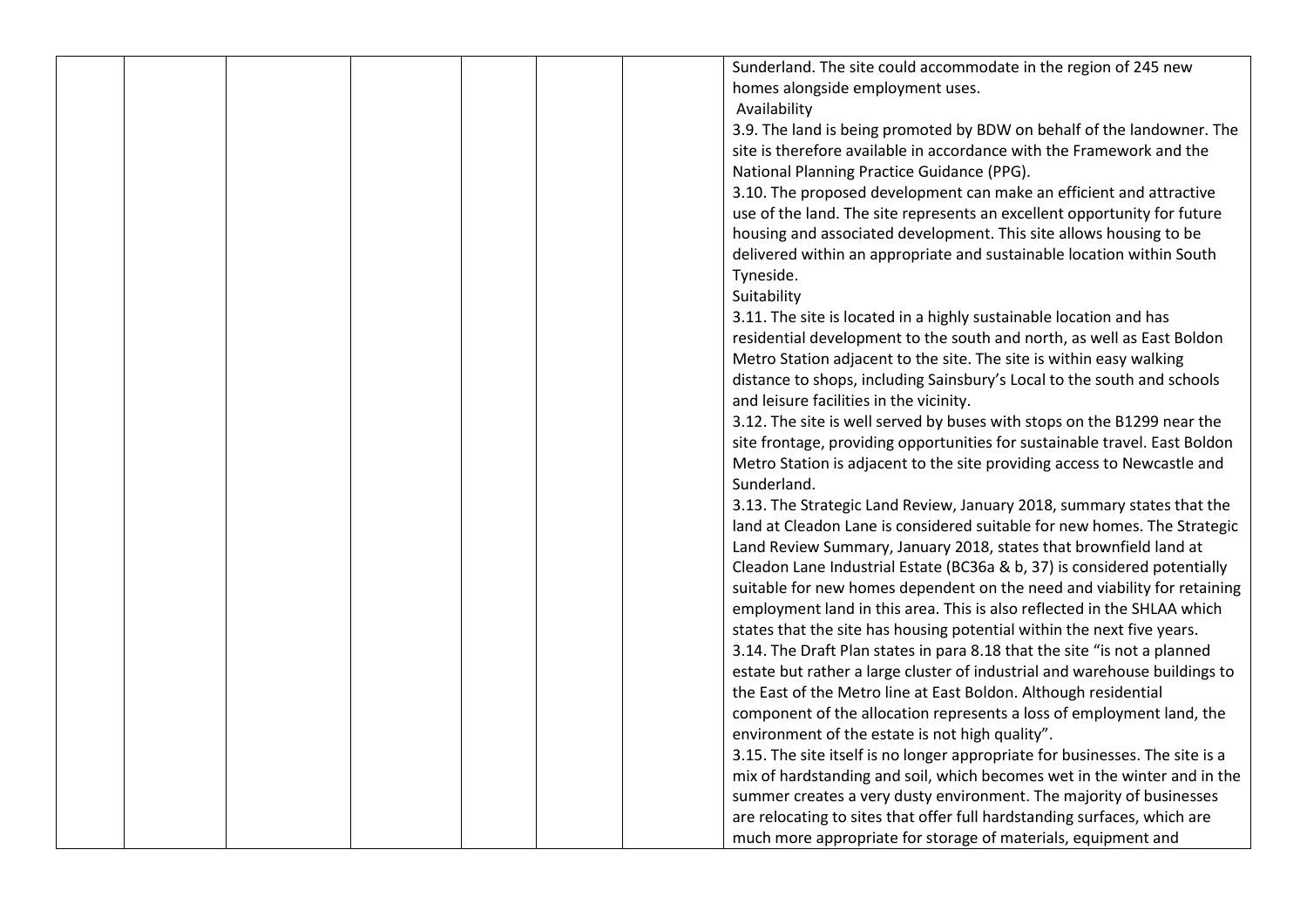|  |  |  | machinery.                                                                  |
|--|--|--|-----------------------------------------------------------------------------|
|  |  |  | 3.16. Furthermore, the site access is not appropriate for modern            |
|  |  |  | industrial uses, particularly for large HGV's coming through the village of |
|  |  |  | Cleadon or inadequate turning facilities within the site. Noise complaints  |
|  |  |  | have also been an issue historically, particularly given the proximity of   |
|  |  |  | the site to nearby residential areas.                                       |
|  |  |  | 3.17. Redevelopment of the site for housing is therefore a good             |
|  |  |  | opportunity to regenerate this brownfield site, which is no longer          |
|  |  |  | suitable or viable for employment uses. The site is situated in a           |
|  |  |  |                                                                             |
|  |  |  | residential area, adjacent to a Metro Station, and the redevelopment will   |
|  |  |  | decontaminate a poor quality site. Such an approach is in accordance        |
|  |  |  | with the Framework which encourages the re-use of industrial sites          |
|  |  |  | which are not fit for purpose. The development will provide additional      |
|  |  |  | quality development that will benefit South Tyneside and the wider          |
|  |  |  | region with economic, environmental and social benefits. It is therefore    |
|  |  |  | considered that the development is suitable.                                |
|  |  |  | Achievable                                                                  |
|  |  |  | 3.19. There are no known constraints, that could not be suitably            |
|  |  |  | mitigated, that would prevent this site coming forward within the plan      |
|  |  |  | period. Technical work is ongoing and from the information available all    |
|  |  |  | technical matters could be addressed through a detailed planning            |
|  |  |  | application. As such, the development of the site is considered             |
|  |  |  | achievable.                                                                 |
|  |  |  | 3.20. The Councils own assessment concludes that the site is achievable     |
|  |  |  | with the Strategic Land Review stating that the site is urban in character  |
|  |  |  | and that the development will have a low impact on the surrounding          |
|  |  |  | landscape/townscape.                                                        |
|  |  |  | 3.21. Other areas where zero/low impact - no or minimal mitigation is       |
|  |  |  | concluded include:                                                          |
|  |  |  | • Archaeology it is concluded that there is no known onsite                 |
|  |  |  | historical/archaeological significance.                                     |
|  |  |  | • Green Infrastructure - public right of way adjacent to the metro line     |
|  |  |  | which would need to be taken into account. It is considered that            |
|  |  |  | developing this site would have a low impact and mitigation would be        |
|  |  |  | required where appropriate.                                                 |
|  |  |  | . Flood Risk and Drainage - Site mostly lies in Flood Zone 1 so is          |
|  |  |  | developable, however there are areas in Flood Zones 2 or 3. The site is     |
|  |  |  |                                                                             |
|  |  |  | however culverted such that the impacts of these flood zones is much        |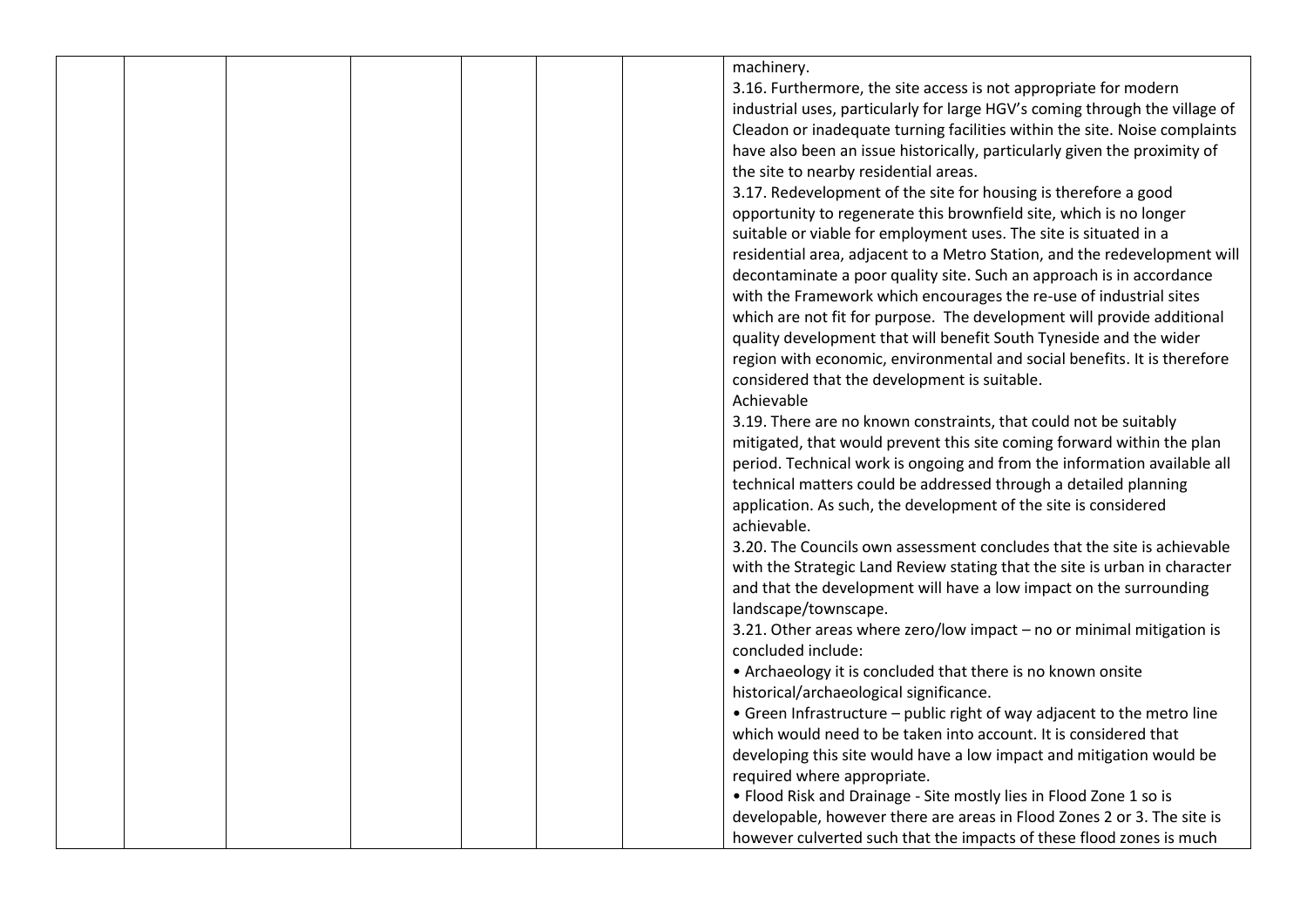|  |  |  | reduced. EA would strongly recommend against development proposed            |
|--|--|--|------------------------------------------------------------------------------|
|  |  |  | within 5 metres of both the watercourses on the grounds of                   |
|  |  |  |                                                                              |
|  |  |  | maintenance and biodiversity'. There is the possibility of opening up the    |
|  |  |  | watercourses/culverts within any future scheme. BDW do not anticipate        |
|  |  |  | any insurmountable constraints to bringing forward the site. Developing      |
|  |  |  | the site for housing would improve the drainage system and reduce            |
|  |  |  | surface water run-off.                                                       |
|  |  |  | • Ground conditions and contamination - the site is within an area for       |
|  |  |  | further investigation in relation to contamination with former uses          |
|  |  |  | including brick manufacture (c1898-1921), road haulage (c1987) and           |
|  |  |  | infilling. It is within a Mineral Safeguarding Area, and therefore the       |
|  |  |  | potential presence of minerals and their extraction would need to be         |
|  |  |  | considered further. BDW do not anticipate any insurmountable                 |
|  |  |  | constraints to bringing forward the site. The site would be fully            |
|  |  |  | remediated as part of a future scheme.                                       |
|  |  |  | • Infrastructure and services - it has good access to some existing          |
|  |  |  | services and would increase critical mass, the scale of development          |
|  |  |  |                                                                              |
|  |  |  | would put pressure on local capacity, particularly roads. New                |
|  |  |  | infrastructure and services would be required. BDW do not anticipate         |
|  |  |  | any insurmountable constraints to bringing forward the site. The             |
|  |  |  | provision of infrastructure and services could be discussed as part of a     |
|  |  |  | detailed planning application.                                               |
|  |  |  | • Ecology - The site is of low ecological interest, however there are some   |
|  |  |  | mature trees and the site is directly adjacent to Local Wildlife Sites.      |
|  |  |  | Mitigation measures will therefore need to be incorporated into any          |
|  |  |  | future scheme. Such mitigation could include buffer zones, landscaping       |
|  |  |  | and incorporation of green infrastructure within the proposed                |
|  |  |  | development.                                                                 |
|  |  |  | 3.22. Therefore, there are no insurmountable constraints and the site is     |
|  |  |  | deliverable. The site is therefore considered to be achievable and           |
|  |  |  | therefore deliverable in accordance with national guidance.                  |
|  |  |  | Deliverability                                                               |
|  |  |  | 3.23. The site is available, suitable, achievable and deliverable in         |
|  |  |  | accordance with the Framework and represents a sustainable residential       |
|  |  |  | opportunity within East Boldon.                                              |
|  |  |  | 3.24. The SLR states that 'it is considered that the site is within a viable |
|  |  |  |                                                                              |
|  |  |  | area for residential, and is within an established employment area'.         |
|  |  |  | Therefore the Strategic Land Review recognises that the site is suitable     |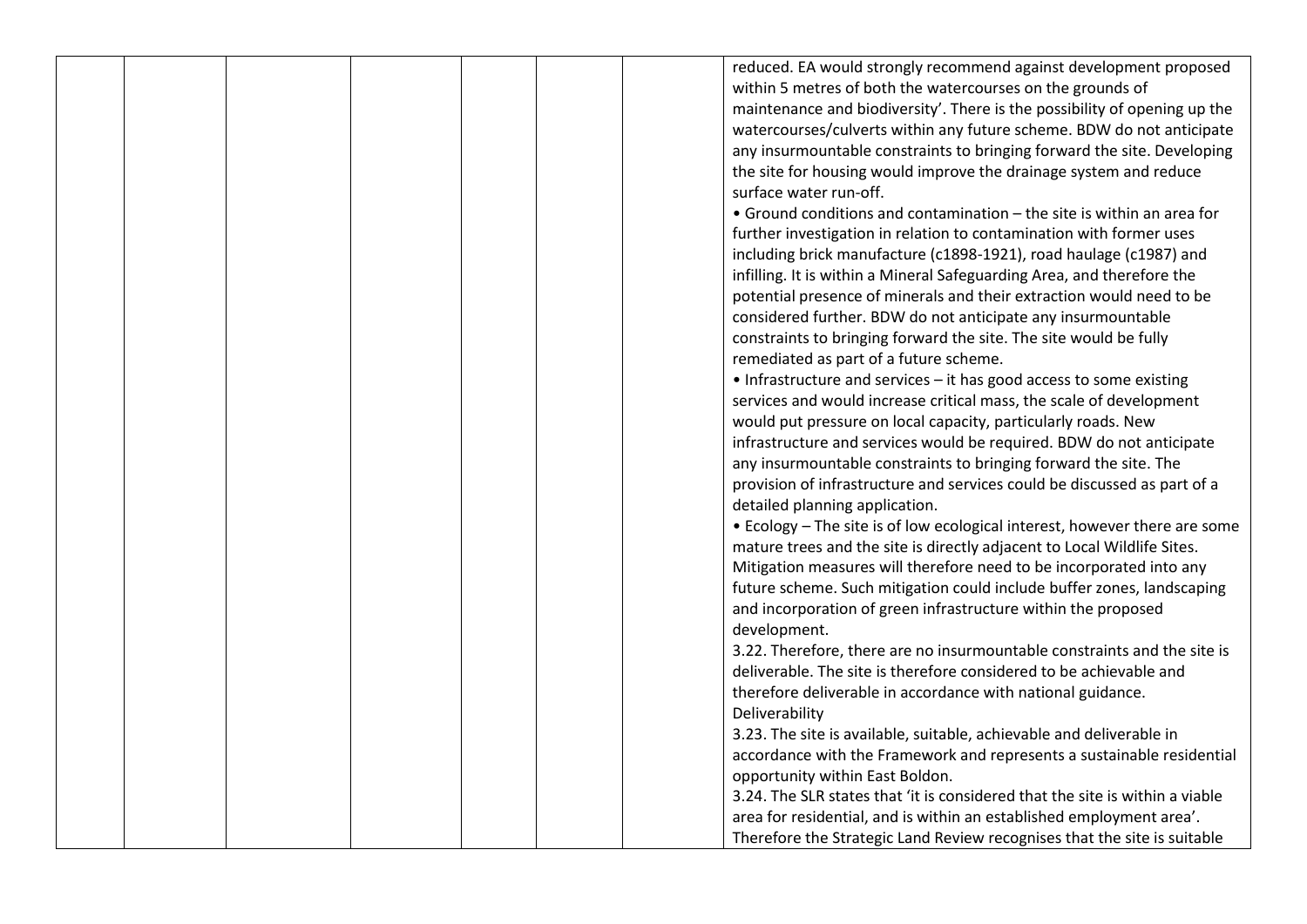|  |  |  | for residential development.                                                               |  |
|--|--|--|--------------------------------------------------------------------------------------------|--|
|  |  |  | The Key Objectives of the Framework                                                        |  |
|  |  |  | 3.25. The Framework sets out sites must be allocated with the principle                    |  |
|  |  |  | aim of supporting the Government's key housing policy goal of boosting                     |  |
|  |  |  | significantly the supply of housing. The Framework explains the supply of                  |  |
|  |  |  | new homes can be best achieved through planning for sustainable                            |  |
|  |  |  | communities with good access to jobs, key services and infrastructure.                     |  |
|  |  |  | Sites should also make effective use of land and existing infrastructure.                  |  |
|  |  |  |                                                                                            |  |
|  |  |  | 3.26. In relation to the Framework: The proposal responds positively                       |  |
|  |  |  | towards national guidance; The site is in a sustainable location and                       |  |
|  |  |  | appropriate for accommodating housing development;                                         |  |
|  |  |  | . The site has been assessed and is available, suitable and achievable for<br>development; |  |
|  |  |  | • There are no insurmountable constraints to development. The site is                      |  |
|  |  |  | therefore deliverable;                                                                     |  |
|  |  |  | • The site is a brownfield site, so would enable South Tyneside to make                    |  |
|  |  |  | as much use as possible of previously-developed or 'brownfield' land;                      |  |
|  |  |  | • Achieve net environment gains through improving the natural                              |  |
|  |  |  | environment for biodiversity;                                                              |  |
|  |  |  | • Support an appropriate opportunity to remediate despoiled, degraded,                     |  |
|  |  |  | derelict, contaminated or unstable land.                                                   |  |
|  |  |  | Benefits of Cleadon Lane Industrial Estate                                                 |  |
|  |  |  | 3.27. The development of the site would provide significant economic,                      |  |
|  |  |  | social and environmental benefits. The site would provide housing that                     |  |
|  |  |  | would meet the needs of the South Tyneside.                                                |  |
|  |  |  | 3.28. In accordance with the Framework this representation has shown                       |  |
|  |  |  | that:                                                                                      |  |
|  |  |  | • The delivery of circa 245 new homes in a range of house types, sizes                     |  |
|  |  |  | and tenure;                                                                                |  |
|  |  |  | . The proposal will deliver high quality housing;                                          |  |
|  |  |  | . The proposal will deliver affordable housing;                                            |  |
|  |  |  | • The scheme uses land efficiently and effectively;                                        |  |
|  |  |  | . The proposal is in line with planning for housing objectives;                            |  |
|  |  |  | • The provision of modern employment premises alongside new housing;                       |  |
|  |  |  | • The remediation of a brownfield contaminated site; Environmental                         |  |
|  |  |  | enhancement and therefore the opportunity for biodiversity net-gain;                       |  |
|  |  |  | • Removal of an underutilised and dilapidated site, creating a positive                    |  |
|  |  |  | impact on local landscape.                                                                 |  |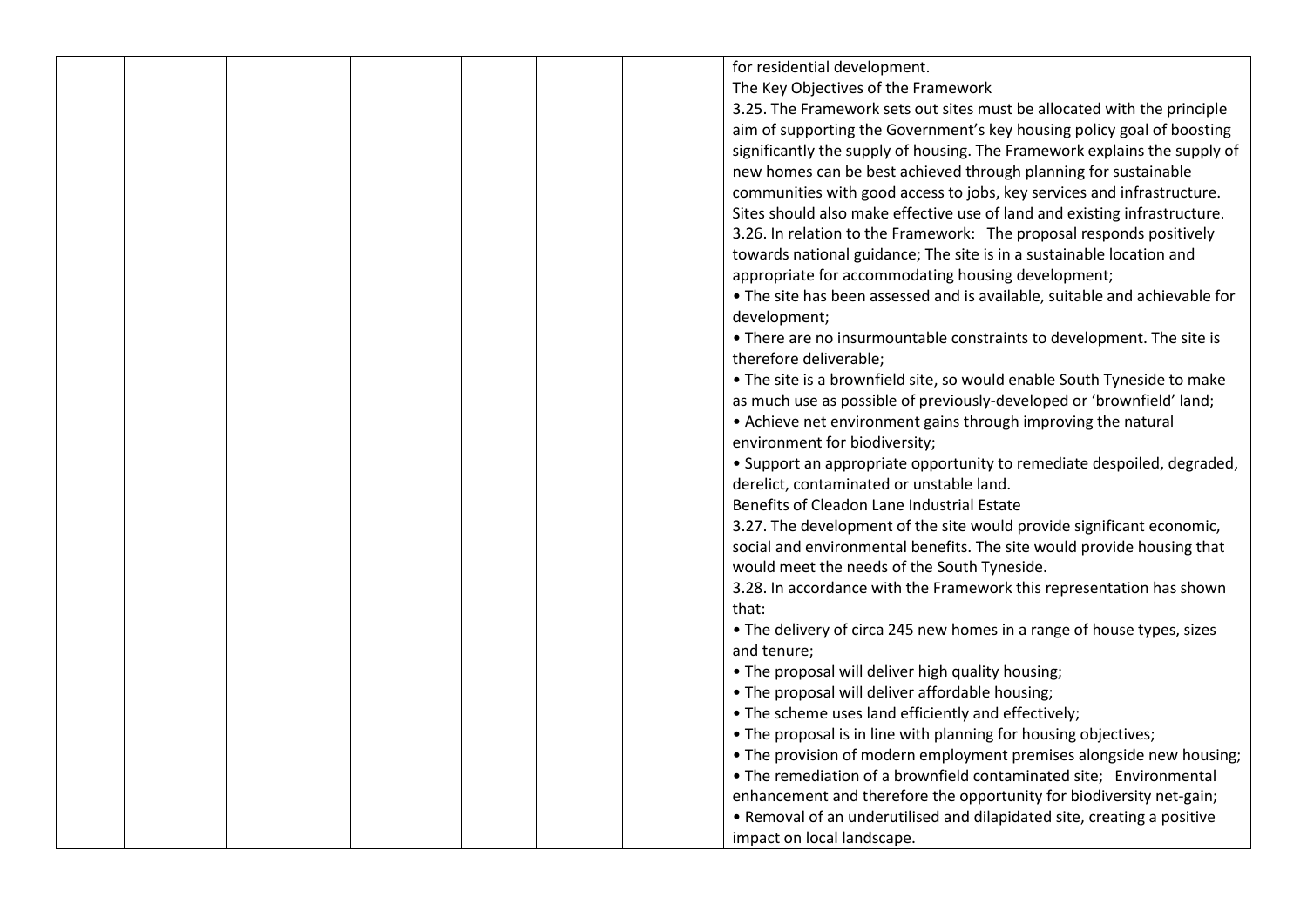|  |  |  | • The scheme will create direct and indirect job opportunities both           |
|--|--|--|-------------------------------------------------------------------------------|
|  |  |  | during and after construction.                                                |
|  |  |  | 3.29. The proposal is an appropriate site to provide for the housing needs    |
|  |  |  | of South Tyneside in the short term. Confirmation of the allocation will      |
|  |  |  |                                                                               |
|  |  |  | contribute positively to a balanced housing supply in a sustainable           |
|  |  |  | location. The site can deliver a full range and mix of housing as part of a   |
|  |  |  | sustainable community. Development of the site would deliver                  |
|  |  |  | affordable housing. South Tyneside needs to have a robust housing             |
|  |  |  | trajectory with a sufficient supply of deliverable sites. The site at Cleadon |
|  |  |  | Lane Industrial Estate will assist with this delivery in the short term. The  |
|  |  |  | site is situated within a prime location suitable for residential             |
|  |  |  | development and as such would facilitate the development of land in an        |
|  |  |  | effective and efficient manner. 3.30. The site is available, suitable and     |
|  |  |  | achievable and therefore deliverable in accordance with the Framework.        |
|  |  |  | Proposed Change 3.31. No Change                                               |
|  |  |  | 3.25. The Framework sets out sites must be allocated with the principle       |
|  |  |  | aim of supporting the Government's key housing policy goal of boosting        |
|  |  |  | significantly the supply of housing. The Framework explains the supply of     |
|  |  |  | new homes can be best achieved through planning for sustainable               |
|  |  |  | communities with good access to jobs, key services and infrastructure.        |
|  |  |  | Sites should also make effective use of land and existing infrastructure.     |
|  |  |  | 3.26. In relation to the Framework: The proposal responds positively          |
|  |  |  | towards national guidance; The site is in a sustainable location and          |
|  |  |  | appropriate for accommodating housing development;                            |
|  |  |  | . The site has been assessed and is available, suitable and achievable for    |
|  |  |  | development;                                                                  |
|  |  |  | • There are no insurmountable constraints to development. The site is         |
|  |  |  | therefore deliverable;                                                        |
|  |  |  | • The site is a brownfield site, so would enable South Tyneside to make       |
|  |  |  | as much use as possible of previously-developed or 'brownfield' land;         |
|  |  |  | • Achieve net environment gains through improving the natural                 |
|  |  |  | environment for biodiversity;                                                 |
|  |  |  | • Support an appropriate opportunity to remediate despoiled, degraded,        |
|  |  |  | derelict, contaminated or unstable land.                                      |
|  |  |  | Benefits of Cleadon Lane Industrial Estate                                    |
|  |  |  |                                                                               |
|  |  |  | 3.27. The development of the site would provide significant economic,         |
|  |  |  | social and environmental benefits. The site would provide housing that        |
|  |  |  | would meet the needs of the South Tyneside.                                   |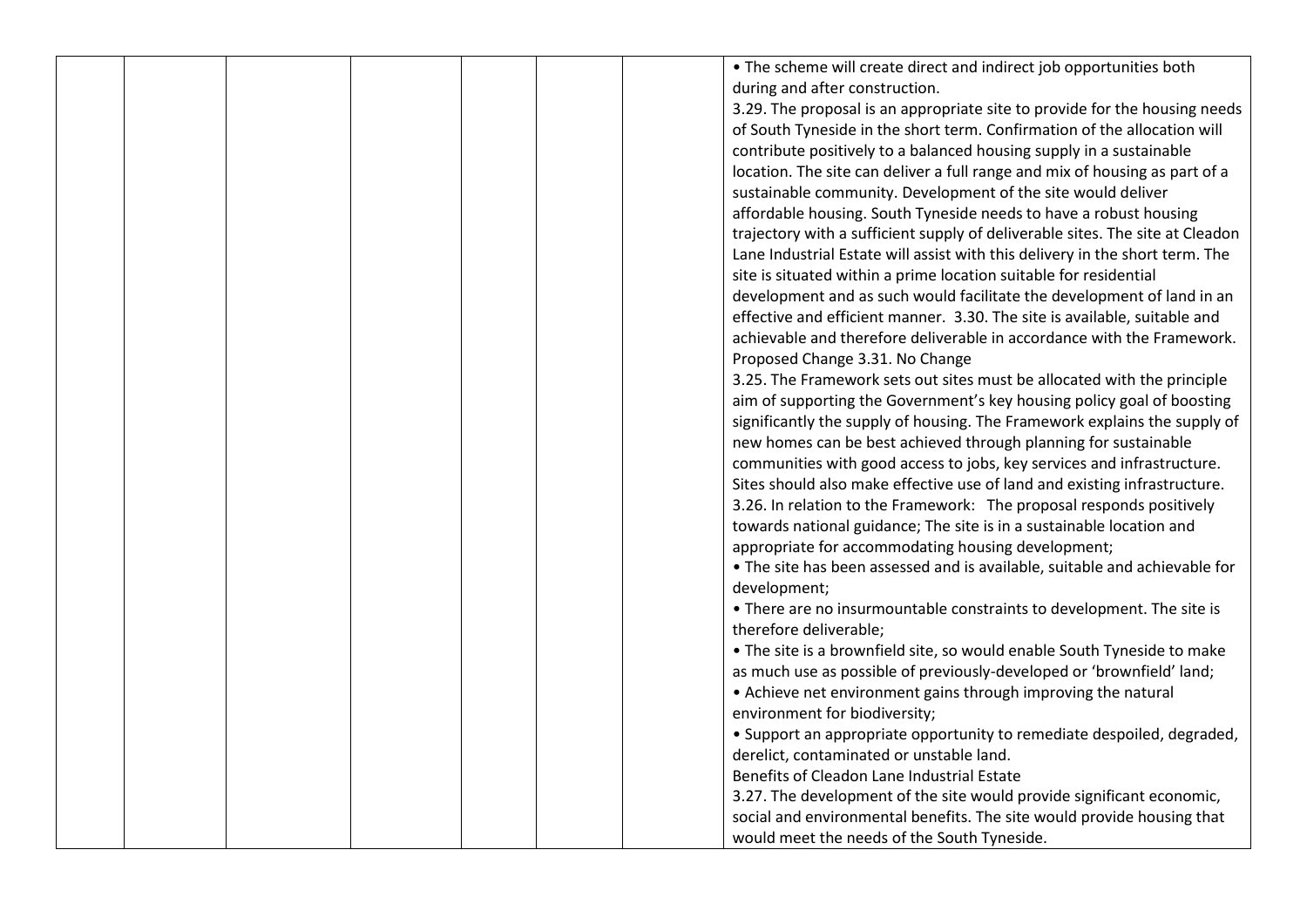|        |                |                                                             |                    |             |           | 3.28. In accordance with the Framework this representation has shown<br>that:<br>• The delivery of circa 245 new homes in a range of house types, sizes<br>and tenure;<br>. The proposal will deliver high quality housing;<br>. The proposal will deliver affordable housing;<br>• The scheme uses land efficiently and effectively;<br>. The proposal is in line with planning for housing objectives;<br>• The provision of modern employment premises alongside new housing;<br>• The remediation of a brownfield contaminated site; Environmental<br>enhancement and therefore the opportunity for biodiversity net-gain;<br>• Removal of an underutilised and dilapidated site, creating a positive<br>impact on local landscape.<br>. The scheme will create direct and indirect job opportunities both<br>during and after construction.<br>3.29. The proposal is an appropriate site to provide for the housing needs<br>of South Tyneside in the short term. Confirmation of the allocation will<br>contribute positively to a balanced housing supply in a sustainable<br>location. The site can deliver a full range and mix of housing as part of a<br>sustainable community. Development of the site would deliver<br>affordable housing. South Tyneside needs to have a robust housing<br>trajectory with a sufficient supply of deliverable sites. The site at Cleadon<br>Lane Industrial Estate will assist with this delivery in the short term. The<br>site is situated within a prime location suitable for residential<br>development and as such would facilitate the development of land in an<br>effective and efficient manner. 3.30. The site is available, suitable and<br>achievable and therefore deliverable in accordance with the Framework.<br>Proposed Change 3.31. No Change |
|--------|----------------|-------------------------------------------------------------|--------------------|-------------|-----------|-----------------------------------------------------------------------------------------------------------------------------------------------------------------------------------------------------------------------------------------------------------------------------------------------------------------------------------------------------------------------------------------------------------------------------------------------------------------------------------------------------------------------------------------------------------------------------------------------------------------------------------------------------------------------------------------------------------------------------------------------------------------------------------------------------------------------------------------------------------------------------------------------------------------------------------------------------------------------------------------------------------------------------------------------------------------------------------------------------------------------------------------------------------------------------------------------------------------------------------------------------------------------------------------------------------------------------------------------------------------------------------------------------------------------------------------------------------------------------------------------------------------------------------------------------------------------------------------------------------------------------------------------------------------------------------------------------------------------------------------------------------------------------------------------------------------|
| ST1919 | Andrew<br>Rose | <b>Barratt David</b><br><b>Wilson Homes</b><br>(North East) | 08<br>Regeneration | <b>RG05</b> | Objection | Policy RG5: Cleadon Lane Mixed Use Regeneration Site<br>4.1. BDW is supportive of the allocation of Cleadon Lane Industrial<br>Estate, but have some concerns in relation to site specific policy<br>requirements.<br><b>Test of Soundness</b><br>4.2. BDW considers that the Local Plan is currently unsound.<br>Justification<br>4.3. The Draft Local Plan confirms that Cleadon Lane Industrial Estate be<br>allocated for a mixed-use development comprising:<br>Approximately 245 homes and 2.1ha of employment land (B1/B8).                                                                                                                                                                                                                                                                                                                                                                                                                                                                                                                                                                                                                                                                                                                                                                                                                                                                                                                                                                                                                                                                                                                                                                                                                                                                              |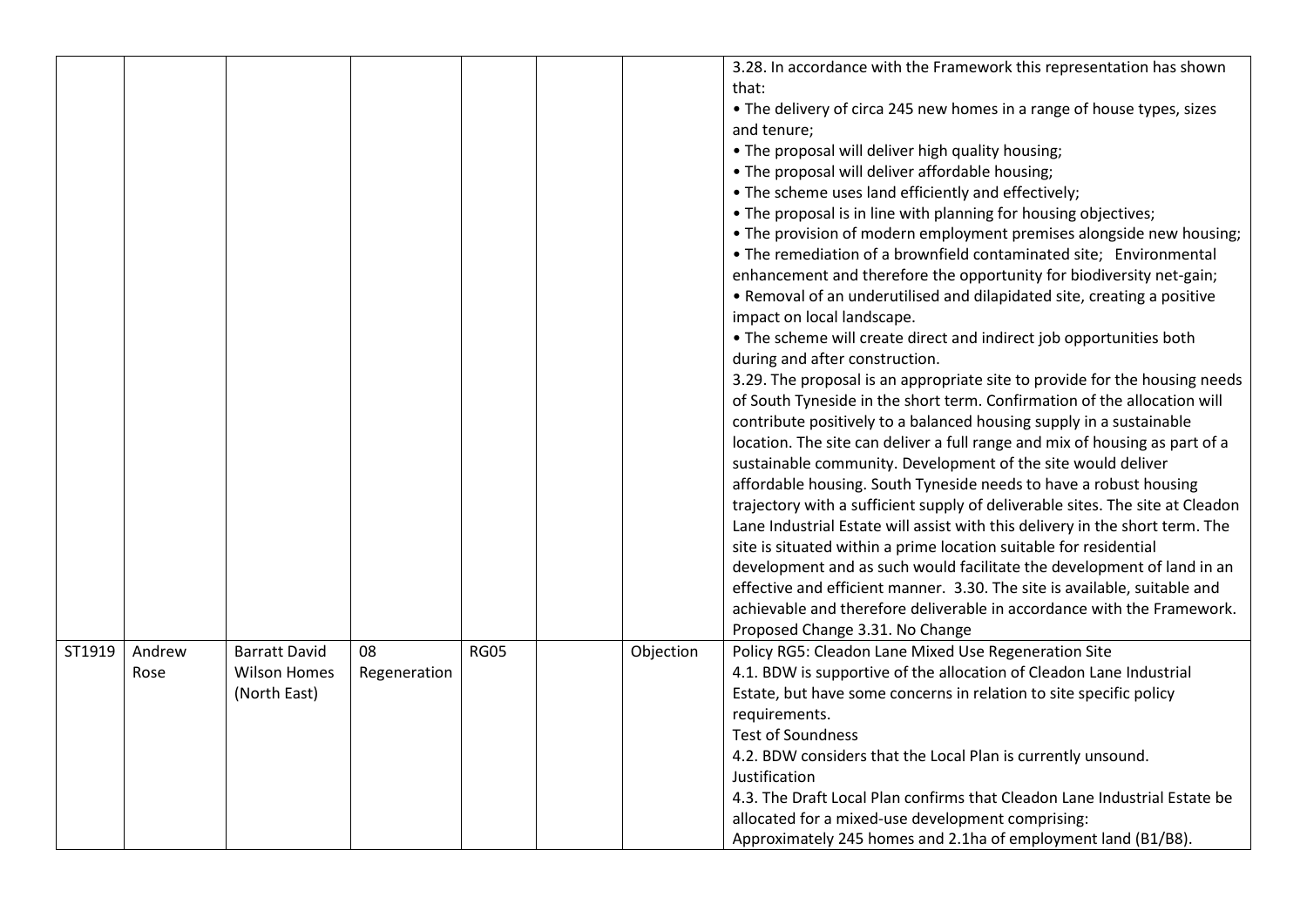|  |  |  | 4.4. Policy RG5 continues stating that key considerations for the           |
|--|--|--|-----------------------------------------------------------------------------|
|  |  |  | developer are:                                                              |
|  |  |  | i. The design and layout should actively seek to create and preserve, clear |
|  |  |  | and defensible boundaries between the edge of the site and the Green        |
|  |  |  | Belt to which it is adjacent.                                               |
|  |  |  | ii. Formal connections to East Boldon metro station should be               |
|  |  |  | established.                                                                |
|  |  |  | iii. Proposals should be supported by a site specific transport assessment, |
|  |  |  | with particular focus on Station Road, Station Approach, A184, Cleadon      |
|  |  |  | Lane, New Road and the level crossings at East Boldon village and           |
|  |  |  | Tileshed Lane level crossings.                                              |
|  |  |  | iv. Consideration should be given to the removal of the culverted section   |
|  |  |  | of the watercourse. v. Proposals should be supported by a site-specific     |
|  |  |  | flood risk assessment.                                                      |
|  |  |  | 4.5. BDW supports the allocation, however objects to the restrictive        |
|  |  |  | approach to the policy, which seeks approximately 245 homes but also        |
|  |  |  | 2.1ha of employment land. BDW considers that flexibility is required        |
|  |  |  | around the disposition of uses in order to achieve the most appropriate     |
|  |  |  | form of development.                                                        |
|  |  |  |                                                                             |
|  |  |  | 4.6. The policy appears to fix the level of employment as a minimum to      |
|  |  |  | be achieved, but the flexibility is on the housing offer. BDW considers     |
|  |  |  | that to achieve the most appropriate masterplan for the site, based on      |
|  |  |  | the commissioned technical evidence that the employment land should         |
|  |  |  | also be referred to as "approximate".                                       |
|  |  |  | 4.7. Furthermore, the policy refers to the delivery of employment land,     |
|  |  |  | however an enhanced employment offer can be created through the             |
|  |  |  | type size and quality of units. This is most profound in this location      |
|  |  |  | where it may be more appropriate to focus on smaller but higher quality     |
|  |  |  | business units.                                                             |
|  |  |  | 4.8. Such an approach would be consistent and in accordance with            |
|  |  |  | national guidance in order to ensure the deliverability of this new         |
|  |  |  | housing site.                                                               |
|  |  |  | 4.9. Furthermore, a number of the key considerations appear vague and       |
|  |  |  | not evidenced and further clarity is required, including:                   |
|  |  |  | i. The design and layout should actively seek to create and preserve, clear |
|  |  |  | and defensible boundaries between the edge of the site and the Green        |
|  |  |  | Belt to which it is adjacent.                                               |
|  |  |  | ii. Formal connections to East Boldon metro station should be               |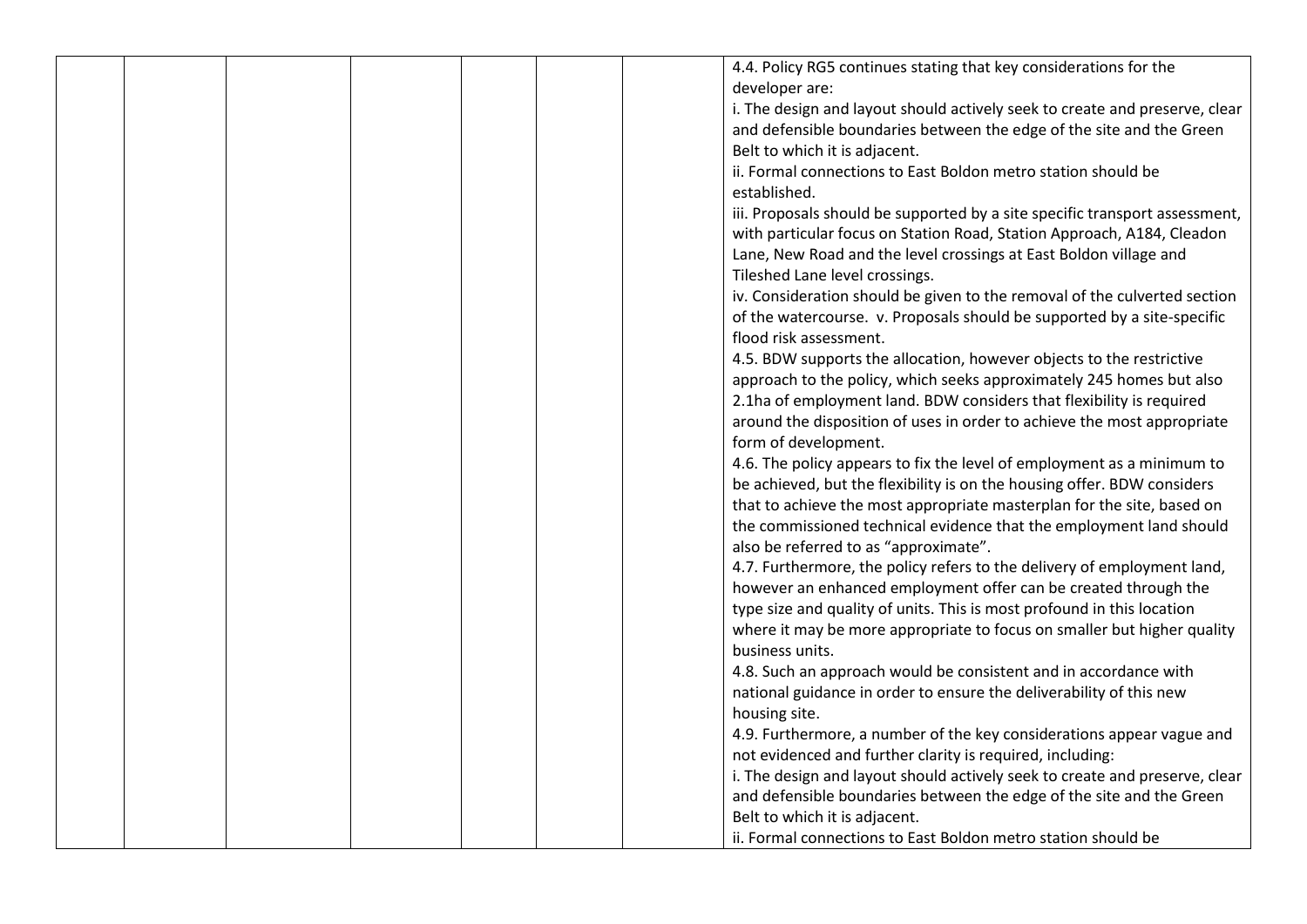|        |                  |                    |             |           | established.<br>4.10. BDW consider that policy requirements should be evidenced with<br>clear reporting and sources in accordance with the Framework and PPG.<br>Proposed Change<br>4.11. To overcome the objection and address soundness matters, the<br>Council should:<br>• Incorporate flexibility within the policy.<br>• Refer to "approximately 245 homes and circa 2.1ha of employment<br>land".                                                                                                                                                                                                                                                                                                                                                                                                                                                                                                                                                                                                                                                                                                                                                                                                                                                                                                                                                                                                                                                                                                                                                                                                                                                                                                         |
|--------|------------------|--------------------|-------------|-----------|------------------------------------------------------------------------------------------------------------------------------------------------------------------------------------------------------------------------------------------------------------------------------------------------------------------------------------------------------------------------------------------------------------------------------------------------------------------------------------------------------------------------------------------------------------------------------------------------------------------------------------------------------------------------------------------------------------------------------------------------------------------------------------------------------------------------------------------------------------------------------------------------------------------------------------------------------------------------------------------------------------------------------------------------------------------------------------------------------------------------------------------------------------------------------------------------------------------------------------------------------------------------------------------------------------------------------------------------------------------------------------------------------------------------------------------------------------------------------------------------------------------------------------------------------------------------------------------------------------------------------------------------------------------------------------------------------------------|
| ST1935 | Rachael<br>Milne | 08<br>Regeneration | <b>RG04</b> | objection | Regeneration sites STTAG are objecting to:<br>RG 2 (This land is suitable for regeneration but many mature Trees are<br>positioned throughout the site. STTAG would like these Trees must be<br>offered full protection from developers)<br>RG 4 (This site has hundreds of Trees throughout the site. Rich bird life,<br>insect life and possibly bats, foxes, hedgehogs and owls, should be a<br>nature reserve)<br>Proposed Bridge<br>Subsections 4.14<br>The 2012 South Tyneside landscape character study which provides<br>guidance on local character types and key sensitivities for each area<br>states:<br>'Planning applications to deliver good quality design which enhances the<br>diverse character of the area, and ensures our landscape is maintained<br>and enhanced'<br>Site RG4 between St Aloysius RC School and the B1297 is not suitable for<br>development. This is an area full of trees and is crucial to the areas<br>biodiversity. A good mix of Tree species are present of varying ages. The<br>area has rich bird and insect life. Locked between heavy industry of the<br>river Tyne area and housing estates and a school this wonderful nature<br>reserve area must be maintained and enjoyed to its full potential. Local<br>Schools have an opportunity to educate children on the flora and fauna<br>present. The Trees help mask the heavy industry that otherwise school<br>children would be in direct conflict with. 300+ Trees will be at risk on this<br>site.<br>4.19<br>Consider the potential impact on the landscape and natural environment<br>should be carefully considered through the design process by applicants.<br>(Are developers even aware of this?) |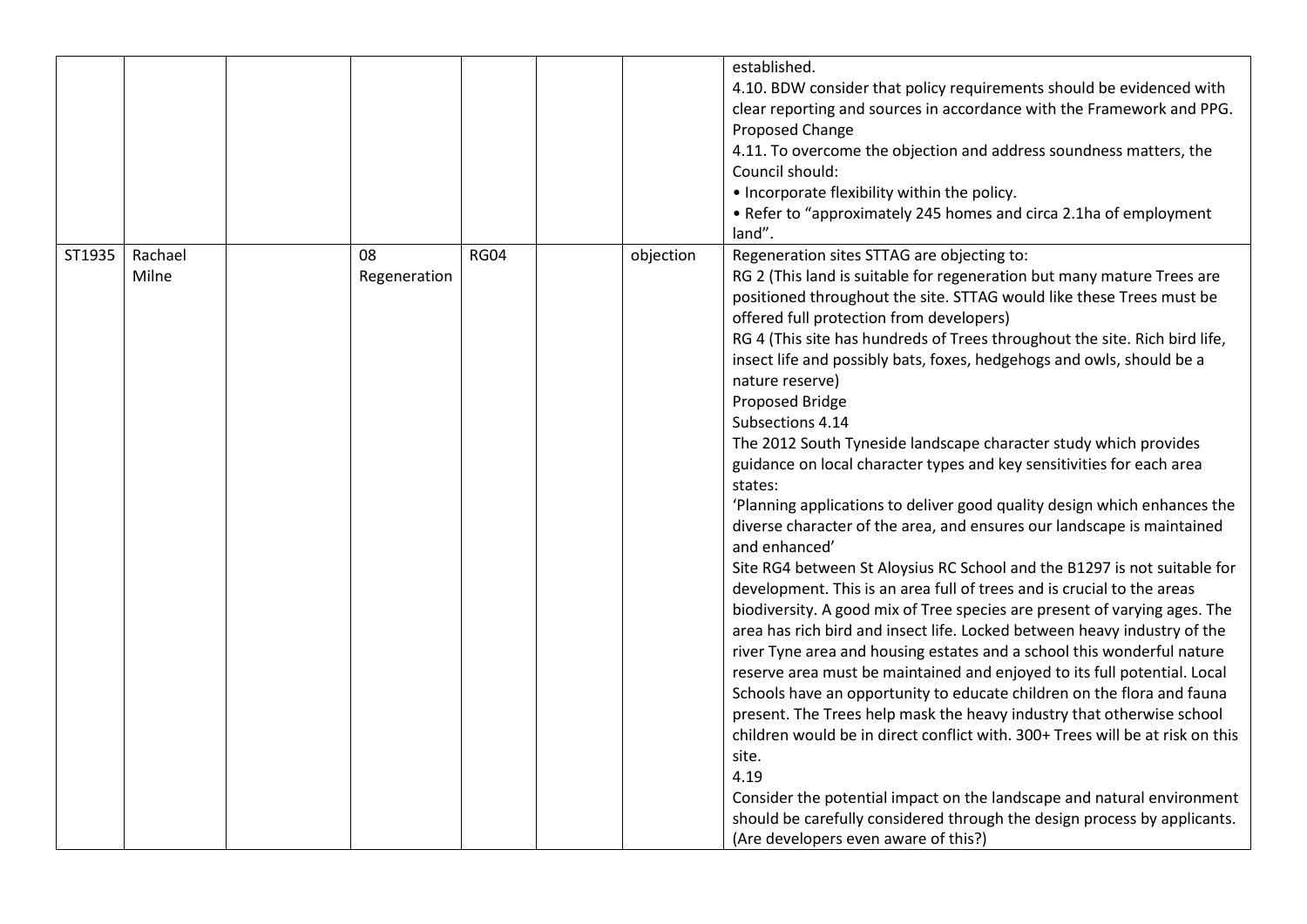|        |                        |          |                    |             |           | The Bridge that will be built near the Tileshed nature reserve in Boldon<br>will have a negative effect on the character of the local area. Noise levels,<br>increased speed are a big concern along with the height of the bridge<br>which must be to a height high enough to go over the train/metro lines.<br>The width of the road will mean more trees and hedgerows will be felled<br>to accommodate it. STTAG is against the idea of closing off the 2 level<br>crossings. We propose simply installing a double barrier as safety<br>concerns have been raised. The predicted waiting times at the crossing<br>using this option will only increase by approx 90 seconds.                                                     |
|--------|------------------------|----------|--------------------|-------------|-----------|---------------------------------------------------------------------------------------------------------------------------------------------------------------------------------------------------------------------------------------------------------------------------------------------------------------------------------------------------------------------------------------------------------------------------------------------------------------------------------------------------------------------------------------------------------------------------------------------------------------------------------------------------------------------------------------------------------------------------------------|
| ST1935 | Rachael<br>Milne       |          | 08<br>Regeneration | <b>RG01</b> | Support   | STTAG proposes only house building on<br>the following Brown Field sites;<br>• Holborn site RG1.a,b and c<br>As that site currently stands proposed plans are for mainly offices with<br>houses to be built on a small section of trees and grass land. The grasses<br>area should be left and existing Trees onsite must be retained. There is<br>enough land along the River Tyne Holborn site to build hundreds of<br>houses. Offices must not be built here;                                                                                                                                                                                                                                                                      |
| ST1935 | Rachael<br>Milne       |          | 08<br>Regeneration | <b>RG02</b> | Objection | Regeneration sites STTAG are objecting to:<br>RG 2 (This land is suitable for regeneration but many mature Trees are<br>positioned throughout the site. STTAG would like these Trees must be<br>offered full protection from developers)<br>RG 4 (This site has hundreds of Trees throughout the site. Rich bird life,<br>insect life and possibly bats, foxes, hedgehogs and owls, should be a<br>nature reserve)                                                                                                                                                                                                                                                                                                                    |
| ST1947 | Christopher<br>Mordain | Resident | 08<br>Regeneration | <b>RG05</b> | Comment   | Assessment Summary.<br>Your summary states that overall the use of this GREENBELT site for<br>building 231/234 houses would have an overall neutral impact. (On<br>what?).<br>On Cleadon Village residents it would have a MASSIVELY NEGATIVE<br>impact.<br>(On East Boldon residents it would have a lesser but still significant<br>NEGATIVE impact.)<br>Cleadon Village has got to the point where the facilities and<br>infrastructure of a village have been saturated (schools, medical facilities,<br>shops, parking, road accessibility, unmaintained parks, roads and<br>pavements etc.)<br>Adding even more load to this infrastructure just cannot be<br>accommodated (together with major planned housing developments at |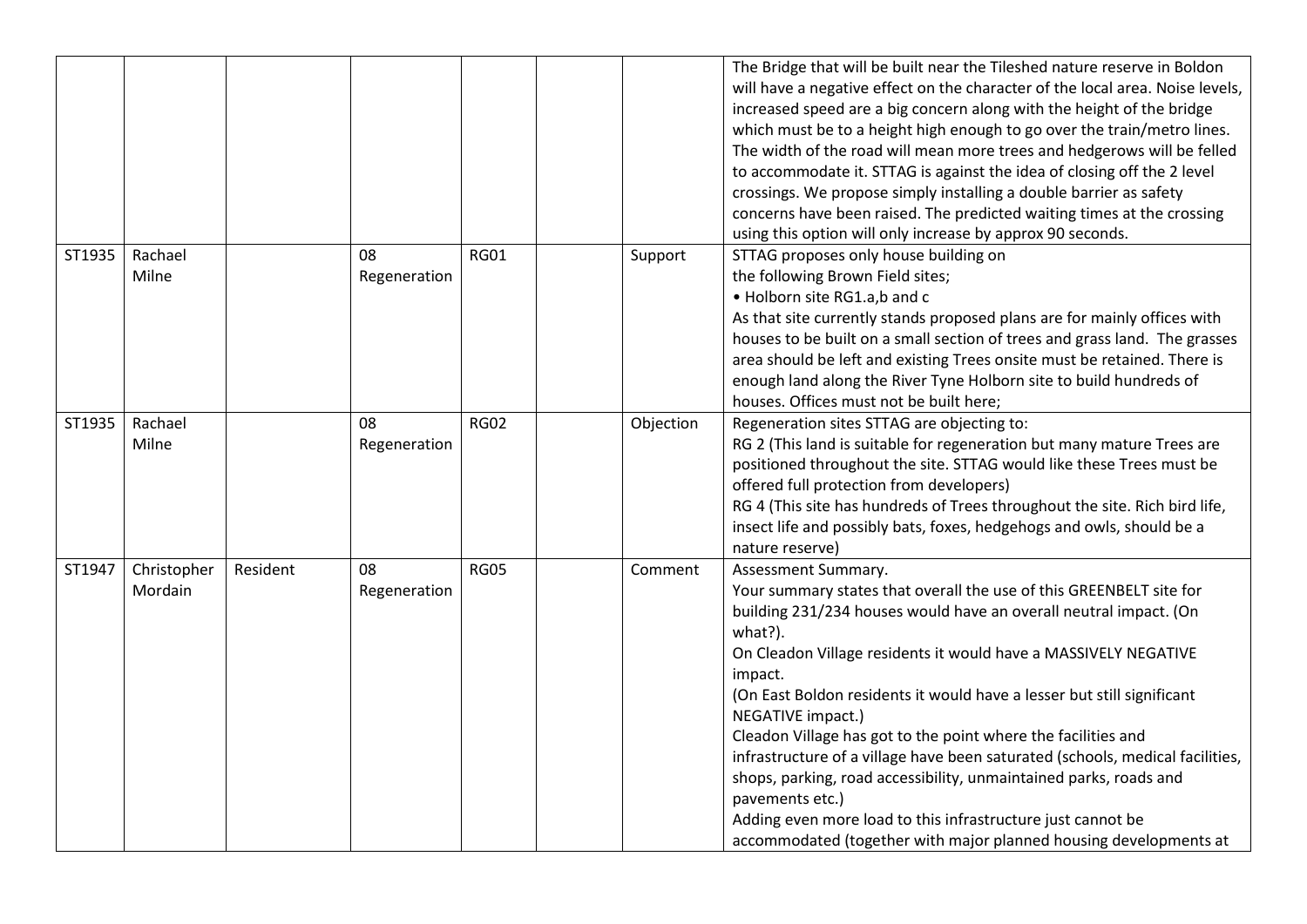|        |                 |          |                    |             |         | neighbouring sites H3.2, H3.3 and RG5, H3.59 this is 1310 households<br>being added in (477) or within 200 metres (833) of the Cleadon Parish<br>boundary).<br>I respectfully suggest you abandon this part of your building plan on<br>H3.70.                                                                                                                                                                                                                                                                                                                                                                                                                                                                                                                                                                                                                                                                                                                                          |
|--------|-----------------|----------|--------------------|-------------|---------|-----------------------------------------------------------------------------------------------------------------------------------------------------------------------------------------------------------------------------------------------------------------------------------------------------------------------------------------------------------------------------------------------------------------------------------------------------------------------------------------------------------------------------------------------------------------------------------------------------------------------------------------------------------------------------------------------------------------------------------------------------------------------------------------------------------------------------------------------------------------------------------------------------------------------------------------------------------------------------------------|
| ST1959 | Anna<br>Preston | Resident | 08<br>Regeneration | <b>RG05</b> | Comment | Assessment Summary.<br>Your summary states that overall the use of this GREENBELT site for<br>building 231/234 houses would have an overall neutral impact. (On<br>what?).<br>On Cleadon Village residents it would have a MASSIVELY NEGATIVE<br>impact.<br>(On East Boldon residents it would have a lesser but still significant<br>NEGATIVE impact.)<br>Cleadon Village has got to the point where the facilities and<br>infrastructure of a village have been saturated (schools, medical facilities,<br>shops, parking, road accessibility, unmaintained parks, roads and<br>pavements etc.)<br>Adding even more load to this infrastructure just cannot be<br>accommodated (together with major planned housing developments at<br>neighbouring sites H3.2, H3.3 and RG5, H3.59 this is 1310 households<br>being added in (477) or within 200 metres (833) of the Cleadon Parish<br>boundary).<br>I respectfully suggest you abandon this part of your building plan on<br>H3.70. |
| ST1960 | Matt<br>Preston | Resident | 08<br>Regeneration | <b>RG05</b> | Comment | Assessment Summary.<br>Your summary states that overall the use of this GREENBELT site for<br>building 231/234 houses would have an overall neutral impact. (On<br>what?).<br>On Cleadon Village residents it would have a MASSIVELY NEGATIVE<br>impact.<br>(On East Boldon residents it would have a lesser but still significant<br>NEGATIVE impact.)<br>Cleadon Village has got to the point where the facilities and<br>infrastructure of a village have been saturated (schools, medical facilities,<br>shops, parking, road accessibility, unmaintained parks, roads and<br>pavements etc.)<br>Adding even more load to this infrastructure just cannot be<br>accommodated (together with major planned housing developments at                                                                                                                                                                                                                                                   |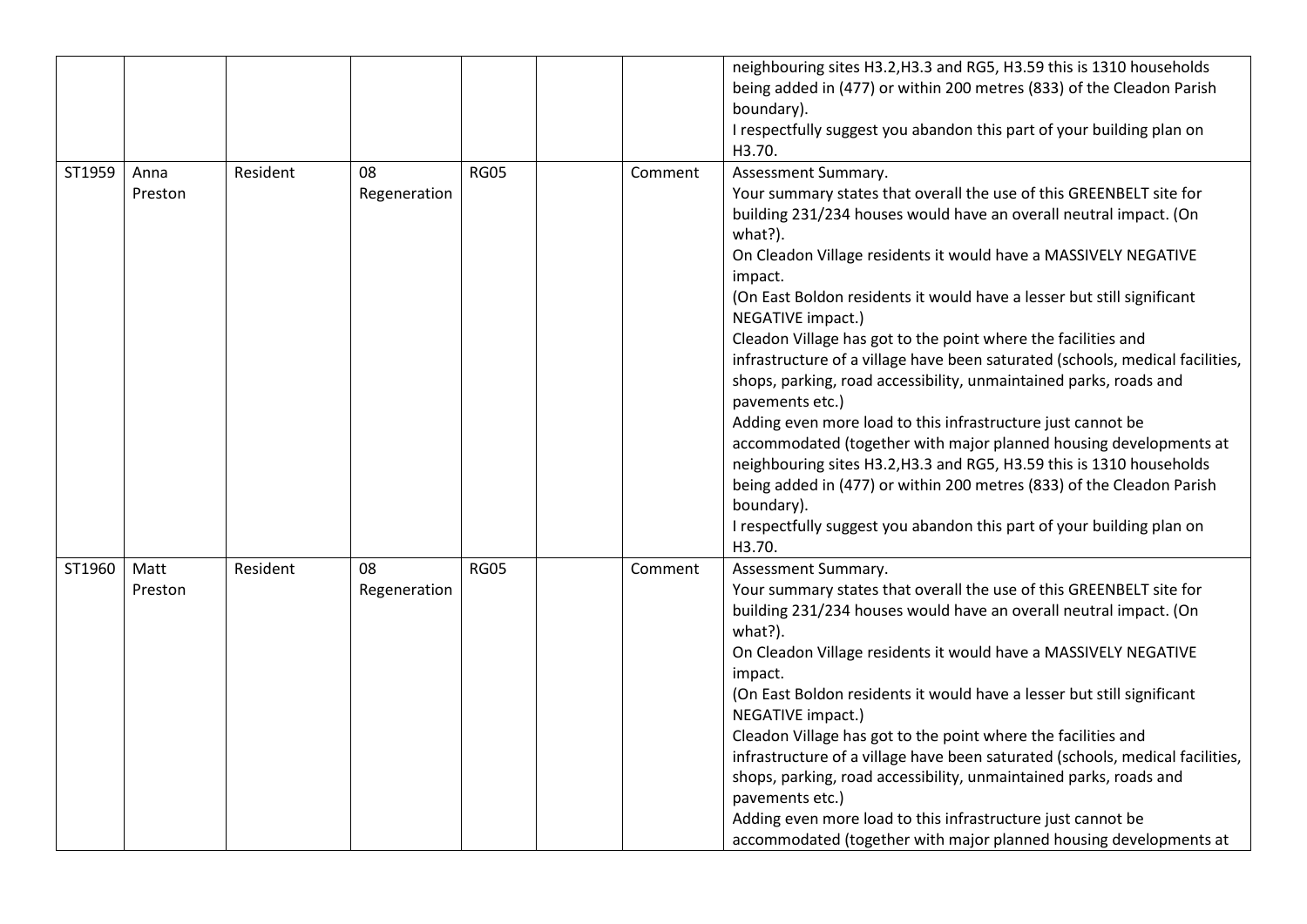|        |                  |          |                    |             |         | neighbouring sites H3.2, H3.3 and RG5, H3.59 this is 1310 households<br>being added in (477) or within 200 metres (833) of the Cleadon Parish<br>boundary).<br>I respectfully suggest you abandon this part of your building plan on<br>H3.70.                                                                                                                                                                                                                                                                                                                                                                                                                                                                                                                                                                                                                                                                                                                                          |
|--------|------------------|----------|--------------------|-------------|---------|-----------------------------------------------------------------------------------------------------------------------------------------------------------------------------------------------------------------------------------------------------------------------------------------------------------------------------------------------------------------------------------------------------------------------------------------------------------------------------------------------------------------------------------------------------------------------------------------------------------------------------------------------------------------------------------------------------------------------------------------------------------------------------------------------------------------------------------------------------------------------------------------------------------------------------------------------------------------------------------------|
| ST1961 | Andy Swan        | Resident | 08<br>Regeneration | <b>RG05</b> | Comment | Assessment Summary.<br>Your summary states that overall the use of this GREENBELT site for<br>building 231/234 houses would have an overall neutral impact. (On<br>what?).<br>On Cleadon Village residents it would have a MASSIVELY NEGATIVE<br>impact.<br>(On East Boldon residents it would have a lesser but still significant<br>NEGATIVE impact.)<br>Cleadon Village has got to the point where the facilities and<br>infrastructure of a village have been saturated (schools, medical facilities,<br>shops, parking, road accessibility, unmaintained parks, roads and<br>pavements etc.)<br>Adding even more load to this infrastructure just cannot be<br>accommodated (together with major planned housing developments at<br>neighbouring sites H3.2, H3.3 and RG5, H3.59 this is 1310 households<br>being added in (477) or within 200 metres (833) of the Cleadon Parish<br>boundary).<br>I respectfully suggest you abandon this part of your building plan on<br>H3.70. |
| ST1962 | Carol<br>Cramman | Resident | 08<br>Regeneration | <b>RG05</b> | Comment | Assessment Summary.<br>Your summary states that overall the use of this GREENBELT site for<br>building 231/234 houses would have an overall neutral impact. (On<br>what?).<br>On Cleadon Village residents it would have a MASSIVELY NEGATIVE<br>impact.<br>(On East Boldon residents it would have a lesser but still significant<br>NEGATIVE impact.)<br>Cleadon Village has got to the point where the facilities and<br>infrastructure of a village have been saturated (schools, medical facilities,<br>shops, parking, road accessibility, unmaintained parks, roads and<br>pavements etc.)<br>Adding even more load to this infrastructure just cannot be<br>accommodated (together with major planned housing developments at                                                                                                                                                                                                                                                   |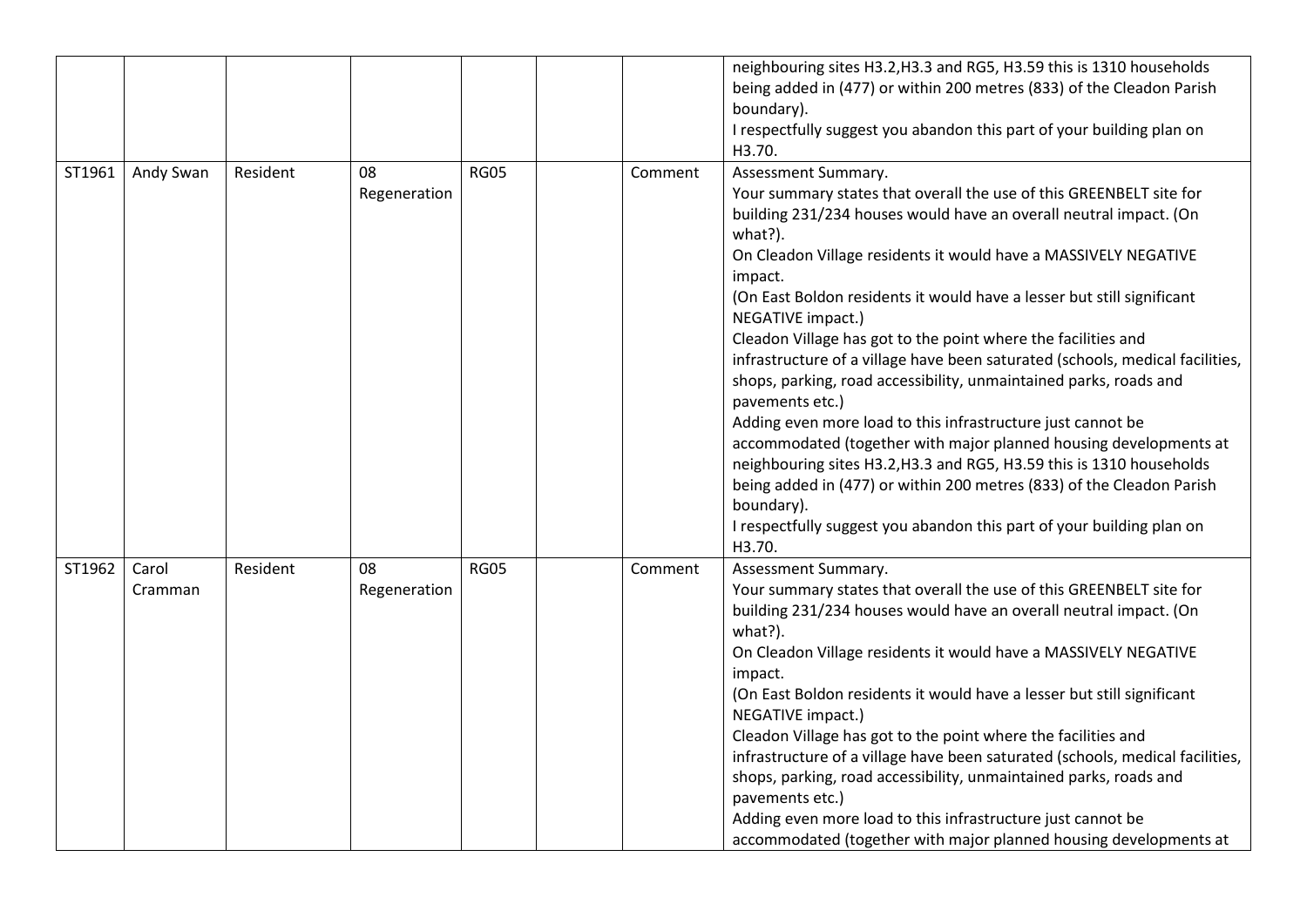|        |                 |          |                    |             |         | neighbouring sites H3.2, H3.3 and RG5, H3.59 this is 1310 households<br>being added in (477) or within 200 metres (833) of the Cleadon Parish<br>boundary).<br>I respectfully suggest you abandon this part of your building plan on<br>H3.70.                                                                                                                                                                                                                                                                                                                                                                                                                                                                                                                                                                                                                                                                                                                                          |
|--------|-----------------|----------|--------------------|-------------|---------|-----------------------------------------------------------------------------------------------------------------------------------------------------------------------------------------------------------------------------------------------------------------------------------------------------------------------------------------------------------------------------------------------------------------------------------------------------------------------------------------------------------------------------------------------------------------------------------------------------------------------------------------------------------------------------------------------------------------------------------------------------------------------------------------------------------------------------------------------------------------------------------------------------------------------------------------------------------------------------------------|
| ST1963 | Lisa Murphy     | Resident | 08<br>Regeneration | <b>RG05</b> | Comment | Assessment Summary.<br>Your summary states that overall the use of this GREENBELT site for<br>building 231/234 houses would have an overall neutral impact. (On<br>what?).<br>On Cleadon Village residents it would have a MASSIVELY NEGATIVE<br>impact.<br>(On East Boldon residents it would have a lesser but still significant<br>NEGATIVE impact.)<br>Cleadon Village has got to the point where the facilities and<br>infrastructure of a village have been saturated (schools, medical facilities,<br>shops, parking, road accessibility, unmaintained parks, roads and<br>pavements etc.)<br>Adding even more load to this infrastructure just cannot be<br>accommodated (together with major planned housing developments at<br>neighbouring sites H3.2, H3.3 and RG5, H3.59 this is 1310 households<br>being added in (477) or within 200 metres (833) of the Cleadon Parish<br>boundary).<br>I respectfully suggest you abandon this part of your building plan on<br>H3.70. |
| ST1965 | John<br>Cramman |          | 08<br>Regeneration | <b>RG05</b> | Comment | Assessment Summary.<br>Your summary states that overall the use of this GREENBELT site for<br>building 231/234 houses would have an overall neutral impact. (On<br>what?).<br>On Cleadon Village residents it would have a MASSIVELY NEGATIVE<br>impact.<br>(On East Boldon residents it would have a lesser but still significant<br>NEGATIVE impact.)<br>Cleadon Village has got to the point where the facilities and<br>infrastructure of a village have been saturated (schools, medical facilities,<br>shops, parking, road accessibility, unmaintained parks, roads and<br>pavements etc.)<br>Adding even more load to this infrastructure just cannot be<br>accommodated (together with major planned housing developments at                                                                                                                                                                                                                                                   |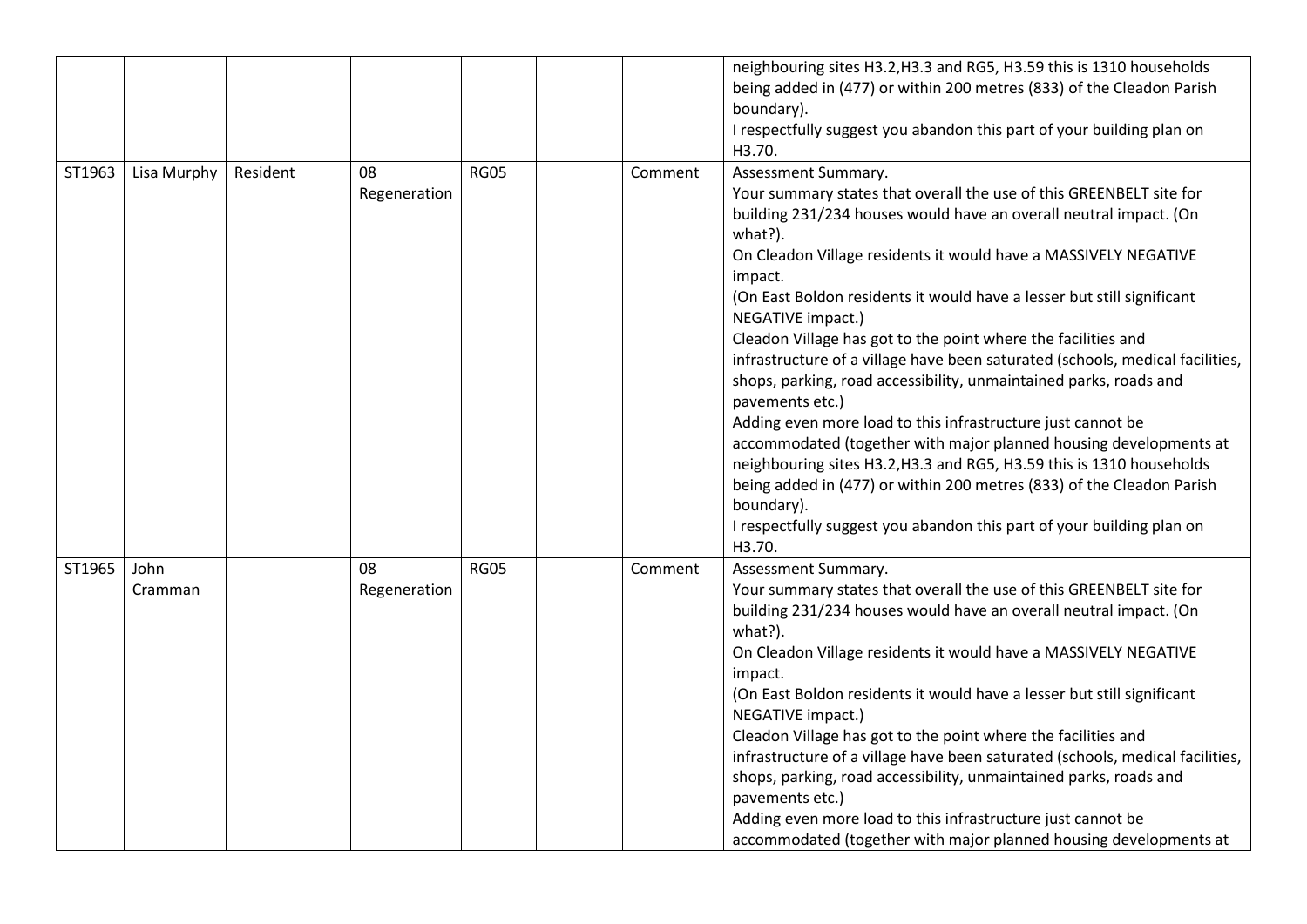|        |                    |                    |             |         | neighbouring sites H3.2, H3.3 and RG5, H3.59 this is 1310 households<br>being added in (477) or within 200 metres (833) of the Cleadon Parish<br>boundary).<br>I respectfully suggest you abandon this part of your building plan on<br>H3.70.                                                                                                                                                                                                                                                                                                                                                                                                                                                                                                                                                                                                                                                                                                                                          |
|--------|--------------------|--------------------|-------------|---------|-----------------------------------------------------------------------------------------------------------------------------------------------------------------------------------------------------------------------------------------------------------------------------------------------------------------------------------------------------------------------------------------------------------------------------------------------------------------------------------------------------------------------------------------------------------------------------------------------------------------------------------------------------------------------------------------------------------------------------------------------------------------------------------------------------------------------------------------------------------------------------------------------------------------------------------------------------------------------------------------|
| ST1966 | Chrsitian<br>James | 08<br>Regeneration | <b>RG05</b> | Comment | Assessment Summary.<br>Your summary states that overall the use of this GREENBELT site for<br>building 231/234 houses would have an overall neutral impact. (On<br>what?).<br>On Cleadon Village residents it would have a MASSIVELY NEGATIVE<br>impact.<br>(On East Boldon residents it would have a lesser but still significant<br>NEGATIVE impact.)<br>Cleadon Village has got to the point where the facilities and<br>infrastructure of a village have been saturated (schools, medical facilities,<br>shops, parking, road accessibility, unmaintained parks, roads and<br>pavements etc.)<br>Adding even more load to this infrastructure just cannot be<br>accommodated (together with major planned housing developments at<br>neighbouring sites H3.2, H3.3 and RG5, H3.59 this is 1310 households<br>being added in (477) or within 200 metres (833) of the Cleadon Parish<br>boundary).<br>I respectfully suggest you abandon this part of your building plan on<br>H3.70. |
| ST1972 | lain<br>Paterson   | 08<br>Regeneration | <b>RG05</b> | Comment | Assessment Summary.<br>Your summary states that overall the use of this GREENBELT site for<br>building 231/234 houses would have an overall neutral impact. (On<br>what?).<br>On Cleadon Village residents it would have a MASSIVELY NEGATIVE<br>impact.<br>(On East Boldon residents it would have a lesser but still significant<br>NEGATIVE impact.)<br>Cleadon Village has got to the point where the facilities and<br>infrastructure of a village have been saturated (schools, medical facilities,<br>shops, parking, road accessibility, unmaintained parks, roads and<br>pavements etc.)<br>Adding even more load to this infrastructure just cannot be<br>accommodated (together with major planned housing developments at                                                                                                                                                                                                                                                   |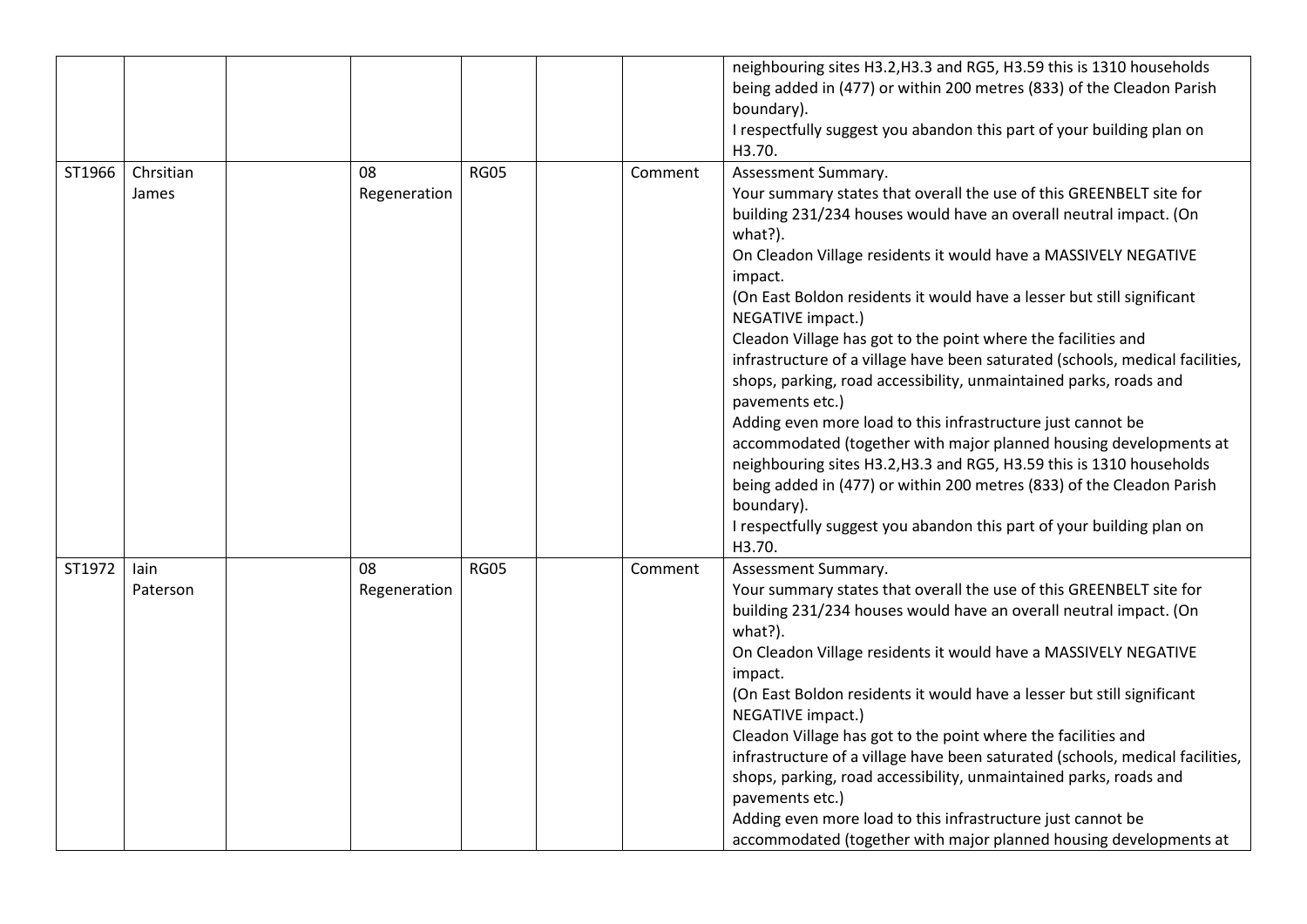|        |                 |                    |             |         | neighbouring sites H3.2, H3.3 and RG5, H3.59 this is 1310 households<br>being added in (477) or within 200 metres (833) of the Cleadon Parish<br>boundary).<br>I respectfully suggest you abandon this part of your building plan on<br>H3.70.                                                                                                                                                                                                                                                                                                                                                                                                                                                                                                                                                                                                                                                                                                                                          |
|--------|-----------------|--------------------|-------------|---------|-----------------------------------------------------------------------------------------------------------------------------------------------------------------------------------------------------------------------------------------------------------------------------------------------------------------------------------------------------------------------------------------------------------------------------------------------------------------------------------------------------------------------------------------------------------------------------------------------------------------------------------------------------------------------------------------------------------------------------------------------------------------------------------------------------------------------------------------------------------------------------------------------------------------------------------------------------------------------------------------|
| ST1977 | Steven Lee      | 08<br>Regeneration | <b>RG05</b> | Comment | Assessment Summary.<br>Your summary states that overall the use of this GREENBELT site for<br>building 231/234 houses would have an overall neutral impact. (On<br>what?).<br>On Cleadon Village residents it would have a MASSIVELY NEGATIVE<br>impact.<br>(On East Boldon residents it would have a lesser but still significant<br>NEGATIVE impact.)<br>Cleadon Village has got to the point where the facilities and<br>infrastructure of a village have been saturated (schools, medical facilities,<br>shops, parking, road accessibility, unmaintained parks, roads and<br>pavements etc.)<br>Adding even more load to this infrastructure just cannot be<br>accommodated (together with major planned housing developments at<br>neighbouring sites H3.2, H3.3 and RG5, H3.59 this is 1310 households<br>being added in (477) or within 200 metres (833) of the Cleadon Parish<br>boundary).<br>I respectfully suggest you abandon this part of your building plan on<br>H3.70. |
| ST1978 | Michelle<br>Lee | 08<br>Regeneration | <b>RG05</b> | Comment | Assessment Summary.<br>Your summary states that overall the use of this GREENBELT site for<br>building 231/234 houses would have an overall neutral impact. (On<br>what?).<br>On Cleadon Village residents it would have a MASSIVELY NEGATIVE<br>impact.<br>(On East Boldon residents it would have a lesser but still significant<br>NEGATIVE impact.)<br>Cleadon Village has got to the point where the facilities and<br>infrastructure of a village have been saturated (schools, medical facilities,<br>shops, parking, road accessibility, unmaintained parks, roads and<br>pavements etc.)<br>Adding even more load to this infrastructure just cannot be<br>accommodated (together with major planned housing developments at                                                                                                                                                                                                                                                   |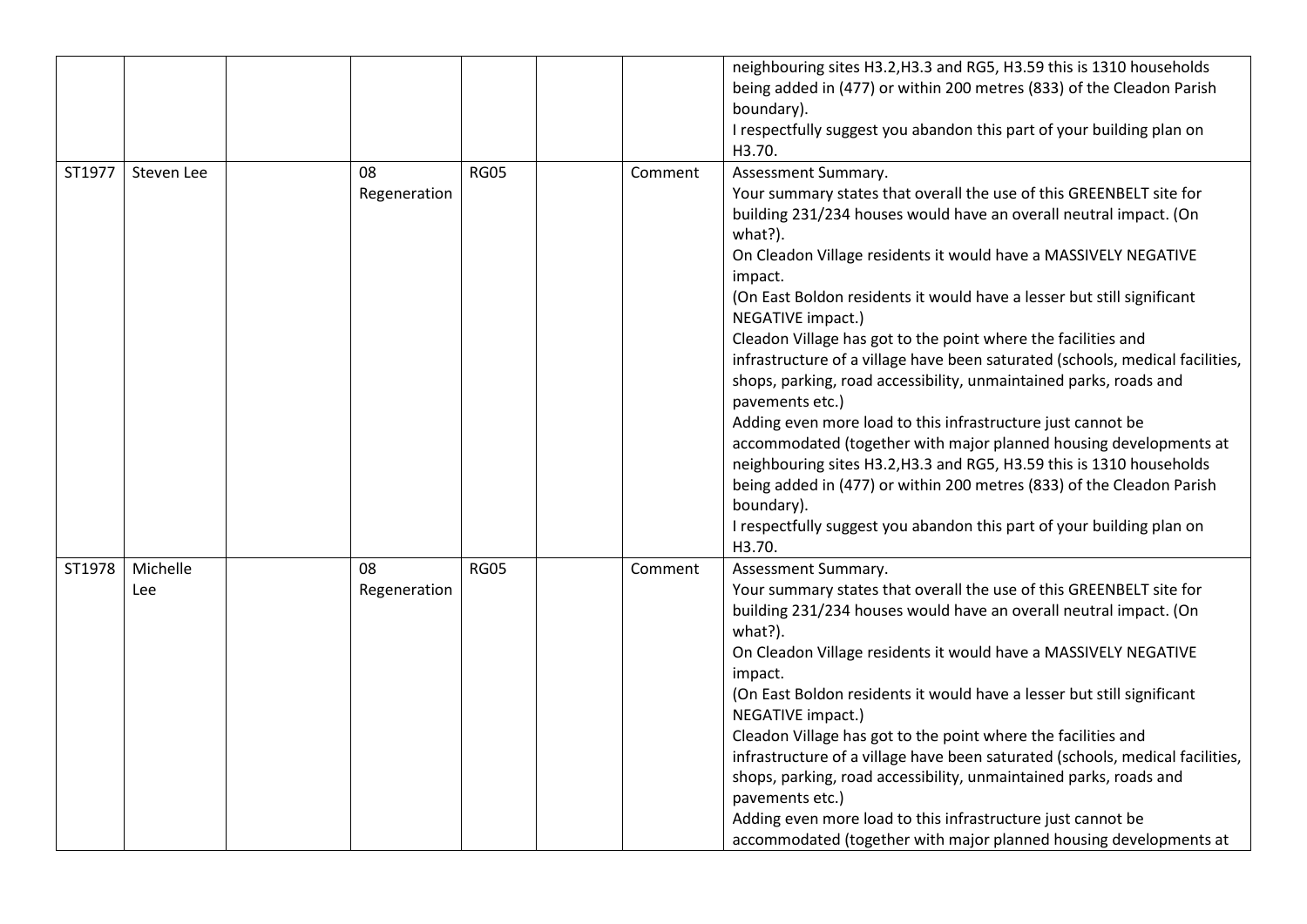|        |                    |                    |             |         | neighbouring sites H3.2, H3.3 and RG5, H3.59 this is 1310 households<br>being added in (477) or within 200 metres (833) of the Cleadon Parish<br>boundary).<br>I respectfully suggest you abandon this part of your building plan on<br>H3.70.                                                                                                                                                                                                                                                                                                                                                                                                                                                                                                                                                                                                                                                                                                                                          |
|--------|--------------------|--------------------|-------------|---------|-----------------------------------------------------------------------------------------------------------------------------------------------------------------------------------------------------------------------------------------------------------------------------------------------------------------------------------------------------------------------------------------------------------------------------------------------------------------------------------------------------------------------------------------------------------------------------------------------------------------------------------------------------------------------------------------------------------------------------------------------------------------------------------------------------------------------------------------------------------------------------------------------------------------------------------------------------------------------------------------|
| ST1980 | Ahsan<br>Ahmed     | 08<br>Regeneration | <b>RG05</b> | Comment | Assessment Summary.<br>Your summary states that overall the use of this GREENBELT site for<br>building 231/234 houses would have an overall neutral impact. (On<br>what?).<br>On Cleadon Village residents it would have a MASSIVELY NEGATIVE<br>impact.<br>(On East Boldon residents it would have a lesser but still significant<br>NEGATIVE impact.)<br>Cleadon Village has got to the point where the facilities and<br>infrastructure of a village have been saturated (schools, medical facilities,<br>shops, parking, road accessibility, unmaintained parks, roads and<br>pavements etc.)<br>Adding even more load to this infrastructure just cannot be<br>accommodated (together with major planned housing developments at<br>neighbouring sites H3.2, H3.3 and RG5, H3.59 this is 1310 households<br>being added in (477) or within 200 metres (833) of the Cleadon Parish<br>boundary).<br>I respectfully suggest you abandon this part of your building plan on<br>H3.70. |
| ST1993 | Christine<br>Crake | 08<br>Regeneration | <b>RG08</b> | Support | The draft Local Plan identifies the potential for the development of<br>$\bullet$<br>a brownfield site within the Forum Area at Cleadon Lane Industrial<br>Estate. I believe that this area of brownfield land should be used in<br>preference to Green Belt land and that its use should be prioritised<br>(along with other brownfield sites throughout the Borough) in<br>preference to existing Green Belt sites. This should be an explicit<br>requirement of the Local Plan.                                                                                                                                                                                                                                                                                                                                                                                                                                                                                                      |
| ST1994 | Jane<br>Drummond   | 08<br>Regeneration | <b>RG08</b> | Support | 4.2 The draft Local Plan identifies the potential for the development of a<br>brownfield site within the Forum Area at Cleadon Lane Industrial Estate. I<br>believe that this area of brownfield land should be used in preference to<br>Green Belt land and that its use should be prioritised (along with other<br>brownfield sites throughout the Borough) in preference to existing Green<br>Belt sites. This should be an explicit requirement of the Local Plan.                                                                                                                                                                                                                                                                                                                                                                                                                                                                                                                  |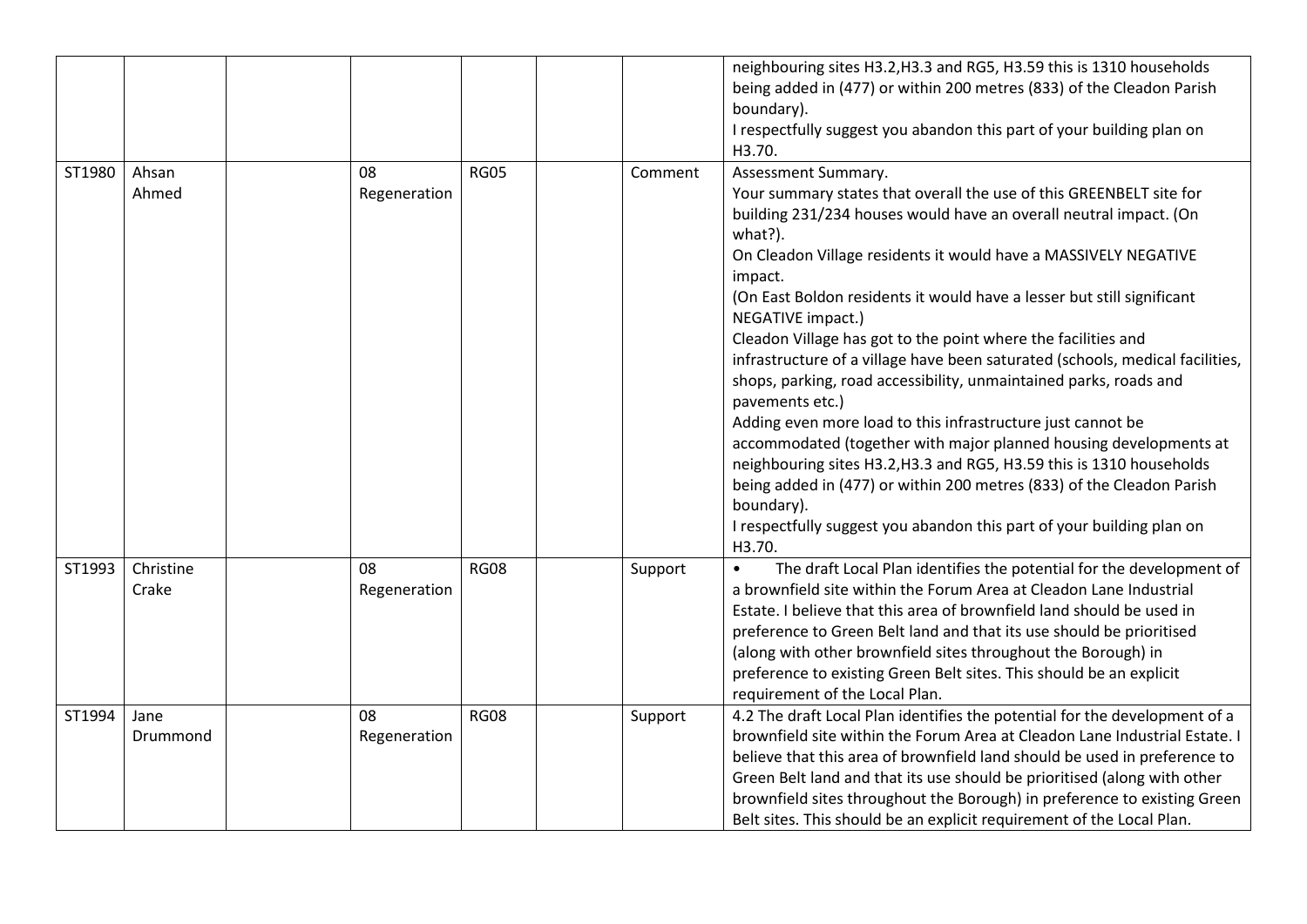| ST2009 | Eileen   | 08           | <b>RG05</b> | Support | Policy RG5 Cleadon Lane Mixed -Use Regeneration Site - Support with         |
|--------|----------|--------------|-------------|---------|-----------------------------------------------------------------------------|
|        | Thompson | Regeneration |             |         | reservations                                                                |
|        |          |              |             |         | I support the regeneration of the Cleadon Lane Industrial Estate,           |
|        |          |              |             |         | especially to replace the worn out and under used land and buildings.       |
|        |          |              |             |         | However it is vitally important to protect and support the viable           |
|        |          |              |             |         | businesses trading there as well.                                           |
|        |          |              |             |         | So we support the allocation of employment land and this allocation         |
|        |          |              |             |         | should contain the existing viable businesses.                              |
|        |          |              |             |         | I support the allocation of some of the brown field land for housing;       |
|        |          |              |             |         | however the number and type of homes provided should be to meet             |
|        |          |              |             |         | local needs only.                                                           |
|        |          |              |             |         | Any development must be sensitive to the Green Belt and Tilesheds Burn      |
|        |          |              |             |         | Local Wildlife Site to the north of the allocation. I would support the     |
|        |          |              |             |         | removal of the culverted section of the watercourse to restore the          |
|        |          |              |             |         | Tilesheds Burn through the site.                                            |
| ST2010 | Joe      | 08           | <b>RG08</b> | Support | 4.2 The draft Local Plan identifies the potential for the development of a  |
|        | Thompson | Regeneration |             |         | brownfield site within the Forum Area at Cleadon Lane Industrial Estate. I  |
|        |          |              |             |         | believe that this area of brownfield land should be used in preference to   |
|        |          |              |             |         | Green Belt land and that its use should be prioritised (along with other    |
|        |          |              |             |         | brownfield sites throughout the Borough) in preference to existing Green    |
|        |          |              |             |         | Belt sites. This should be an explicit requirement of the Local Plan.       |
| ST2015 | Jane     | 08           | <b>RG05</b> | Comment | Policy RG5 Cleadon Lane Mixed -Use Regeneration Site                        |
|        | Arthurs  | Regeneration |             |         | I support the regeneration of the Cleadon Lane Industrial Estate,           |
|        |          |              |             |         | replacing the worn- out and under-used land and buildings. However, it      |
|        |          |              |             |         | is vitally important to protect and support the viable businesses trading   |
|        |          |              |             |         | there as well. I support the allocation of some of the brown field land for |
|        |          |              |             |         | housing with the proviso that the number and type of homes provided         |
|        |          |              |             |         | should be to meet local needs only.                                         |
|        |          |              |             |         | Any development must be sensitive to the Green Belt and Tilesheds Burn      |
|        |          |              |             |         | Local Wildlife Site to the north of the allocation. I would support the     |
|        |          |              |             |         | removal of the culverted section of the watercourse to restore the          |
|        |          |              |             |         | Tilesheds Burn through the site.                                            |
| ST2104 | Andrew   | 08           | <b>RG05</b> | Comment | Assessment Summary.                                                         |
|        | Hodgson  | Regeneration |             |         | Your summary states that overall the use of this GREENBELT site for         |
|        |          |              |             |         | building 231/234 houses would have an overall neutral impact. (On           |
|        |          |              |             |         | what?).                                                                     |
|        |          |              |             |         | On Cleadon Village residents it would have a MASSIVELY NEGATIVE             |
|        |          |              |             |         | impact.                                                                     |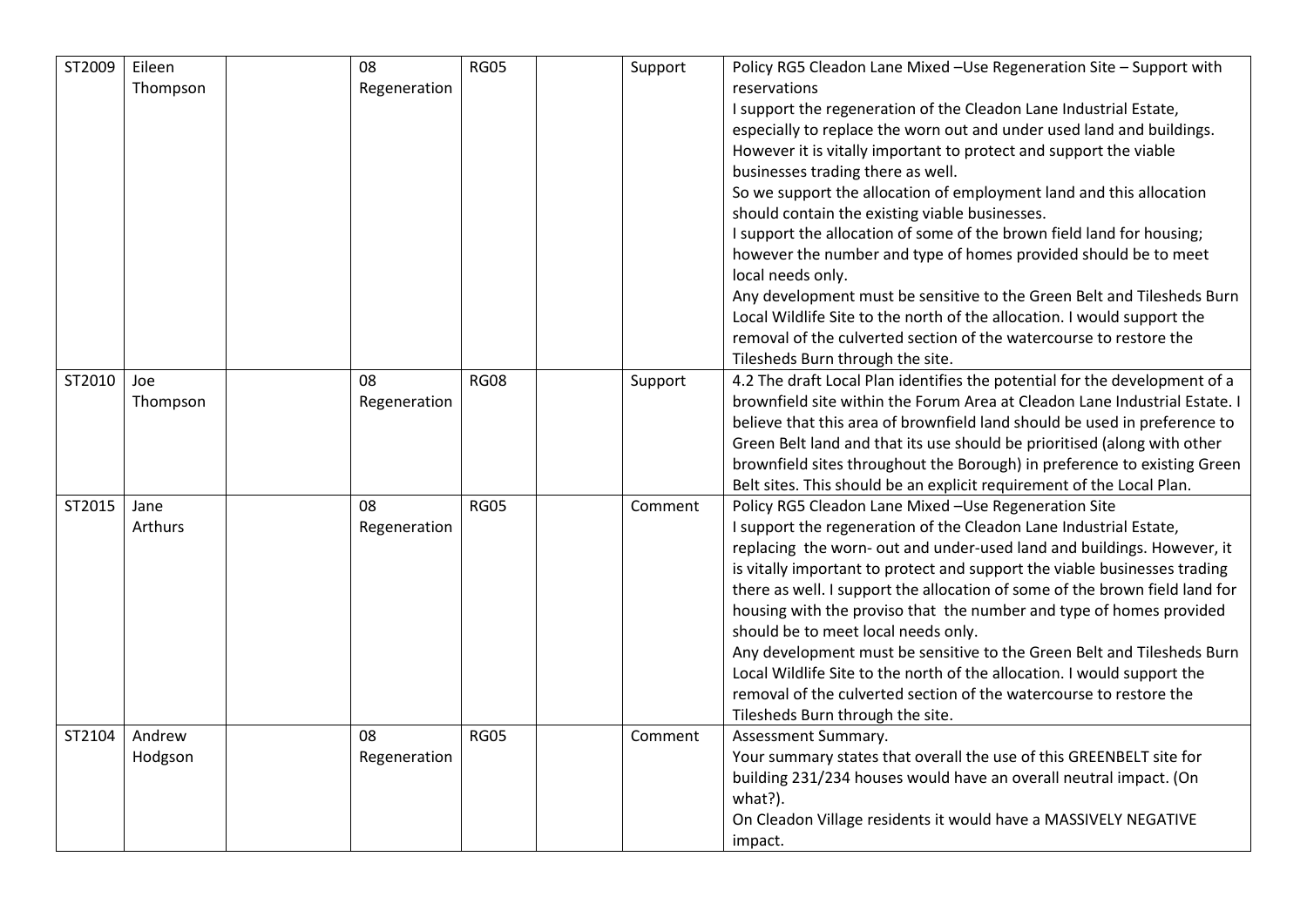|        |                    |                    |             |             | (On East Boldon residents it would have a lesser but still significant<br>NEGATIVE impact.)<br>Cleadon Village has got to the point where the facilities and<br>infrastructure of a village have been saturated (schools, medical facilities,<br>shops, parking, road accessibility, unmaintained parks, roads and<br>pavements etc.)<br>Adding even more load to this infrastructure just cannot be<br>accommodated (together with major planned housing developments at<br>neighbouring sites H3.2, H3.3 and RG5, H3.59 this is 1310 households<br>being added in (477) or within 200 metres (833) of the Cleadon Parish<br>boundary).<br>I respectfully suggest you abandon this part of your building plan on<br>H3.70.                                                                                                                                                                                                                                                             |
|--------|--------------------|--------------------|-------------|-------------|-----------------------------------------------------------------------------------------------------------------------------------------------------------------------------------------------------------------------------------------------------------------------------------------------------------------------------------------------------------------------------------------------------------------------------------------------------------------------------------------------------------------------------------------------------------------------------------------------------------------------------------------------------------------------------------------------------------------------------------------------------------------------------------------------------------------------------------------------------------------------------------------------------------------------------------------------------------------------------------------|
| ST2105 | Gillian<br>Hodgson | 08<br>Regeneration | <b>RG05</b> | Comment     | Assessment Summary.<br>Your summary states that overall the use of this GREENBELT site for<br>building 231/234 houses would have an overall neutral impact. (On<br>what?).<br>On Cleadon Village residents it would have a MASSIVELY NEGATIVE<br>impact.<br>(On East Boldon residents it would have a lesser but still significant<br>NEGATIVE impact.)<br>Cleadon Village has got to the point where the facilities and<br>infrastructure of a village have been saturated (schools, medical facilities,<br>shops, parking, road accessibility, unmaintained parks, roads and<br>pavements etc.)<br>Adding even more load to this infrastructure just cannot be<br>accommodated (together with major planned housing developments at<br>neighbouring sites H3.2, H3.3 and RG5, H3.59 this is 1310 households<br>being added in (477) or within 200 metres (833) of the Cleadon Parish<br>boundary).<br>I respectfully suggest you abandon this part of your building plan on<br>H3.70. |
| ST2111 | Nicola Reed        | 08<br>Regeneration | <b>RG01</b> | Observation | It is considered that in order to make policy RG1 effective, the<br>imformation contained within Policy H3 with regard to the number of<br>dwellings and area for residential development, should be included<br>within Policy RG1.<br>The policy wording and supporting text does not identify which areas of<br>the each regeneration site is best placed for residential and it is assumed                                                                                                                                                                                                                                                                                                                                                                                                                                                                                                                                                                                           |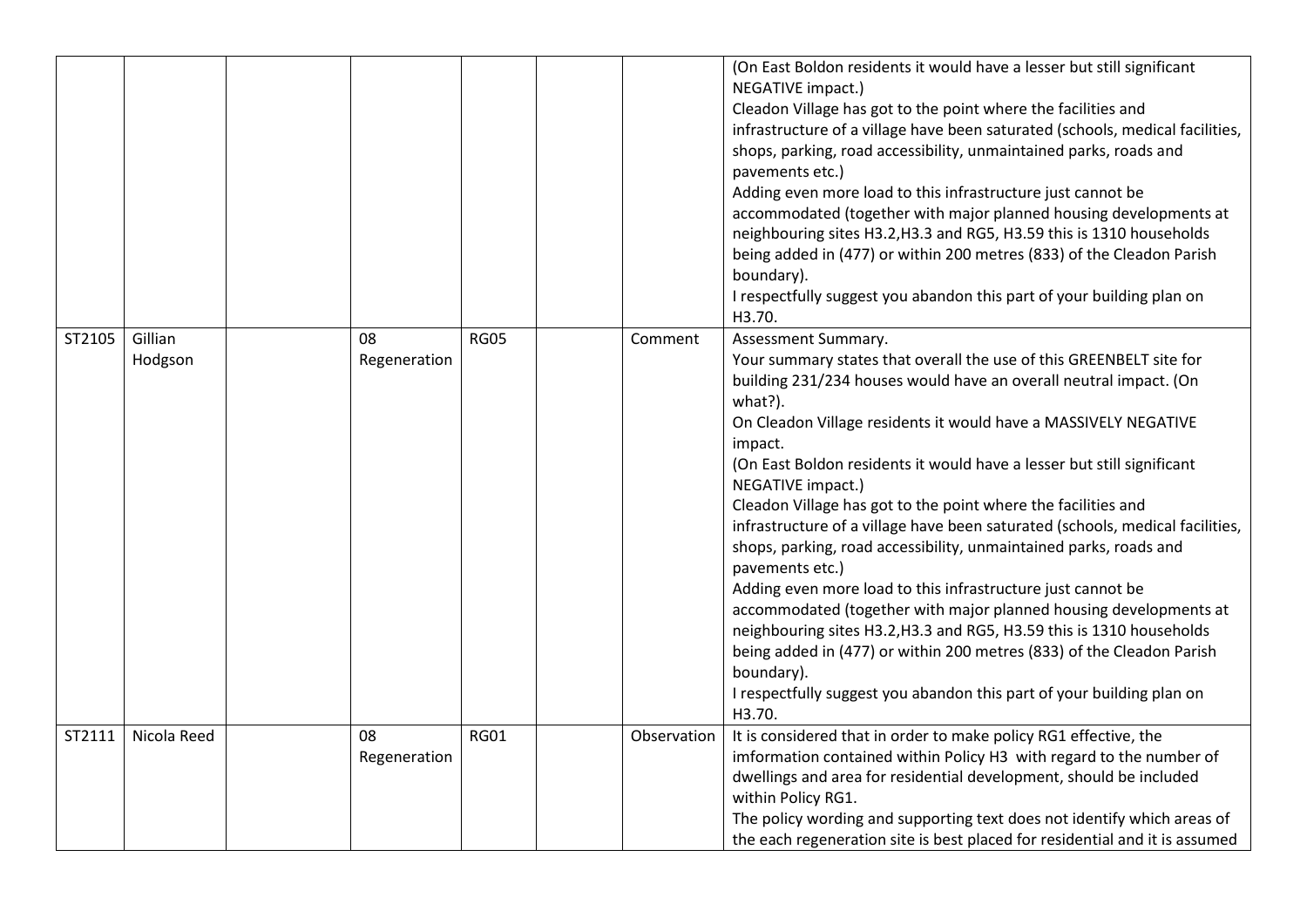|        |                  |                    |             |             | that this will be deicded following full technical assessment of the site.<br>Including an approximate number of units and area for residential should<br>assist with this however the policy should include for sufficient flexibility<br>to ensure applications can make best use of the site without unnecessary<br>limitations.<br>Paragraph 8.6 of the supporting text states that the Council have<br>undertaken or facilitated a range of site investigations for the majority of<br>the sites. The outcome of this and any viability considerations are not<br>publically available in order to demonstrate that sites remain deliverable<br>and viable.<br>As mentioned in our representation to policy H1, Smith's Dock, over the<br>opposite side of the river took approximately 20 years to provide<br>remediation sufficient for development on site. Persimmon Homes<br>conisder that significant time and developer expenses should be factored<br>into the projection of housing coming from the site. |
|--------|------------------|--------------------|-------------|-------------|-------------------------------------------------------------------------------------------------------------------------------------------------------------------------------------------------------------------------------------------------------------------------------------------------------------------------------------------------------------------------------------------------------------------------------------------------------------------------------------------------------------------------------------------------------------------------------------------------------------------------------------------------------------------------------------------------------------------------------------------------------------------------------------------------------------------------------------------------------------------------------------------------------------------------------------------------------------------------------------------------------------------------|
| ST2111 | Nicola Reed      | 08<br>Regeneration | <b>RG02</b> | Observation | As a general comment, this policy requires the submission of a Transport<br>Assessment for a scheme of 65 and 48 dwellings. This conflicts with the<br>South Tyneside Council Validation Checklist which suggests that a<br>scheme of this size should only submit a Transport Statement.                                                                                                                                                                                                                                                                                                                                                                                                                                                                                                                                                                                                                                                                                                                               |
| ST2111 | Nicola Reed      | 08<br>Regeneration | <b>RG03</b> | Observation | As a general comment, this policy requires the submission of a Transport<br>Assessment for a scheme of 65 and 48 dwellings. This conflicts with the<br>South Tyneside Council Validation Checklist which suggests that a<br>scheme of this size should only submit a Transport Statement.                                                                                                                                                                                                                                                                                                                                                                                                                                                                                                                                                                                                                                                                                                                               |
| ST2112 | Neil<br>Westwick | 08<br>Regeneration | <b>R05</b>  | Objection   | Whilst our client recognises the importance of re-using brownfield land,<br>draft Policy S5 and paragraph 4.32 of the supporting text state that the<br>re-use of such land will be prioritised. However, the National Planning<br>Policy Framework (NPPF) (February 2019, amended June 2019) does not<br>prioritise the redevelopment of brownfield land over greenfield sites.<br>The NPPF instead refers to making as much use as possible of brownfield<br>land (para. 117). Further, it would be illogical to prioritise a brownfield<br>site that is unsuitable for the proposed use.<br>To ensure a sound Plan that is consistent with the NPPF (para. 35) and<br>which does not limit the development of other sustainable sites, our<br>client suggests the following changes:<br>Policy S5:<br>"Wherever viable, we will support prioritise the re-use of brownfield land<br>(including despoiled, degraded, derelict and contaminated land) within                                                           |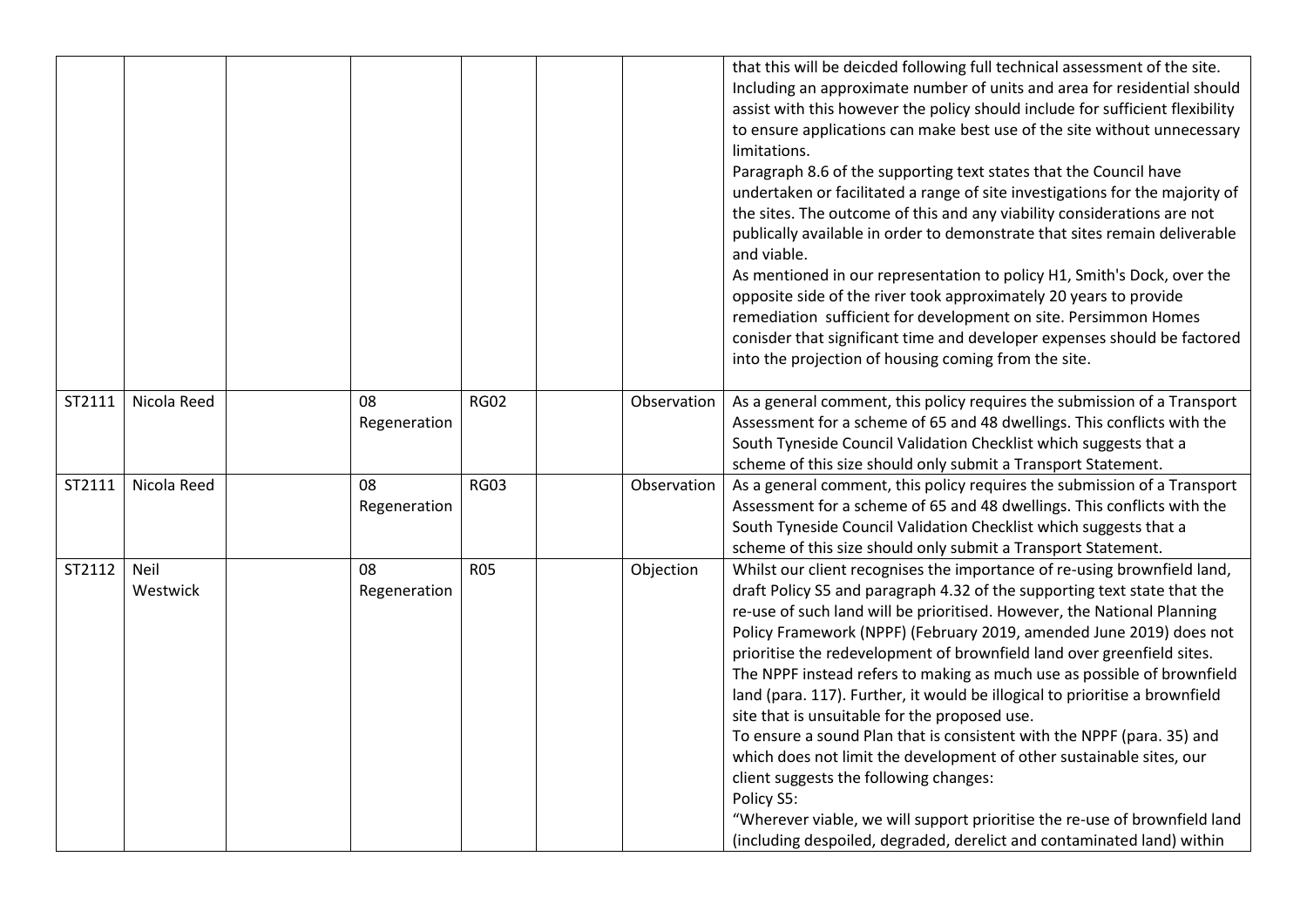|        |          |              |             |           | or immediately adjoining the Main Urban Area or Villages provided           |
|--------|----------|--------------|-------------|-----------|-----------------------------------------------------------------------------|
|        |          |              |             |           | proposals are appropriate in scale, size and role of the settlement and     |
|        |          |              |             |           | are consistent with the other policies of this Plan."                       |
| ST2112 | Neil     | 08           | 4.32        | Objection | Whilst our client recognises the importance of re-using brownfield land,    |
|        | Westwick | Regeneration |             |           | draft Policy S5 and paragraph 4.32 of the supporting text state that the    |
|        |          |              |             |           | re-use of such land will be prioritised. However, the National Planning     |
|        |          |              |             |           | Policy Framework (NPPF) (February 2019, amended June 2019) does not         |
|        |          |              |             |           | prioritise the redevelopment of brownfield land over greenfield sites.      |
|        |          |              |             |           | The NPPF instead refers to making as much use as possible of brownfield     |
|        |          |              |             |           | land (para. 117). Further, it would be illogical to prioritise a brownfield |
|        |          |              |             |           | site that is unsuitable for the proposed use.                               |
|        |          |              |             |           | To ensure a sound Plan that is consistent with the NPPF (para. 35) and      |
|        |          |              |             |           | which does not limit the development of other sustainable sites, our        |
|        |          |              |             |           | client suggests the following changes:                                      |
|        |          |              |             |           | Paragraph 4.32:                                                             |
|        |          |              |             |           | "The use of suitable brownfield sites within the built up areas should      |
|        |          |              |             |           | always be supported given priority over less sustainable greenfield sites." |
| ST2170 | Natasha  | 08           | <b>RG07</b> | support   | NT strongly supports proposals that maximise the use of existing            |
|        | Rowland  | Regeneration |             |           | developed sites within the Foreshore Area, where there are                  |
|        |          |              |             |           | opportunities for regeneration and improvements to provide new              |
|        |          |              |             |           | opportunities for the residents of South Tyneside. This is reinforced       |
|        |          |              |             |           | through the regeneration policies of the plan and we specifically lend our  |
|        |          |              |             |           | support to policy RG6 Foreshore Improvement Area which identifies a         |
|        |          |              |             |           | need for Public realm improvements and development of sporting leisure      |
|        |          |              |             |           | facilities at Gypsies Green, (as defined on the Policies Map); There are    |
|        |          |              |             |           | significant opportunities that could be realised here for the health and    |
|        |          |              |             |           | well- being of residents in South Tyneside.                                 |
| ST2170 | Natasha  | 08           | 8.22        | comment   | Whilst para 8.22 recognises the importance of the Gypsies Green facility,   |
|        | Rowland  | Regeneration |             |           | we consider that the Plan could be more aspirational in seeking to drive    |
|        |          |              |             |           | the desired improvements in this area. For example, it could recognise      |
|        |          |              |             |           | the significant opportunity which exists to bring Stakeholders together in  |
|        |          |              |             |           | a collaborative approach to work in partnership to bring about the          |
|        |          |              |             |           | desired change in the site. The policy could also helpfully provide more    |
|        |          |              |             |           | explicit guidance in this foreshore location. Outlining development         |
|        |          |              |             |           | parameters which would guide future development in this location            |
|        |          |              |             |           | together with a guide on uses which might support the improvement of        |
|        |          |              |             |           | the sporting facilities. We would highlight that the RG6 designation does   |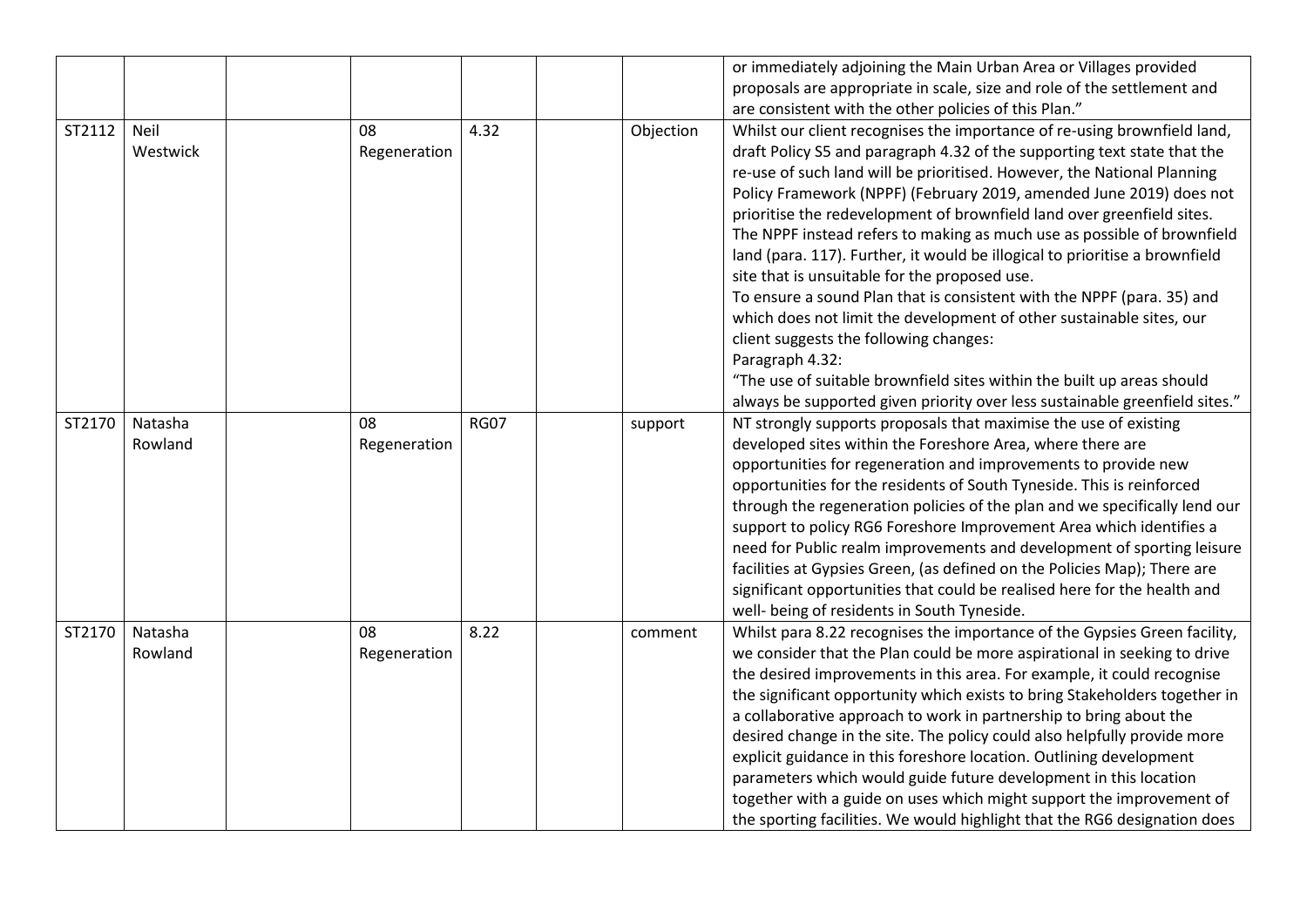|        |                                                                   |          |                    |             |           | not appear to be identified on the policies map which appears to be an                                                                                                                                                                                                                                                                                                                                                                                                                                                                                                                                                                                                                                                                                                                                                                                                                                                       |
|--------|-------------------------------------------------------------------|----------|--------------------|-------------|-----------|------------------------------------------------------------------------------------------------------------------------------------------------------------------------------------------------------------------------------------------------------------------------------------------------------------------------------------------------------------------------------------------------------------------------------------------------------------------------------------------------------------------------------------------------------------------------------------------------------------------------------------------------------------------------------------------------------------------------------------------------------------------------------------------------------------------------------------------------------------------------------------------------------------------------------|
|        |                                                                   |          |                    |             |           | error in printing.                                                                                                                                                                                                                                                                                                                                                                                                                                                                                                                                                                                                                                                                                                                                                                                                                                                                                                           |
| ST2181 | Cleadon<br>and East<br>Boldon<br><b>Branch</b><br>Labour<br>Party |          | 08<br>Regeneration | <b>RO1</b>  | support   | We support the regeneration of the Cleadon Lane Industrial Estate,<br>especially to replace the worn out and under used land and buildings.<br>However it is vitally important to protect and support the viable<br>businesses trading there as well.<br>So we support the allocation of employment land and this allocation<br>should contain the existing viable businesses.<br>We support the allocation of some of the brown field land for housing;<br>however the number and type of homes provided should be to meet<br>local needs only.<br>Any development must be sensitive to the Green Belt and Tilesheds Burn<br>Local Wildlife Site to the north of the allocation. We would support the<br>removal of the culverted section of the watercourse to restore the<br>Tilesheds Burn through the site.                                                                                                             |
| ST2191 | Una<br>Goodman                                                    | Resident | 08<br>Regeneration | <b>RG05</b> | Objection | The site labelled RG 5, currently an absolute eyesore as it has been ever<br>since O'Briens occupied and then abandoned the place. This is surely a<br>site that should be purchased by the council on behalf of S. Tyneside<br>residents and made in to a car park. However the plan indicates 245 new<br>houses, 245!!!                                                                                                                                                                                                                                                                                                                                                                                                                                                                                                                                                                                                    |
| ST2223 | Roy<br>Wilburn                                                    | Resident | 08<br>Regeneration | <b>RG05</b> | Comment   | 10.0'Brien site could be better utilized.                                                                                                                                                                                                                                                                                                                                                                                                                                                                                                                                                                                                                                                                                                                                                                                                                                                                                    |
| ST2239 | <b>Neale</b><br>Thompson                                          | Resident | 08<br>Regeneration | <b>RG05</b> | Comment   | Assessment Summary: Your summary states that overall the use of this<br>GREENBELT site for building 231/234 houses would have an overall<br>neutral impact. (On what?). On Cleadon Village residents it would have a<br>MASSIVELY NEGATIVE impact. (On East Boldon residents it would have a<br>lesser but still significant NEGATIVE impact.) Cleadon Village has got to<br>the point where the facilities and infrastructure of a village have been<br>saturated (schools, medical facilities, shops, parking, road accessibility<br>etc.) Adding even more load to this infrastructure just cannot be<br>accommodated (together with major planned housing developments at<br>neighbouring sites H3.2, H3.3 and RG5, H3.59 this is 1310 households<br>being added in (477) or within 200 metres (833) of the Cleadon Parish<br>boundary). I respectfully suggest you abandon this part of your building<br>plan on H3.70. |
| ST2273 | Kevin<br>Griffiths                                                | Resident | 08<br>Regeneration | <b>RG05</b> | Comment   | Assessment Summary.<br>Your summary states that overall the use of this GREENBELT site for<br>building 231/234 houses would have an overall neutral impact. (On                                                                                                                                                                                                                                                                                                                                                                                                                                                                                                                                                                                                                                                                                                                                                              |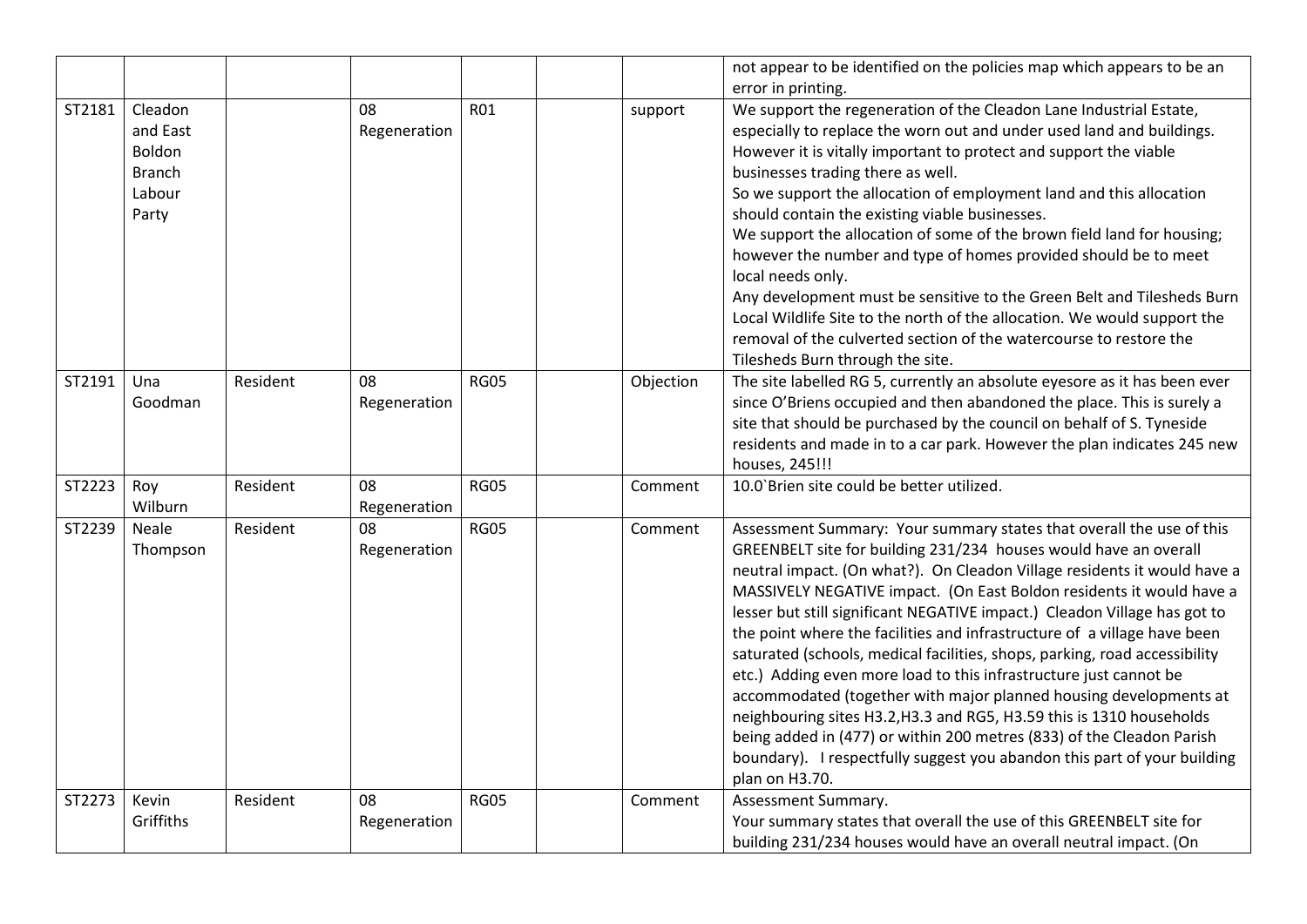|        |                  |          |                    |             |         | what?).<br>On Cleadon Village residents it would have a MASSIVELY NEGATIVE<br>impact.<br>(On East Boldon residents it would have a lesser but still significant<br>NEGATIVE impact.)<br>Cleadon Village has got to the point where the facilities and<br>infrastructure of a village have been saturated (schools, medical facilities,<br>shops, parking, road accessibility etc.)<br>Adding even more load to this infrastructure just cannot be<br>accommodated (together with major planned housing developments at<br>neighbouring sites H3.2, H3.3 and RG5, H3.59 this is 1310 households<br>being added in (477) or within 200 metres (833) of the Cleadon Parish<br>boundary).<br>I respectfully suggest you abandon this part of your building plan on<br>H3.70.                                                                                                                                                                                                                |
|--------|------------------|----------|--------------------|-------------|---------|-----------------------------------------------------------------------------------------------------------------------------------------------------------------------------------------------------------------------------------------------------------------------------------------------------------------------------------------------------------------------------------------------------------------------------------------------------------------------------------------------------------------------------------------------------------------------------------------------------------------------------------------------------------------------------------------------------------------------------------------------------------------------------------------------------------------------------------------------------------------------------------------------------------------------------------------------------------------------------------------|
| ST2277 | Luisa<br>Mordain | Resident | 08<br>Regeneration | <b>RG05</b> | Comment | Assessment Summary.<br>Your summary states that overall the use of this GREENBELT site for<br>building 231/234 houses would have an overall neutral impact. (On<br>what?).<br>On Cleadon Village residents it would have a MASSIVELY NEGATIVE<br>impact.<br>(On East Boldon residents it would have a lesser but still significant<br>NEGATIVE impact.)<br>Cleadon Village has got to the point where the facilities and<br>infrastructure of a village have been saturated (schools, medical facilities,<br>shops, parking, road accessibility, unmaintained parks, roads and<br>pavements etc.)<br>Adding even more load to this infrastructure just cannot be<br>accommodated (together with major planned housing developments at<br>neighbouring sites H3.2, H3.3 and RG5, H3.59 this is 1310 households<br>being added in (477) or within 200 metres (833) of the Cleadon Parish<br>boundary).<br>I respectfully suggest you abandon this part of your building plan on<br>H3.70. |
| ST2285 | Gillan<br>Gibson |          | 08<br>Regeneration | <b>RG05</b> | Object  | RG5 Land at Cleadon Lane Industrial Estate and Policy RG5: Cleadon Lane<br>Mixed-Use Regeneration Site - Objection to this site being developed<br>under Policies H3 and RG5.<br>Developing site RG5 for housing is in direct conflict with Policy NE9 which                                                                                                                                                                                                                                                                                                                                                                                                                                                                                                                                                                                                                                                                                                                            |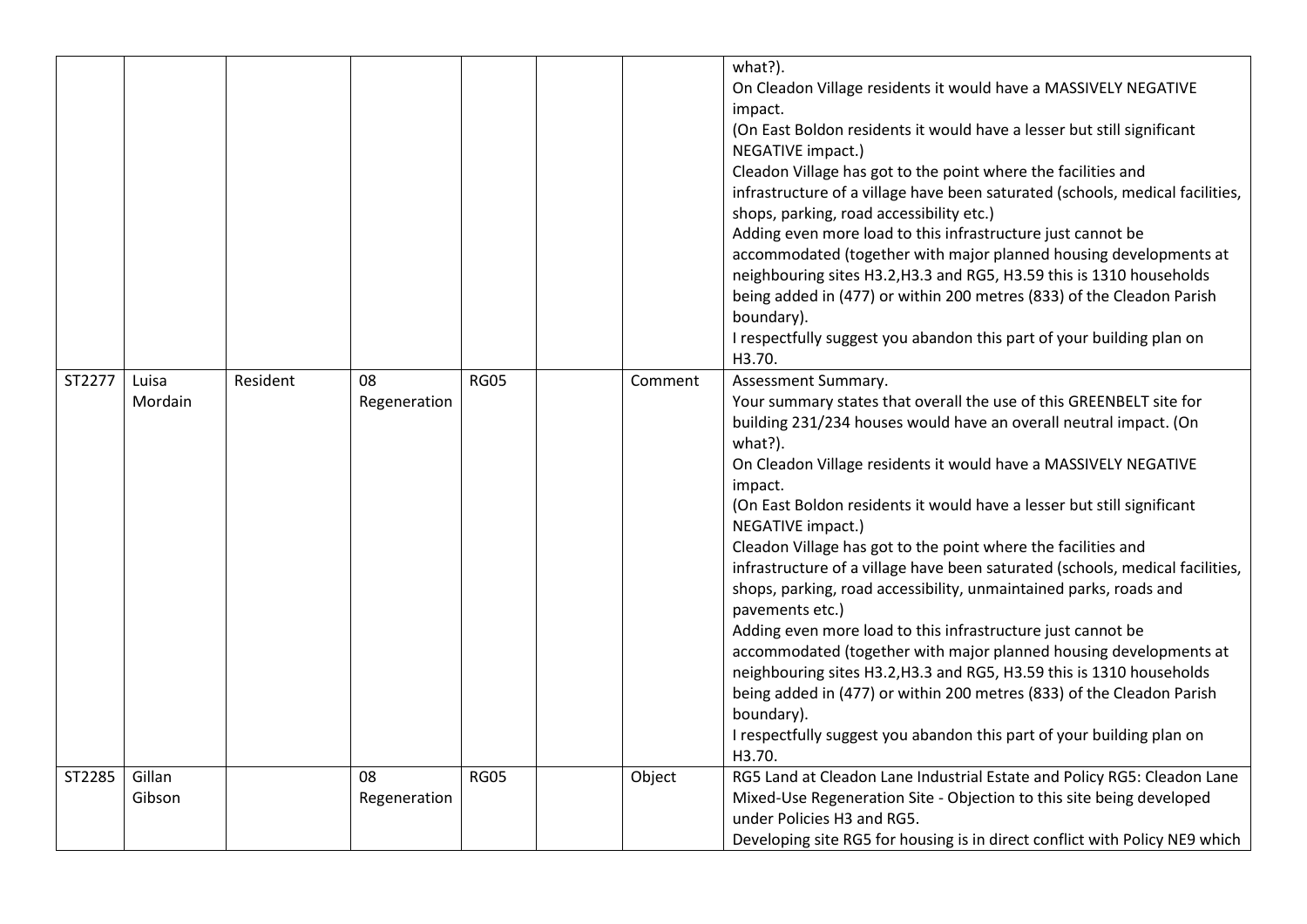| focusses on contaminated land and ground stability which states:<br>" Where the future users or occupiers of a proposed development would<br>be affected by contamination or ground stability issues, applicants must:<br>a) Carry out investigations to assess the nature and extent of<br>contamination or ground stability issues and the effect it may have on<br>the development and its future users, biodiversity, the<br>natural and built environment; and<br>b) Set out detailed measures, as appropriate, to allow the development<br>to go ahead without adverse effect, including:<br>i. Removing the contamination;<br>ii. Treating the contamination;<br>iii. Protecting the development from the effects of the contamination;<br>iv. Validation of mitigation measures; and<br>v. Addressing land stability issues.<br>Where measures are needed to allow the development to go ahead<br>safely and without adverse effect, these will be required as a condition of<br>any planning permission."<br>The land proposed for development is the site previously occupied by<br>O'Briens Waste Management Contractors and also demolition<br>contractors who are licensed to remove asbestos, their website states<br>"We have held a full HSE removal licence since 1983 and are full<br>members of the Asbestos Removal Contractors Association (ARCA). The<br>proposed development of some housing on Cleadon Lane Industrial<br>Estate (RG 5 SBC010) will also have a negative impact on health and<br>wellbeing so contradicts Policy S3 as this land is believed to be<br>contaminated, most recently by asbestos which was stored at this site.<br>Building on this site risks posing a long term health risk to the<br>community, and to any future resident of this site. CPRE is aware that at<br>least 12 feet of land has already been removed from this site and<br>replaced, even so it is essential the land is fully assessed to ensure it will<br>be suitable for development.<br>Policy RG 5 states:<br>"iv Consideration should be given to the removal of the culverted section<br>of the watercourse.<br>v Proposals should be supported by a site-specific flood risk assessment." |  |  |  |                                                                        |
|------------------------------------------------------------------------------------------------------------------------------------------------------------------------------------------------------------------------------------------------------------------------------------------------------------------------------------------------------------------------------------------------------------------------------------------------------------------------------------------------------------------------------------------------------------------------------------------------------------------------------------------------------------------------------------------------------------------------------------------------------------------------------------------------------------------------------------------------------------------------------------------------------------------------------------------------------------------------------------------------------------------------------------------------------------------------------------------------------------------------------------------------------------------------------------------------------------------------------------------------------------------------------------------------------------------------------------------------------------------------------------------------------------------------------------------------------------------------------------------------------------------------------------------------------------------------------------------------------------------------------------------------------------------------------------------------------------------------------------------------------------------------------------------------------------------------------------------------------------------------------------------------------------------------------------------------------------------------------------------------------------------------------------------------------------------------------------------------------------------------------------------------------------------------------------------------------------------------|--|--|--|------------------------------------------------------------------------|
|                                                                                                                                                                                                                                                                                                                                                                                                                                                                                                                                                                                                                                                                                                                                                                                                                                                                                                                                                                                                                                                                                                                                                                                                                                                                                                                                                                                                                                                                                                                                                                                                                                                                                                                                                                                                                                                                                                                                                                                                                                                                                                                                                                                                                        |  |  |  |                                                                        |
|                                                                                                                                                                                                                                                                                                                                                                                                                                                                                                                                                                                                                                                                                                                                                                                                                                                                                                                                                                                                                                                                                                                                                                                                                                                                                                                                                                                                                                                                                                                                                                                                                                                                                                                                                                                                                                                                                                                                                                                                                                                                                                                                                                                                                        |  |  |  |                                                                        |
|                                                                                                                                                                                                                                                                                                                                                                                                                                                                                                                                                                                                                                                                                                                                                                                                                                                                                                                                                                                                                                                                                                                                                                                                                                                                                                                                                                                                                                                                                                                                                                                                                                                                                                                                                                                                                                                                                                                                                                                                                                                                                                                                                                                                                        |  |  |  |                                                                        |
|                                                                                                                                                                                                                                                                                                                                                                                                                                                                                                                                                                                                                                                                                                                                                                                                                                                                                                                                                                                                                                                                                                                                                                                                                                                                                                                                                                                                                                                                                                                                                                                                                                                                                                                                                                                                                                                                                                                                                                                                                                                                                                                                                                                                                        |  |  |  |                                                                        |
|                                                                                                                                                                                                                                                                                                                                                                                                                                                                                                                                                                                                                                                                                                                                                                                                                                                                                                                                                                                                                                                                                                                                                                                                                                                                                                                                                                                                                                                                                                                                                                                                                                                                                                                                                                                                                                                                                                                                                                                                                                                                                                                                                                                                                        |  |  |  |                                                                        |
|                                                                                                                                                                                                                                                                                                                                                                                                                                                                                                                                                                                                                                                                                                                                                                                                                                                                                                                                                                                                                                                                                                                                                                                                                                                                                                                                                                                                                                                                                                                                                                                                                                                                                                                                                                                                                                                                                                                                                                                                                                                                                                                                                                                                                        |  |  |  |                                                                        |
|                                                                                                                                                                                                                                                                                                                                                                                                                                                                                                                                                                                                                                                                                                                                                                                                                                                                                                                                                                                                                                                                                                                                                                                                                                                                                                                                                                                                                                                                                                                                                                                                                                                                                                                                                                                                                                                                                                                                                                                                                                                                                                                                                                                                                        |  |  |  |                                                                        |
|                                                                                                                                                                                                                                                                                                                                                                                                                                                                                                                                                                                                                                                                                                                                                                                                                                                                                                                                                                                                                                                                                                                                                                                                                                                                                                                                                                                                                                                                                                                                                                                                                                                                                                                                                                                                                                                                                                                                                                                                                                                                                                                                                                                                                        |  |  |  |                                                                        |
|                                                                                                                                                                                                                                                                                                                                                                                                                                                                                                                                                                                                                                                                                                                                                                                                                                                                                                                                                                                                                                                                                                                                                                                                                                                                                                                                                                                                                                                                                                                                                                                                                                                                                                                                                                                                                                                                                                                                                                                                                                                                                                                                                                                                                        |  |  |  |                                                                        |
|                                                                                                                                                                                                                                                                                                                                                                                                                                                                                                                                                                                                                                                                                                                                                                                                                                                                                                                                                                                                                                                                                                                                                                                                                                                                                                                                                                                                                                                                                                                                                                                                                                                                                                                                                                                                                                                                                                                                                                                                                                                                                                                                                                                                                        |  |  |  |                                                                        |
|                                                                                                                                                                                                                                                                                                                                                                                                                                                                                                                                                                                                                                                                                                                                                                                                                                                                                                                                                                                                                                                                                                                                                                                                                                                                                                                                                                                                                                                                                                                                                                                                                                                                                                                                                                                                                                                                                                                                                                                                                                                                                                                                                                                                                        |  |  |  |                                                                        |
|                                                                                                                                                                                                                                                                                                                                                                                                                                                                                                                                                                                                                                                                                                                                                                                                                                                                                                                                                                                                                                                                                                                                                                                                                                                                                                                                                                                                                                                                                                                                                                                                                                                                                                                                                                                                                                                                                                                                                                                                                                                                                                                                                                                                                        |  |  |  |                                                                        |
|                                                                                                                                                                                                                                                                                                                                                                                                                                                                                                                                                                                                                                                                                                                                                                                                                                                                                                                                                                                                                                                                                                                                                                                                                                                                                                                                                                                                                                                                                                                                                                                                                                                                                                                                                                                                                                                                                                                                                                                                                                                                                                                                                                                                                        |  |  |  |                                                                        |
|                                                                                                                                                                                                                                                                                                                                                                                                                                                                                                                                                                                                                                                                                                                                                                                                                                                                                                                                                                                                                                                                                                                                                                                                                                                                                                                                                                                                                                                                                                                                                                                                                                                                                                                                                                                                                                                                                                                                                                                                                                                                                                                                                                                                                        |  |  |  |                                                                        |
|                                                                                                                                                                                                                                                                                                                                                                                                                                                                                                                                                                                                                                                                                                                                                                                                                                                                                                                                                                                                                                                                                                                                                                                                                                                                                                                                                                                                                                                                                                                                                                                                                                                                                                                                                                                                                                                                                                                                                                                                                                                                                                                                                                                                                        |  |  |  |                                                                        |
|                                                                                                                                                                                                                                                                                                                                                                                                                                                                                                                                                                                                                                                                                                                                                                                                                                                                                                                                                                                                                                                                                                                                                                                                                                                                                                                                                                                                                                                                                                                                                                                                                                                                                                                                                                                                                                                                                                                                                                                                                                                                                                                                                                                                                        |  |  |  |                                                                        |
|                                                                                                                                                                                                                                                                                                                                                                                                                                                                                                                                                                                                                                                                                                                                                                                                                                                                                                                                                                                                                                                                                                                                                                                                                                                                                                                                                                                                                                                                                                                                                                                                                                                                                                                                                                                                                                                                                                                                                                                                                                                                                                                                                                                                                        |  |  |  |                                                                        |
|                                                                                                                                                                                                                                                                                                                                                                                                                                                                                                                                                                                                                                                                                                                                                                                                                                                                                                                                                                                                                                                                                                                                                                                                                                                                                                                                                                                                                                                                                                                                                                                                                                                                                                                                                                                                                                                                                                                                                                                                                                                                                                                                                                                                                        |  |  |  |                                                                        |
|                                                                                                                                                                                                                                                                                                                                                                                                                                                                                                                                                                                                                                                                                                                                                                                                                                                                                                                                                                                                                                                                                                                                                                                                                                                                                                                                                                                                                                                                                                                                                                                                                                                                                                                                                                                                                                                                                                                                                                                                                                                                                                                                                                                                                        |  |  |  |                                                                        |
|                                                                                                                                                                                                                                                                                                                                                                                                                                                                                                                                                                                                                                                                                                                                                                                                                                                                                                                                                                                                                                                                                                                                                                                                                                                                                                                                                                                                                                                                                                                                                                                                                                                                                                                                                                                                                                                                                                                                                                                                                                                                                                                                                                                                                        |  |  |  |                                                                        |
|                                                                                                                                                                                                                                                                                                                                                                                                                                                                                                                                                                                                                                                                                                                                                                                                                                                                                                                                                                                                                                                                                                                                                                                                                                                                                                                                                                                                                                                                                                                                                                                                                                                                                                                                                                                                                                                                                                                                                                                                                                                                                                                                                                                                                        |  |  |  |                                                                        |
|                                                                                                                                                                                                                                                                                                                                                                                                                                                                                                                                                                                                                                                                                                                                                                                                                                                                                                                                                                                                                                                                                                                                                                                                                                                                                                                                                                                                                                                                                                                                                                                                                                                                                                                                                                                                                                                                                                                                                                                                                                                                                                                                                                                                                        |  |  |  |                                                                        |
|                                                                                                                                                                                                                                                                                                                                                                                                                                                                                                                                                                                                                                                                                                                                                                                                                                                                                                                                                                                                                                                                                                                                                                                                                                                                                                                                                                                                                                                                                                                                                                                                                                                                                                                                                                                                                                                                                                                                                                                                                                                                                                                                                                                                                        |  |  |  |                                                                        |
|                                                                                                                                                                                                                                                                                                                                                                                                                                                                                                                                                                                                                                                                                                                                                                                                                                                                                                                                                                                                                                                                                                                                                                                                                                                                                                                                                                                                                                                                                                                                                                                                                                                                                                                                                                                                                                                                                                                                                                                                                                                                                                                                                                                                                        |  |  |  |                                                                        |
|                                                                                                                                                                                                                                                                                                                                                                                                                                                                                                                                                                                                                                                                                                                                                                                                                                                                                                                                                                                                                                                                                                                                                                                                                                                                                                                                                                                                                                                                                                                                                                                                                                                                                                                                                                                                                                                                                                                                                                                                                                                                                                                                                                                                                        |  |  |  |                                                                        |
|                                                                                                                                                                                                                                                                                                                                                                                                                                                                                                                                                                                                                                                                                                                                                                                                                                                                                                                                                                                                                                                                                                                                                                                                                                                                                                                                                                                                                                                                                                                                                                                                                                                                                                                                                                                                                                                                                                                                                                                                                                                                                                                                                                                                                        |  |  |  |                                                                        |
|                                                                                                                                                                                                                                                                                                                                                                                                                                                                                                                                                                                                                                                                                                                                                                                                                                                                                                                                                                                                                                                                                                                                                                                                                                                                                                                                                                                                                                                                                                                                                                                                                                                                                                                                                                                                                                                                                                                                                                                                                                                                                                                                                                                                                        |  |  |  |                                                                        |
|                                                                                                                                                                                                                                                                                                                                                                                                                                                                                                                                                                                                                                                                                                                                                                                                                                                                                                                                                                                                                                                                                                                                                                                                                                                                                                                                                                                                                                                                                                                                                                                                                                                                                                                                                                                                                                                                                                                                                                                                                                                                                                                                                                                                                        |  |  |  |                                                                        |
|                                                                                                                                                                                                                                                                                                                                                                                                                                                                                                                                                                                                                                                                                                                                                                                                                                                                                                                                                                                                                                                                                                                                                                                                                                                                                                                                                                                                                                                                                                                                                                                                                                                                                                                                                                                                                                                                                                                                                                                                                                                                                                                                                                                                                        |  |  |  |                                                                        |
|                                                                                                                                                                                                                                                                                                                                                                                                                                                                                                                                                                                                                                                                                                                                                                                                                                                                                                                                                                                                                                                                                                                                                                                                                                                                                                                                                                                                                                                                                                                                                                                                                                                                                                                                                                                                                                                                                                                                                                                                                                                                                                                                                                                                                        |  |  |  |                                                                        |
|                                                                                                                                                                                                                                                                                                                                                                                                                                                                                                                                                                                                                                                                                                                                                                                                                                                                                                                                                                                                                                                                                                                                                                                                                                                                                                                                                                                                                                                                                                                                                                                                                                                                                                                                                                                                                                                                                                                                                                                                                                                                                                                                                                                                                        |  |  |  |                                                                        |
|                                                                                                                                                                                                                                                                                                                                                                                                                                                                                                                                                                                                                                                                                                                                                                                                                                                                                                                                                                                                                                                                                                                                                                                                                                                                                                                                                                                                                                                                                                                                                                                                                                                                                                                                                                                                                                                                                                                                                                                                                                                                                                                                                                                                                        |  |  |  |                                                                        |
|                                                                                                                                                                                                                                                                                                                                                                                                                                                                                                                                                                                                                                                                                                                                                                                                                                                                                                                                                                                                                                                                                                                                                                                                                                                                                                                                                                                                                                                                                                                                                                                                                                                                                                                                                                                                                                                                                                                                                                                                                                                                                                                                                                                                                        |  |  |  |                                                                        |
|                                                                                                                                                                                                                                                                                                                                                                                                                                                                                                                                                                                                                                                                                                                                                                                                                                                                                                                                                                                                                                                                                                                                                                                                                                                                                                                                                                                                                                                                                                                                                                                                                                                                                                                                                                                                                                                                                                                                                                                                                                                                                                                                                                                                                        |  |  |  |                                                                        |
|                                                                                                                                                                                                                                                                                                                                                                                                                                                                                                                                                                                                                                                                                                                                                                                                                                                                                                                                                                                                                                                                                                                                                                                                                                                                                                                                                                                                                                                                                                                                                                                                                                                                                                                                                                                                                                                                                                                                                                                                                                                                                                                                                                                                                        |  |  |  |                                                                        |
|                                                                                                                                                                                                                                                                                                                                                                                                                                                                                                                                                                                                                                                                                                                                                                                                                                                                                                                                                                                                                                                                                                                                                                                                                                                                                                                                                                                                                                                                                                                                                                                                                                                                                                                                                                                                                                                                                                                                                                                                                                                                                                                                                                                                                        |  |  |  |                                                                        |
|                                                                                                                                                                                                                                                                                                                                                                                                                                                                                                                                                                                                                                                                                                                                                                                                                                                                                                                                                                                                                                                                                                                                                                                                                                                                                                                                                                                                                                                                                                                                                                                                                                                                                                                                                                                                                                                                                                                                                                                                                                                                                                                                                                                                                        |  |  |  | CPRE understands this means opening up the "culverted section of the   |
| watercourse" to help mitigate flooding problems on this site. This risks                                                                                                                                                                                                                                                                                                                                                                                                                                                                                                                                                                                                                                                                                                                                                                                                                                                                                                                                                                                                                                                                                                                                                                                                                                                                                                                                                                                                                                                                                                                                                                                                                                                                                                                                                                                                                                                                                                                                                                                                                                                                                                                                               |  |  |  |                                                                        |
|                                                                                                                                                                                                                                                                                                                                                                                                                                                                                                                                                                                                                                                                                                                                                                                                                                                                                                                                                                                                                                                                                                                                                                                                                                                                                                                                                                                                                                                                                                                                                                                                                                                                                                                                                                                                                                                                                                                                                                                                                                                                                                                                                                                                                        |  |  |  | an environmental disaster as CPRE understands the land is contaminated |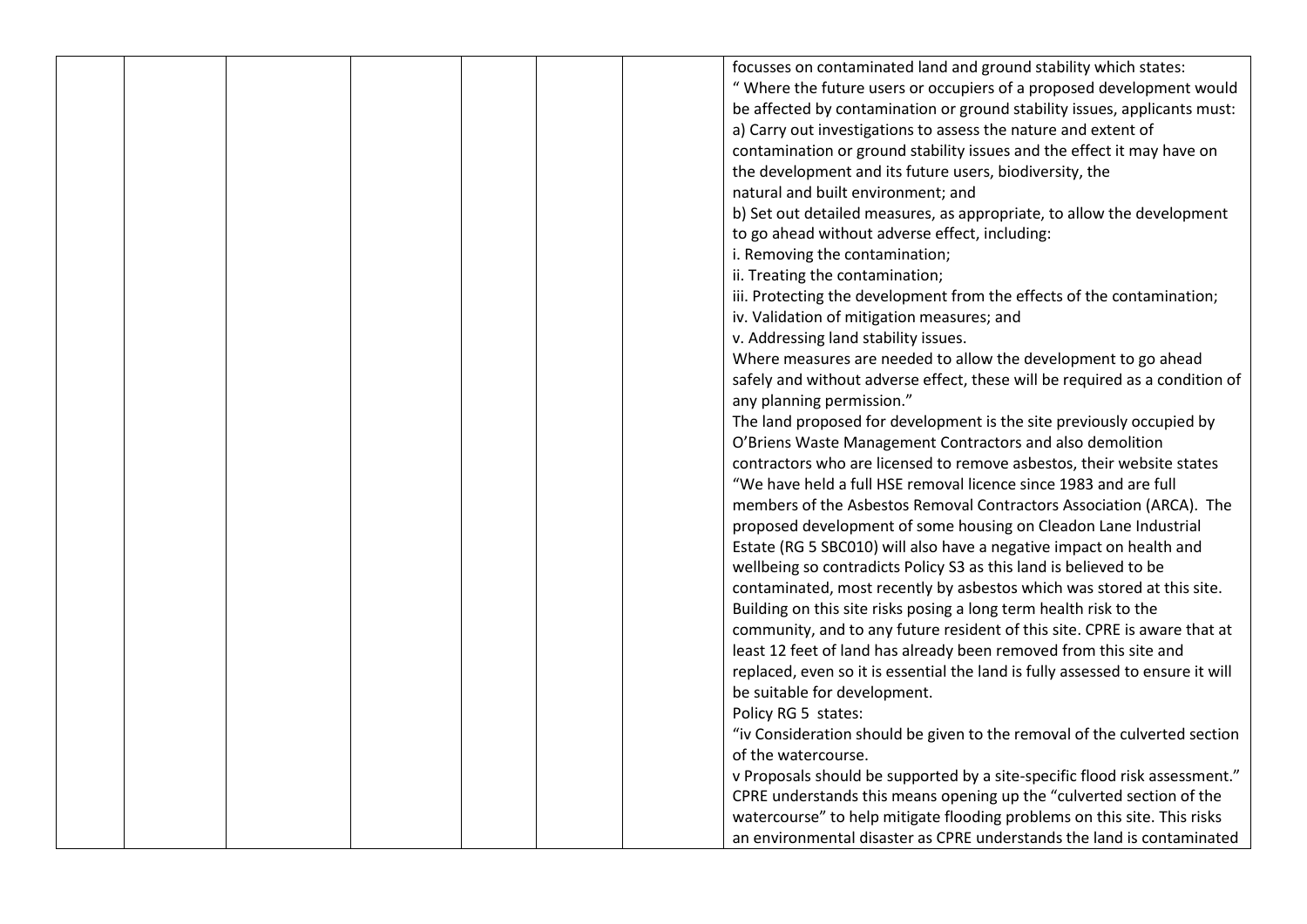|  |  |  | with asbestos, draining this land into the River Don would pose a serious,            |
|--|--|--|---------------------------------------------------------------------------------------|
|  |  |  | long term heath risk to people and animals and he surrounding land.                   |
|  |  |  | RG 5 is in direct conflict with policy NE6 which is concerned with flood              |
|  |  |  | risk and water management. Policy NE6 states                                          |
|  |  |  | "Flood risk will be taken into account at all stages in the planning process          |
|  |  |  | to avoid inappropriate development in areas at current or future risk of              |
|  |  |  | flooding Where applicable, development proposals will be expected to                  |
|  |  |  | be designed to mitigate against urban creep and adapt to climate                      |
|  |  |  | change, taking account of flood risk"                                                 |
|  |  |  |                                                                                       |
|  |  |  | This clearly is not the case in proposing to develop this sites] with at least<br>245 |
|  |  |  | Developing RG5 contradicts Policy NE11 as it will cause a rise in water               |
|  |  |  | pollution in the River Don. Paragraph 11.59 relating to this policy states:           |
|  |  |  | "Pollution is the release of substances into the environment that can                 |
|  |  |  | cause harm to human health, property and any other living organism                    |
|  |  |  | supported by the wider environment. Pollution can affect our quality of               |
|  |  |  | life, our health and wellbeing and the wider environment."                            |
|  |  |  | Any development at site RG5 totally contradicts this statement.                       |
|  |  |  | Are STC putting the need to develop before public health and potential                |
|  |  |  | harm to the environment?                                                              |
|  |  |  | Developing RG5 conflicts with Policy NE7 which sets out to protect water              |
|  |  |  | quality. This policy states:                                                          |
|  |  |  | The rivers in the Borough, their banks and tributaries will be protected              |
|  |  |  | from damaging development and, where appropriate, enhanced. The                       |
|  |  |  | quantity and quality of surface and groundwater bodies shall be                       |
|  |  |  | protected and where possible enhanced. New development that                           |
|  |  |  | discharges into a watercourse or is adjacent to a watercourse or                      |
|  |  |  | discharges to ground will be required to incorporate appropriate water                |
|  |  |  | pollution control measures and consider opportunities to reduce                       |
|  |  |  | detrimental impacts including:                                                        |
|  |  |  | a) Naturalising watercourse channels;                                                 |
|  |  |  | b) Improving the biodiversity and ecological connectivity of                          |
|  |  |  | watercourses;                                                                         |
|  |  |  | c) Safeguarding and enlarging river buffers with appropriate habitat;                 |
|  |  |  | d) Mitigating diffuse agricultural and urban pollution;                               |
|  |  |  | e) Progressively reducing the pollution of groundwater and prevent or                 |
|  |  |  | limit the entry of pollutants, particularly in high vulnerability areas;              |
|  |  |  | f) Seeking opportunities to incorporate creation of wetland habitat in                |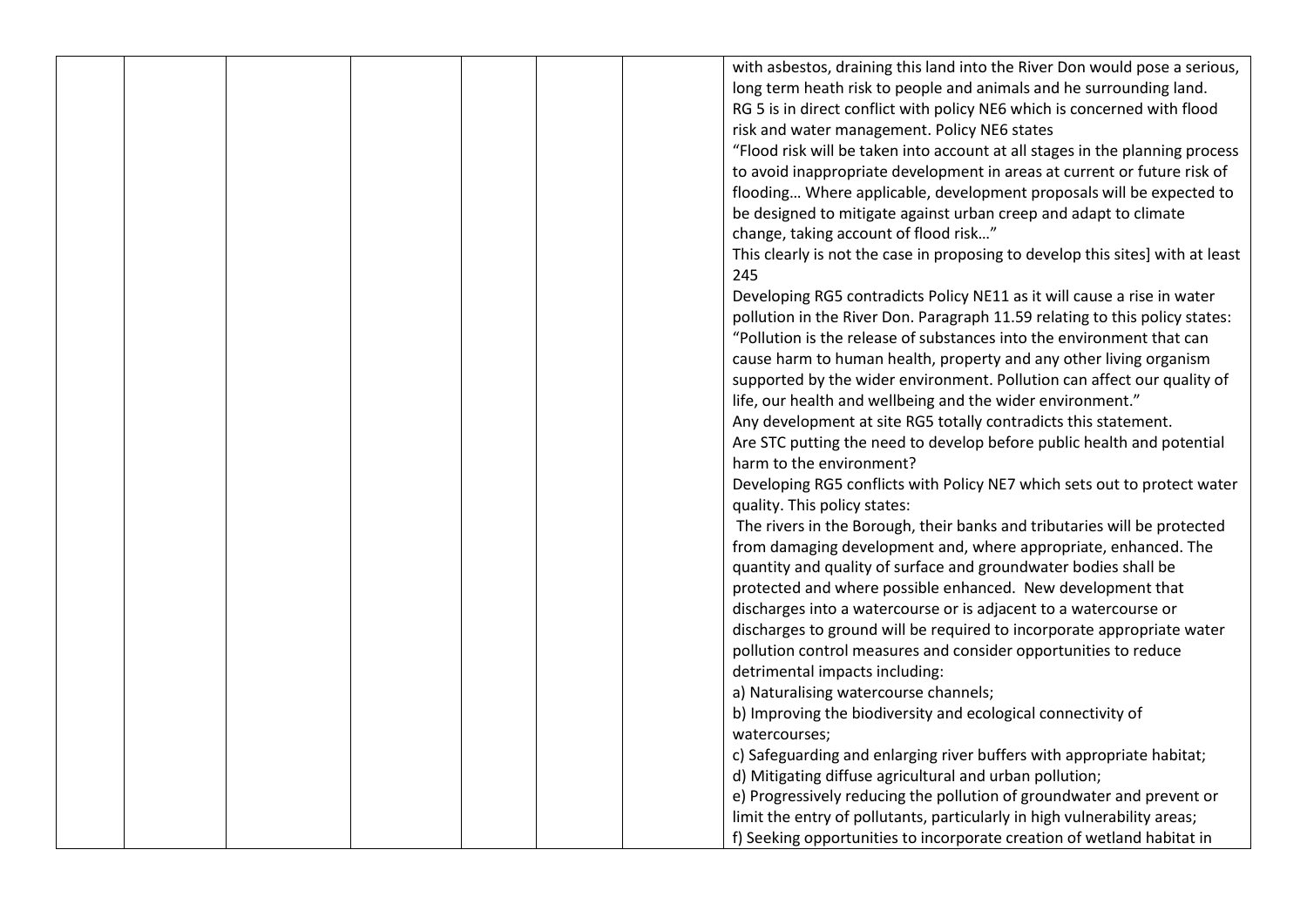|  |  |  | designs where appropriate;                                                  |
|--|--|--|-----------------------------------------------------------------------------|
|  |  |  | g) Ensuring that development does not fragment a wildlife corridor;         |
|  |  |  | h) Preventing introduction of non-native species via construction or        |
|  |  |  | other works and managing present invasive non-native species where          |
|  |  |  | practical; and                                                              |
|  |  |  | i) Contributing towards achieving good status for all water bodies or, for  |
|  |  |  | heavily modified water bodies and artificial water bodies, good ecological  |
|  |  |  | potential and good surface water chemical status.                           |
|  |  |  | Watercourses should be left with an appropriately sized, development-       |
|  |  |  | free buffer zone on both sides of the channel. The width required will be   |
|  |  |  | dependent on the specifics of the site and the nature of the                |
|  |  |  | development. Consideration must be given to current and future mine         |
|  |  |  | water and groundwater levels and the interaction with SuDS.                 |
|  |  |  |                                                                             |
|  |  |  | Where the drainage will be connected to a watercourse or to                 |
|  |  |  | groundwater all development will need to carry out a site specific water    |
|  |  |  | quality risk assessment which may identify the need for SuDS to treat the   |
|  |  |  | run off from the development. The simple index approach in the CIRIA        |
|  |  |  | SuDs Manual is the minimum required assessment. This is to ensure that      |
|  |  |  | there is no detrimental impact to the watercourse or groundwater.           |
|  |  |  | Where other developments are proposed in the same vicinity, a               |
|  |  |  | coordinated approach to surface water management will be encouraged         |
|  |  |  | and applicants should explore the feasibility of installing shared outfalls |
|  |  |  | to reduce detrimental impacts. Development will not be permitted            |
|  |  |  | where it would have an adverse impact on water dependent Sites of           |
|  |  |  | Special Scientific Interest (SSSIs) and Natura 2000 sites.                  |
|  |  |  | Developing RG 5 will have a negative impact on everything Policy NE7        |
|  |  |  | seeks to protect. In particular any development and opening of water        |
|  |  |  | culverts at RG 5 will have an "adverse impact on water dependent Sites      |
|  |  |  | of Special Scientific Interest (SSSIs) and Natura 2000 sites.' at nearby    |
|  |  |  | Boldon Flats (SSSI) also Nature reserves at Tilesheds and Netwon Garths     |
|  |  |  | which are situated at very close proximity to this site and in the same     |
|  |  |  | water course channel. To implement Policy NE7 development at site RG 5      |
|  |  |  | should "not be permitted"                                                   |
|  |  |  | Developing RG 5 will reduce the gap, in terms of distance, between          |
|  |  |  | Boldon and South Shields and would increase pressure on the remainder.      |
|  |  |  | If the gap were to be reduced here then it would become more difficult      |
|  |  |  | to reduce pressure to eliminate it completely between Newton Garths         |
|  |  |  |                                                                             |
|  |  |  | and Shields Road, thereby merging Boldon and Cleadon with South             |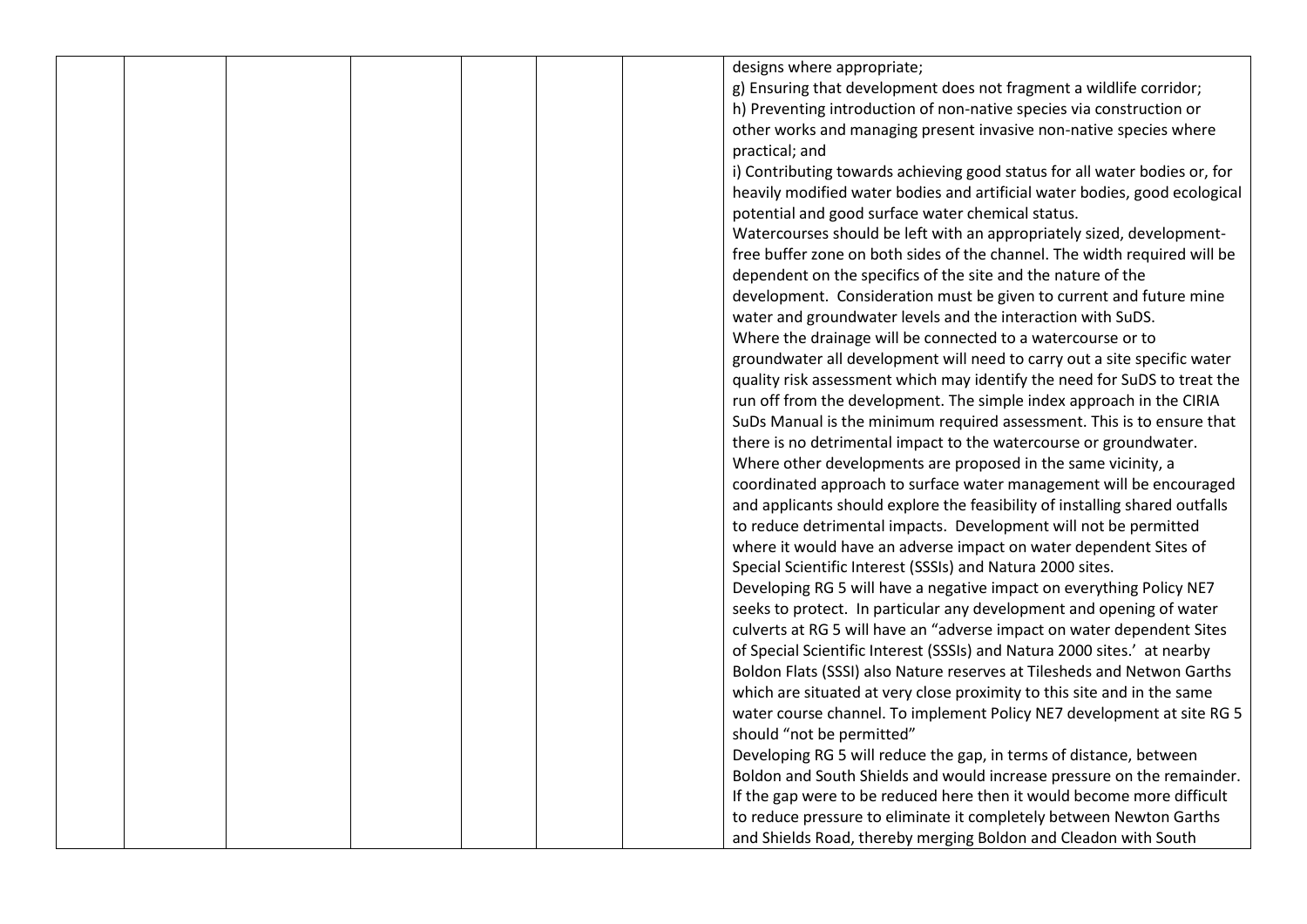|  |  |  | Shields thus contradicting Policy S1.                                          |
|--|--|--|--------------------------------------------------------------------------------|
|  |  |  | Land at Cleadon Lane Industrial Estate - Whilst CPRE promotes the use of       |
|  |  |  | brownfield sites. There are concerns about housing on this site:               |
|  |  |  | In addition CPRE considers:                                                    |
|  |  |  |                                                                                |
|  |  |  | Developing site RG5 for housing is in direct conflict with Policy NE9 which    |
|  |  |  | focusses on contaminated land and ground stability which states:               |
|  |  |  | " Where the future users or occupiers of a proposed development would          |
|  |  |  | be affected by contamination or ground stability issues, applicants must:      |
|  |  |  | a) Carry out investigations to assess the nature and extent of                 |
|  |  |  | contamination or ground stability issues and the effect it may have on         |
|  |  |  | the development and its future users, biodiversity, the                        |
|  |  |  | natural and built environment; and                                             |
|  |  |  | b) Set out detailed measures, as appropriate, to allow the development         |
|  |  |  | to go ahead without adverse effect, including:                                 |
|  |  |  | i. Removing the contamination;                                                 |
|  |  |  | ii. Treating the contamination;                                                |
|  |  |  | iii. Protecting the development from the effects of the contamination;         |
|  |  |  | iv. Validation of mitigation measures; and                                     |
|  |  |  | v. Addressing land stability issues.                                           |
|  |  |  | Where measures are needed to allow the development to go ahead                 |
|  |  |  | safely and without adverse effect, these will be required as a condition of    |
|  |  |  | any planning permission."                                                      |
|  |  |  | The land proposed for development is the site previously occupied by           |
|  |  |  | O'Briens Waste Management Contractors and also demolition                      |
|  |  |  | contractors who are licensed to remove asbestos, their website states          |
|  |  |  | "We have held a full HSE removal licence since 1983 and are full               |
|  |  |  | members of the Asbestos Removal Contractors Association (ARCA). The            |
|  |  |  | proposed development of some housing on Cleadon Lane Industrial                |
|  |  |  | Estate (RG 5 SBC010) will also have a negative impact on health and            |
|  |  |  | wellbeing so contradicts Policy S3 as this land is believed to be              |
|  |  |  | contaminated, most recently by asbestos which was stored at this site.         |
|  |  |  | Building on this site risks posing a long term health risk to the              |
|  |  |  |                                                                                |
|  |  |  | community, and to any future resident of this site. CPRE is aware that at      |
|  |  |  | least 12 feet of land has already been removed from this site and              |
|  |  |  | replaced, even so it is essential the land is fully assessed to ensure it will |
|  |  |  | be suitable for development.                                                   |
|  |  |  | Policy RG 5 states:                                                            |
|  |  |  | "iv Consideration should be given to the removal of the culverted section      |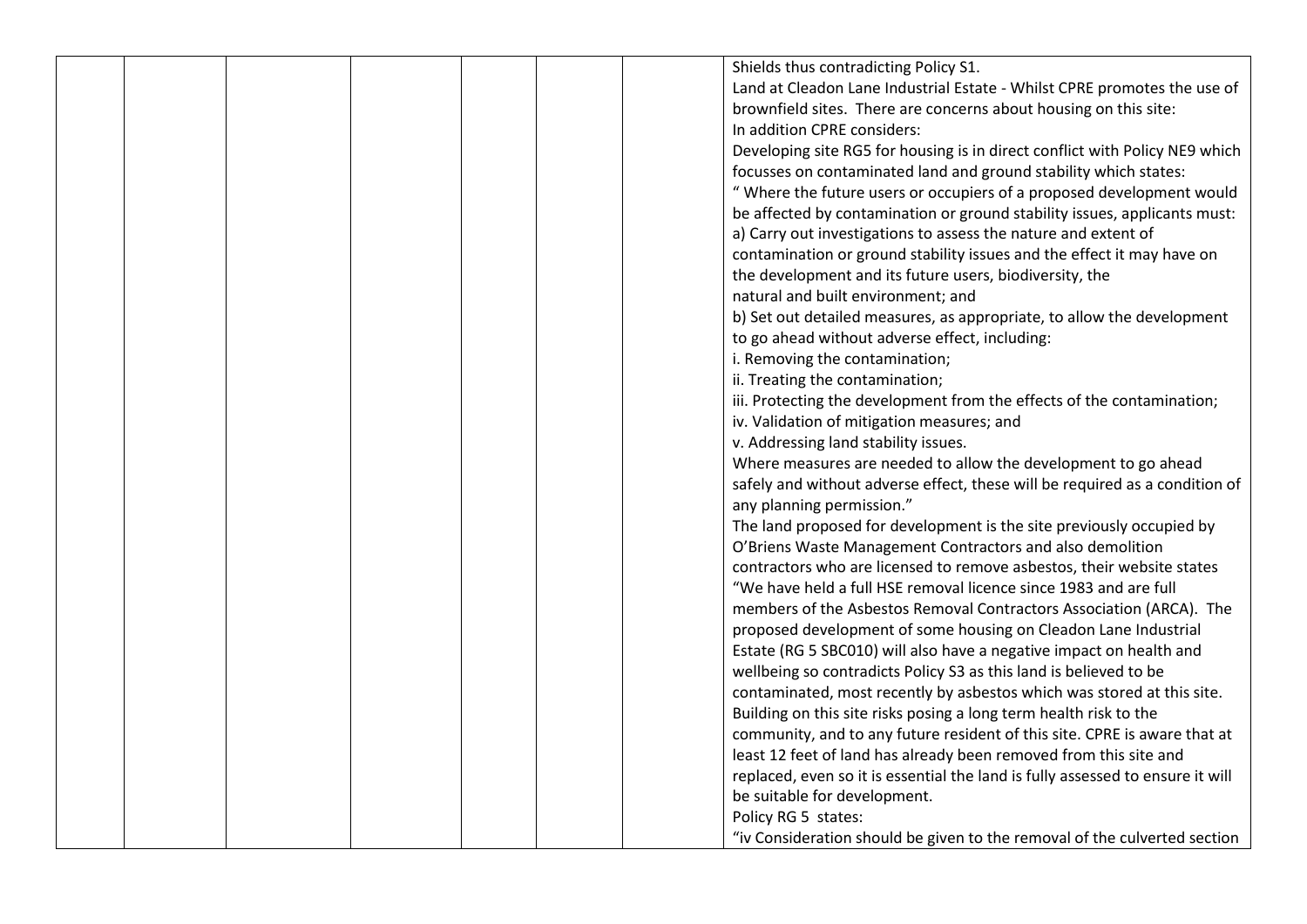|  |  |  | of the watercourse.                                                            |
|--|--|--|--------------------------------------------------------------------------------|
|  |  |  | v Proposals should be supported by a site-specific flood risk assessment."     |
|  |  |  |                                                                                |
|  |  |  | CPRE understands this means opening up the "culverted section of the           |
|  |  |  | watercourse" to help mitigate flooding problems on this site. This risks       |
|  |  |  | an environmental disaster as CPRE understands the land is contaminated         |
|  |  |  | with asbestos, draining this land into the River Don would pose a serious,     |
|  |  |  | long term heath risk to people and animals and he surrounding land. RG         |
|  |  |  | 5 is in direct conflict with policy Policy NE6 which is concerned with flood   |
|  |  |  | risk and water management. Policy NE6 states                                   |
|  |  |  | "Flood risk will be taken into account at all stages in the planning process   |
|  |  |  | to avoid inappropriate development in areas at current or future risk of       |
|  |  |  | flooding Where applicable, development proposals will be expected to           |
|  |  |  | be designed to mitigate against urban creep and adapt to climate               |
|  |  |  | change, taking account of flood risk"                                          |
|  |  |  | This clearly is not the case in proposing to develop this sites] with at least |
|  |  |  | 245                                                                            |
|  |  |  | Developing RG5 contradicts Policy NE11 as it will cause a rise in water        |
|  |  |  | pollution in the River Don. Paragraph 11.59 relating to this policy states:    |
|  |  |  | "Pollution is the release of substances into the environment that can          |
|  |  |  | cause harm to human health, property and any other living organism             |
|  |  |  | supported by the wider environment. Pollution can affect our quality of        |
|  |  |  |                                                                                |
|  |  |  | life, our health and wellbeing and the wider environment."                     |
|  |  |  | Any development at site RG5 totally contradicts this statement.                |
|  |  |  | Are STC putting the need to develop before public health and potential         |
|  |  |  | harm to the environment?                                                       |
|  |  |  | Developing RG5 conflicts with Policy NE7 which sets out to protect water       |
|  |  |  | quality. This policy states:                                                   |
|  |  |  | The rivers in the Borough, their banks and tributaries will be protected       |
|  |  |  | from damaging development and, where appropriate, enhanced. The                |
|  |  |  | quantity and quality of surface and groundwater bodies shall be                |
|  |  |  | protected and where possible enhanced.                                         |
|  |  |  | New development that discharges into a watercourse or is adjacent to a         |
|  |  |  | watercourse or discharges to ground will be required to incorporate            |
|  |  |  | appropriate water pollution control measures and consider opportunities        |
|  |  |  | to reduce detrimental impacts including:                                       |
|  |  |  | a) Naturalising watercourse channels;                                          |
|  |  |  | b) Improving the biodiversity and ecological connectivity of                   |
|  |  |  | watercourses:                                                                  |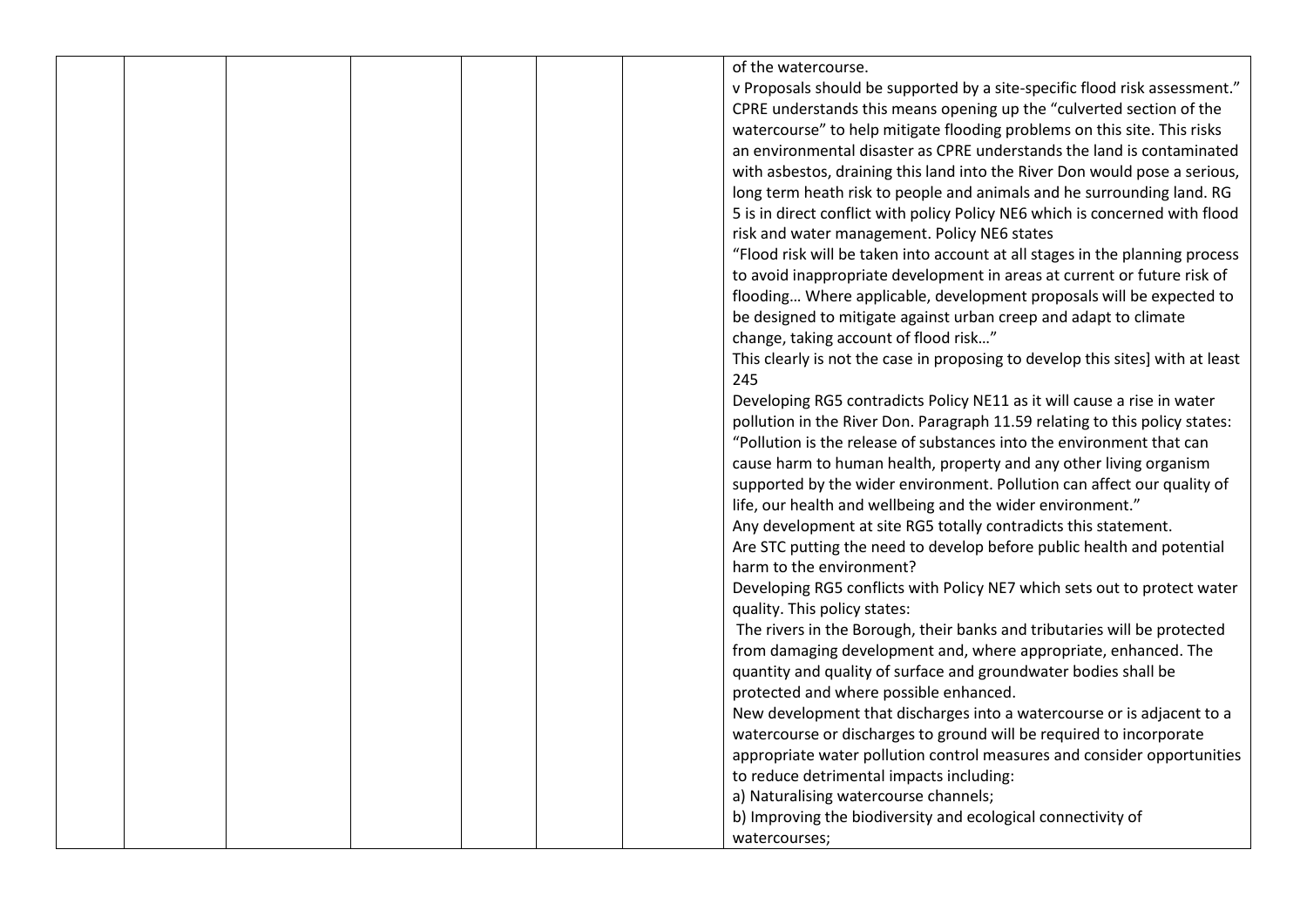|  |  |  | c) Safeguarding and enlarging river buffers with appropriate habitat;      |
|--|--|--|----------------------------------------------------------------------------|
|  |  |  | d) Mitigating diffuse agricultural and urban pollution;                    |
|  |  |  | e) Progressively reducing the pollution of groundwater and prevent or      |
|  |  |  | limit the entry of pollutants, particularly in high vulnerability areas;   |
|  |  |  | f) Seeking opportunities to incorporate creation of wetland habitat in     |
|  |  |  | designs where appropriate;                                                 |
|  |  |  | g) Ensuring that development does not fragment a wildlife corridor;        |
|  |  |  | h) Preventing introduction of non-native species via construction or       |
|  |  |  |                                                                            |
|  |  |  | other works and managing present invasive non-native species where         |
|  |  |  | practical; and                                                             |
|  |  |  | i) Contributing towards achieving good status for all water bodies or, for |
|  |  |  | heavily modified water bodies and artificial water bodies, good ecological |
|  |  |  | potential and good surface water chemical status.                          |
|  |  |  | Watercourses should be left with an appropriately sized, development-      |
|  |  |  | free buffer zone on both sides of the channel. The width required will be  |
|  |  |  | dependent on the specifics of the site and the nature of the               |
|  |  |  | development. Consideration must be given to current and future mine        |
|  |  |  | water and groundwater levels and the interaction with SuDS. Where the      |
|  |  |  | drainage will be connected to a watercourse or to groundwater all          |
|  |  |  | development will need to carry out a site specific water quality risk      |
|  |  |  | assessment which may identify the need for SuDS to treat the run off       |
|  |  |  | from the development. The simple index approach in the CIRIA SuDs          |
|  |  |  | Manual is the minimum                                                      |
|  |  |  | required assessment. This is to ensure that there is no detrimental        |
|  |  |  | impact to the watercourse or groundwater. Where other developments         |
|  |  |  | are proposed in the same vicinity, a coordinated approach to surface       |
|  |  |  | water management will be encouraged and applicants should explore          |
|  |  |  | the feasibility of installing shared outfalls                              |
|  |  |  | to reduce detrimental impacts. Development will not be permitted           |
|  |  |  | where it would have an adverse impact on water dependent Sites of          |
|  |  |  | Special Scientific Interest (SSSIs) and Natura 2000 sites.                 |
|  |  |  | Developing RG 5 will have a negative impact on everything Policy NE7       |
|  |  |  | seeks to protect. In particular any development and opening of water       |
|  |  |  | culverts at RG 5 will have an "adverse impact on water dependent Sites     |
|  |  |  | of Special Scientific Interest (SSSIs) and Natura 2000 sites.' at nearby   |
|  |  |  | Boldon Flats (SSSI) also Nature reserves at Tilesheds and Netwon Garths    |
|  |  |  | which are situated at very close proximity to this site and in the same    |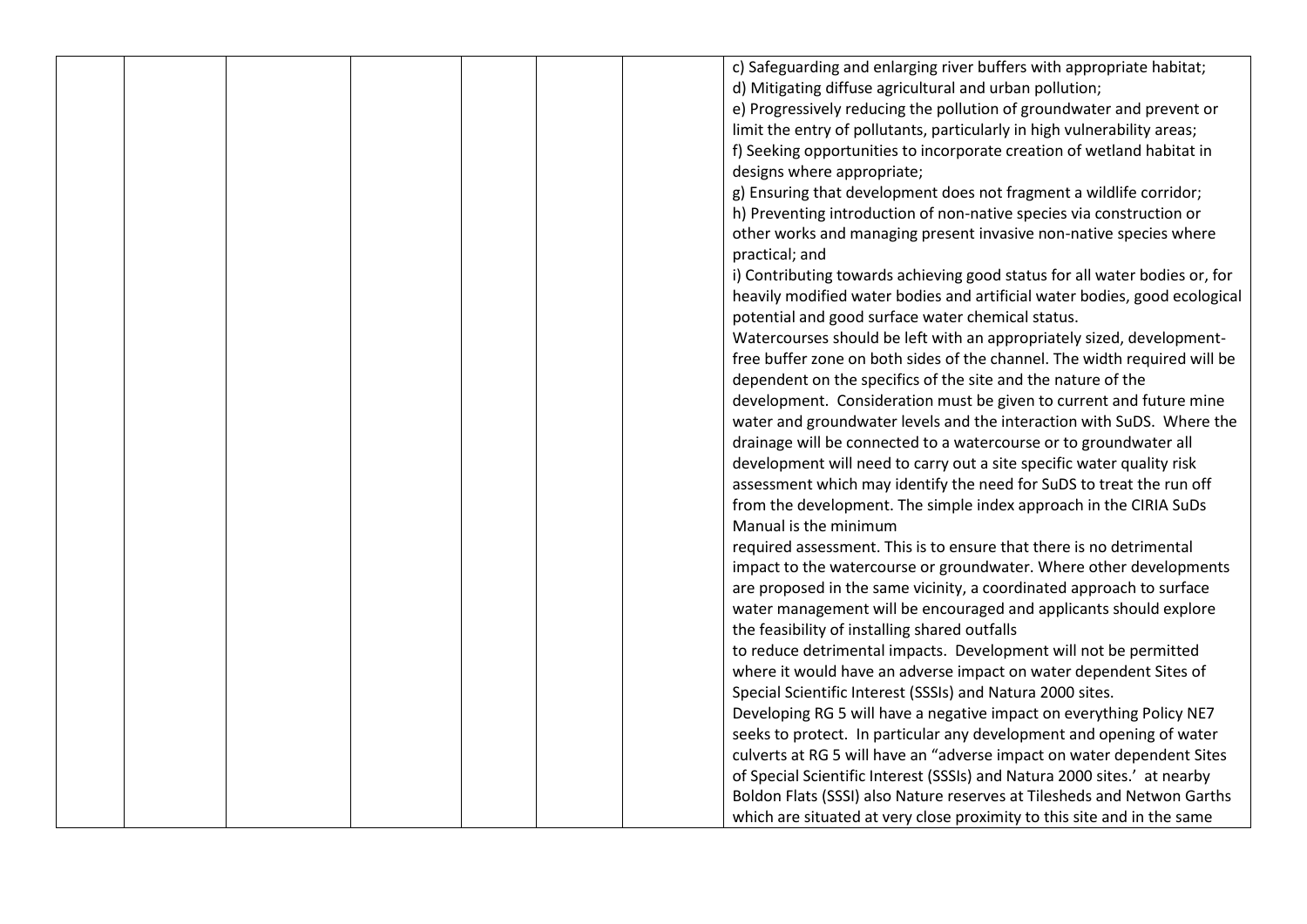|  |  |  | water course channel. To implement Policy NE7 development at site RG 5      |
|--|--|--|-----------------------------------------------------------------------------|
|  |  |  | should "not be permitted"                                                   |
|  |  |  | Developing RG 5 will reduce the gap, in terms of distance, between          |
|  |  |  | Boldon and South Shields and would increase pressure on the remainder.      |
|  |  |  | If the gap were to be reduced here then it would become more difficult      |
|  |  |  |                                                                             |
|  |  |  | to reduce pressure to eliminate it completely between Newton Garths         |
|  |  |  | and Shields Road, thereby merging Boldon and Cleadon with South             |
|  |  |  | Shields thus contradicting Policy S1.                                       |
|  |  |  | Cleadon Lane Mixed-use Regeneration Site (Strategic Policy) (Map) -         |
|  |  |  | <b>CPRE supports Policy RG5</b>                                             |
|  |  |  | RG5 Land at Cleadon Lane Industrial Estate and Policy RG5: Cleadon Lane     |
|  |  |  | Mixed-Use Regeneration Site - Objection to this site being developed        |
|  |  |  | under Policies H3 and RG5.                                                  |
|  |  |  | Developing site RG5 for housing is in direct conflict with Policy NE9 which |
|  |  |  | focusses on contaminated land and ground stability which states:            |
|  |  |  | " Where the future users or occupiers of a proposed development would       |
|  |  |  | be affected by contamination or ground stability issues, applicants must:   |
|  |  |  | a) Carry out investigations to assess the nature and extent of              |
|  |  |  | contamination or ground stability issues and the effect it may have on      |
|  |  |  | the development and its future users, biodiversity, the                     |
|  |  |  | natural and built environment; and                                          |
|  |  |  | b) Set out detailed measures, as appropriate, to allow the development      |
|  |  |  | to go ahead without adverse effect, including:                              |
|  |  |  | i. Removing the contamination;                                              |
|  |  |  | ii. Treating the contamination;                                             |
|  |  |  | iii. Protecting the development from the effects of the contamination;      |
|  |  |  | iv. Validation of mitigation measures; and                                  |
|  |  |  | v. Addressing land stability issues.                                        |
|  |  |  | Where measures are needed to allow the development to go ahead              |
|  |  |  | safely and without adverse effect, these will be required as a condition of |
|  |  |  | any planning permission."                                                   |
|  |  |  | The land proposed for development is the site previously occupied by        |
|  |  |  | O'Briens Waste Management Contractors and also demolition                   |
|  |  |  | contractors who are licensed to remove asbestos, their website states       |
|  |  |  | "We have held a full HSE removal licence since 1983 and are full            |
|  |  |  | members of the Asbestos Removal Contractors Association (ARCA). The         |
|  |  |  | proposed development of some housing on Cleadon Lane Industrial             |
|  |  |  | Estate (RG 5 SBC010) will also have a negative impact on health and         |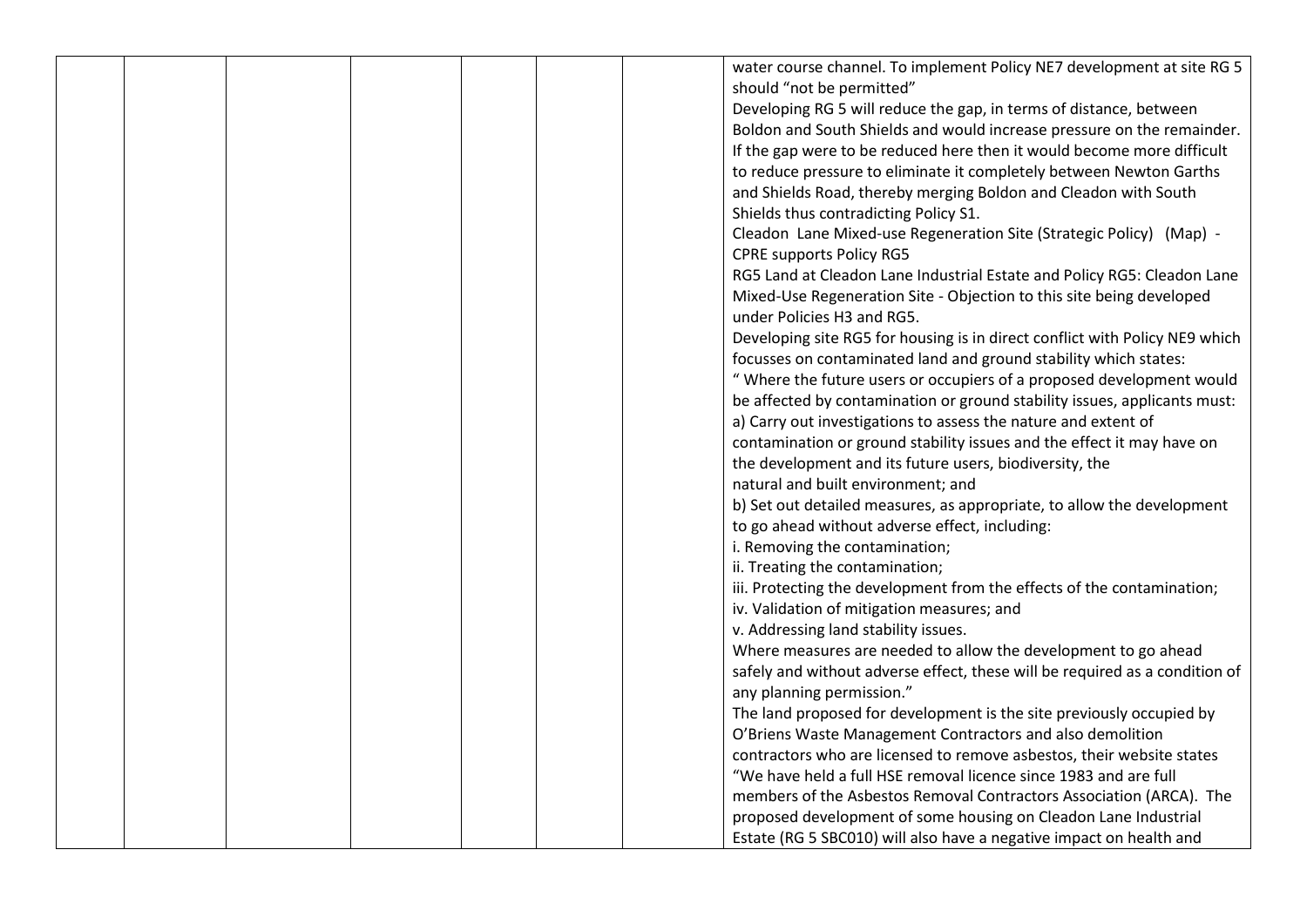|  |  |  | wellbeing so contradicts Policy S3 as this land is believed to be              |
|--|--|--|--------------------------------------------------------------------------------|
|  |  |  | contaminated, most recently by asbestos which was stored at this site.         |
|  |  |  | Building on this site risks posing a long term health risk to the              |
|  |  |  | community, and to any future resident of this site. CPRE is aware that at      |
|  |  |  | least 12 feet of land has already been removed from this site and              |
|  |  |  | replaced, even so it is essential the land is fully assessed to ensure it will |
|  |  |  | be suitable for development.                                                   |
|  |  |  | Policy RG 5 states:                                                            |
|  |  |  | "iv Consideration should be given to the removal of the culverted section      |
|  |  |  | of the watercourse.                                                            |
|  |  |  | v Proposals should be supported by a site-specific flood risk assessment."     |
|  |  |  |                                                                                |
|  |  |  | CPRE understands this means opening up the "culverted section of the           |
|  |  |  | watercourse" to help mitigate flooding problems on this site. This risks       |
|  |  |  | an environmental disaster as CPRE understands the land is contaminated         |
|  |  |  | with asbestos, draining this land into the River Don would pose a serious,     |
|  |  |  | long term heath risk to people and animals and he surrounding land.            |
|  |  |  | RG 5 is in direct conflict with policy Policy NE6 which is concerned with      |
|  |  |  | flood risk and water management. Policy NE6 states                             |
|  |  |  | "Flood risk will be taken into account at all stages in the planning process   |
|  |  |  | to avoid inappropriate development in areas at current or future risk of       |
|  |  |  | flooding Where applicable, development proposals will be expected to           |
|  |  |  | be designed to mitigate against urban creep and adapt to climate               |
|  |  |  | change, taking account of flood risk"                                          |
|  |  |  | This clearly is not the case in proposing to develop this sites] with at least |
|  |  |  | 245                                                                            |
|  |  |  | Developing RG5 contradicts Policy NE11 as it will cause a rise in water        |
|  |  |  | pollution in the River Don. Paragraph 11.59 relating to this policy states:    |
|  |  |  | "Pollution is the release of substances into the environment that can          |
|  |  |  | cause harm to human health, property and any other living organism             |
|  |  |  | supported by the wider environment. Pollution can affect our quality of        |
|  |  |  | life, our health and wellbeing and the wider environment."                     |
|  |  |  | Any development at site RG5 totally contradicts this statement.                |
|  |  |  | Are STC putting the need to develop before public health and potential         |
|  |  |  | harm to the environment?                                                       |
|  |  |  | Developing RG5 conflicts with Policy NE7 which sets out to protect water       |
|  |  |  | quality. This policy states:                                                   |
|  |  |  | The rivers in the Borough, their banks and tributaries will be protected       |
|  |  |  | from damaging development and, where appropriate, enhanced. The                |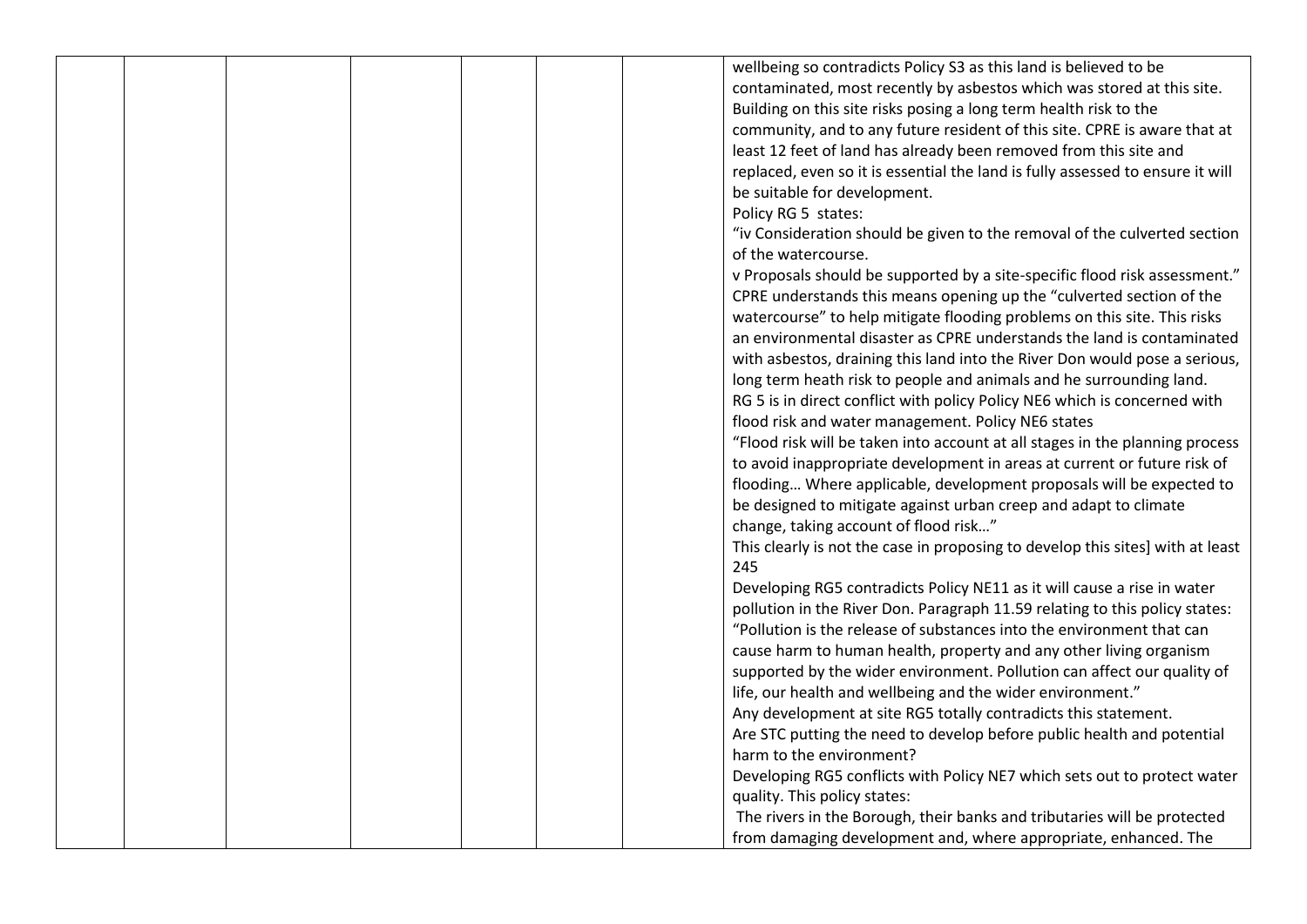|  |  |  | quantity and quality of surface and groundwater bodies shall be            |
|--|--|--|----------------------------------------------------------------------------|
|  |  |  |                                                                            |
|  |  |  | protected and where possible enhanced. New development that                |
|  |  |  | discharges into a watercourse or is adjacent to a watercourse or           |
|  |  |  | discharges to ground will be required to incorporate appropriate water     |
|  |  |  | pollution control measures and consider opportunities to reduce            |
|  |  |  | detrimental impacts including:                                             |
|  |  |  | a) Naturalising watercourse channels;                                      |
|  |  |  | b) Improving the biodiversity and ecological connectivity of               |
|  |  |  | watercourses;                                                              |
|  |  |  | c) Safeguarding and enlarging river buffers with appropriate habitat;      |
|  |  |  | d) Mitigating diffuse agricultural and urban pollution;                    |
|  |  |  | e) Progressively reducing the pollution of groundwater and prevent or      |
|  |  |  | limit the entry of pollutants, particularly in high vulnerability areas;   |
|  |  |  | f) Seeking opportunities to incorporate creation of wetland habitat in     |
|  |  |  | designs where appropriate;                                                 |
|  |  |  | g) Ensuring that development does not fragment a wildlife corridor;        |
|  |  |  | h) Preventing introduction of non-native species via construction or       |
|  |  |  | other works and managing present invasive non-native species where         |
|  |  |  | practical; and                                                             |
|  |  |  | i) Contributing towards achieving good status for all water bodies or, for |
|  |  |  |                                                                            |
|  |  |  | heavily modified water bodies and artificial water bodies, good ecological |
|  |  |  | potential and good surface water chemical status.                          |
|  |  |  | Watercourses should be left with an appropriately sized, development-      |
|  |  |  | free buffer zone on both sides of the channel. The width required will be  |
|  |  |  | dependent on the specifics of the site and the nature of the               |
|  |  |  | development. Consideration must be given to current and future mine        |
|  |  |  | water and groundwater levels and the interaction with SuDS. Where the      |
|  |  |  | drainage will be connected to a watercourse or to groundwater all          |
|  |  |  | development will need to carry out a site specific water quality risk      |
|  |  |  | assessment which may identify the need for SuDS to treat the run off       |
|  |  |  | from the development. The simple index approach in the CIRIA SuDs          |
|  |  |  | Manual is the minimum                                                      |
|  |  |  | required assessment. This is to ensure that there is no detrimental        |
|  |  |  | impact to the watercourse or groundwater. Where other developments         |
|  |  |  | are proposed in the same vicinity, a coordinated approach to surface       |
|  |  |  | water management will be encouraged and applicants should explore          |
|  |  |  | the feasibility of installing shared outfalls                              |
|  |  |  | to reduce detrimental impacts. Development will not be permitted           |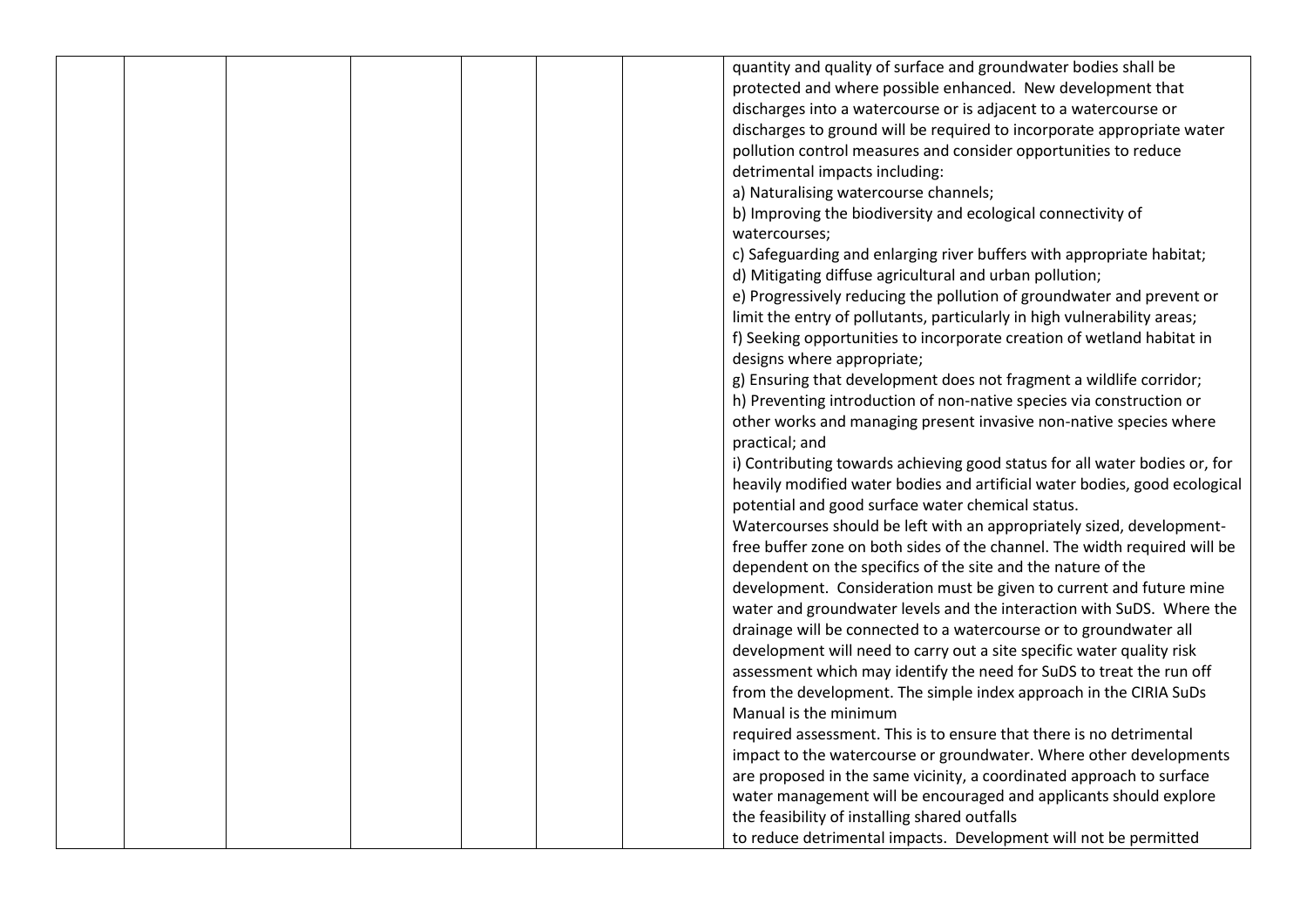|        |                  |                    |             |         | where it would have an adverse impact on water dependent Sites of<br>Special Scientific Interest (SSSIs) and Natura 2000 sites.<br>Developing RG 5 will have a negative impact on everything Policy NE7<br>seeks to protect. In particular any development and opening of water<br>culverts at RG 5 will have an "adverse impact on water dependent Sites<br>of Special Scientific Interest (SSSIs) and Natura 2000 sites.' at nearby<br>Boldon Flats (SSSI) also Nature reserves at Tilesheds and Netwon Garths<br>which are situated at very close proximity to this site and in the same<br>water course channel. To implement Policy NE7 development at site RG 5<br>should "not be permitted"<br>Developing RG 5 will reduce the gap, in terms of distance, between<br>Boldon and South Shields and would increase pressure on the remainder.<br>If the gap were to be reduced here then it would become more difficult<br>to reduce pressure to eliminate it completely between Newton Garths<br>and Shields Road, thereby merging Boldon and Cleadon with South<br>Shields thus contradicting Policy S1. |
|--------|------------------|--------------------|-------------|---------|-----------------------------------------------------------------------------------------------------------------------------------------------------------------------------------------------------------------------------------------------------------------------------------------------------------------------------------------------------------------------------------------------------------------------------------------------------------------------------------------------------------------------------------------------------------------------------------------------------------------------------------------------------------------------------------------------------------------------------------------------------------------------------------------------------------------------------------------------------------------------------------------------------------------------------------------------------------------------------------------------------------------------------------------------------------------------------------------------------------------|
| ST2285 | Gillan<br>Gibson | 08<br>Regeneration | <b>RG01</b> | Support | RG5 Land at Cleadon Lane Industrial Estate and Policy RG5: Cleadon Lane<br>Mixed-Use Regeneration Site - Objection to this site being developed<br>under Policies H3 and RG5.<br>Developing site RG5 for housing is in direct conflict with Policy NE9 which<br>focusses o                                                                                                                                                                                                                                                                                                                                                                                                                                                                                                                                                                                                                                                                                                                                                                                                                                      |
| ST2285 | Gillan<br>Gibson | 08<br>Regeneration | <b>RG02</b> | Support | Tyne Dock housing -led Regeneration site - CPRE supports Policy RG2                                                                                                                                                                                                                                                                                                                                                                                                                                                                                                                                                                                                                                                                                                                                                                                                                                                                                                                                                                                                                                             |
| ST2285 | Gillan<br>Gibson | 08<br>Regeneration | <b>RG03</b> | Support | Winchester Street housing-led Regeneration site - CPRE supports Policy<br>RG3                                                                                                                                                                                                                                                                                                                                                                                                                                                                                                                                                                                                                                                                                                                                                                                                                                                                                                                                                                                                                                   |
| ST2285 | Gillan<br>Gibson | 08<br>Regeneration | <b>RG04</b> | Support | Argyle Street housing-led Regeneration site - CPRE supports Policy RG4                                                                                                                                                                                                                                                                                                                                                                                                                                                                                                                                                                                                                                                                                                                                                                                                                                                                                                                                                                                                                                          |
| ST2285 | Gillan<br>Gibson | 08<br>Regeneration | <b>RG01</b> | Support | RG5 Land at Cleadon Lane Industrial Estate and Policy RG5: Cleadon Lane<br>Mixed-Use Regeneration Site - Objection to this site being developed<br>under Policies H3 and RG5.<br>Developing site RG5 for housing is in direct conflict with Policy NE9 which<br>focusses o                                                                                                                                                                                                                                                                                                                                                                                                                                                                                                                                                                                                                                                                                                                                                                                                                                      |
| ST2285 | Gillan<br>Gibson | 08<br>Regeneration | <b>RG02</b> | Support | Tyne Dock housing -led Regeneration site - CPRE supports Policy RG2                                                                                                                                                                                                                                                                                                                                                                                                                                                                                                                                                                                                                                                                                                                                                                                                                                                                                                                                                                                                                                             |
| ST2285 | Gillan<br>Gibson | 08<br>Regeneration | <b>RG03</b> | Support | Winchester Street housing-led Regeneration site - CPRE supports Policy<br>RG3                                                                                                                                                                                                                                                                                                                                                                                                                                                                                                                                                                                                                                                                                                                                                                                                                                                                                                                                                                                                                                   |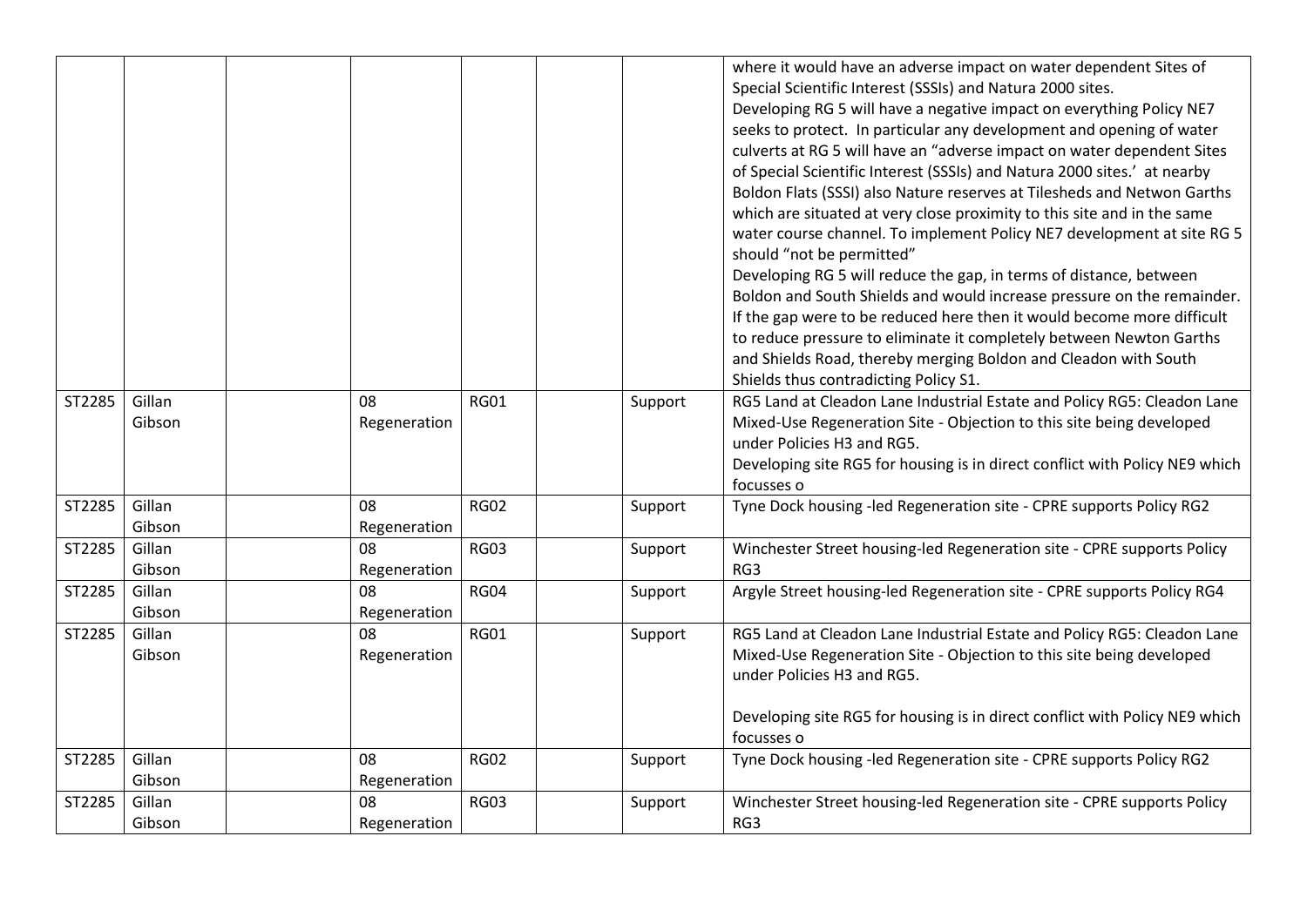| ST2285 | Gillan<br>Gibson |          | 08<br>Regeneration | <b>RG04</b> | Support   | Argyle Street housing-led Regeneration site - CPRE supports Policy RG4               |
|--------|------------------|----------|--------------------|-------------|-----------|--------------------------------------------------------------------------------------|
| ST2285 | Gillan           |          | 08                 | <b>RG06</b> | Support   | Fowler Street Improvement Area - CPRE supports Policy RG6                            |
|        | Gibson           |          | Regeneration       |             |           |                                                                                      |
| ST2285 | Gillan           |          | 08                 | <b>RG07</b> | Support   | Foreshore Improvement Area - CPRE supports RG7                                       |
|        | Gibson           |          | Regeneration       |             |           |                                                                                      |
| ST2337 | Peter            | Resident | 08                 | <b>RG05</b> | Objection | Policy RG5 Cleadon Lane Mixed - Use Regeneration Site                                |
|        | Arthurs          |          | Regeneration       |             |           | I support the regeneration of the Cleadon Lane Industrial Estate,                    |
|        |                  |          |                    |             |           | replacing the worn- out and under-used land and buildings. However, it               |
|        |                  |          |                    |             |           | is vitally important to protect and support the viable businesses trading            |
|        |                  |          |                    |             |           | there as well. I support the allocation of some of the brown field land for          |
|        |                  |          |                    |             |           | housing with the proviso that the number and type of homes provided                  |
|        |                  |          |                    |             |           | should be to meet local needs only.                                                  |
|        |                  |          |                    |             |           | Any development must be sensitive to the Green Belt and Tilesheds Burn               |
|        |                  |          |                    |             |           | Local Wildlife Site to the north of the allocation. I would support the              |
|        |                  |          |                    |             |           | removal of the culverted section of the watercourse to restore the                   |
|        |                  |          |                    |             |           | Tilesheds Burn through the site.                                                     |
| ST2365 | Delia            | Resident | 08                 | <b>RG05</b> | Support   | Policy RG5 Cleadon Lane Mixed -Use Regeneration Site - Support with                  |
|        | McNally          |          | Regeneration       |             |           | reservations                                                                         |
|        |                  |          |                    |             |           | We support the regeneration of the Cleadon Lane Industrial Estate,                   |
|        |                  |          |                    |             |           | especially to replace the worn out and under used land and buildings.                |
|        |                  |          |                    |             |           | However it is vitally important to protect and support the viable                    |
|        |                  |          |                    |             |           | businesses trading there as well.                                                    |
|        |                  |          |                    |             |           | So we support the allocation of employment land and this allocation                  |
|        |                  |          |                    |             |           | should contain the existing viable businesses.                                       |
|        |                  |          |                    |             |           | We support the allocation of some of the brown field land for housing;               |
|        |                  |          |                    |             |           | however the number and type of homes provided should be to meet<br>local needs only. |
|        |                  |          |                    |             |           | Any development must be sensitive to the Green Belt and Tilesheds Burn               |
|        |                  |          |                    |             |           | Local Wildlife Site to the north of the allocation. We would support the             |
|        |                  |          |                    |             |           | removal of the culverted section of the watercourse to restore the                   |
|        |                  |          |                    |             |           | Tilesheds Burn through the site.                                                     |
| ST2366 | Ian Palmer       | Resident | 08                 | <b>RG05</b> | Objection | Assessment Summary.                                                                  |
|        |                  |          | Regeneration       |             |           | All of these building proposals should be rejected.                                  |
|        |                  |          |                    |             |           | Your summary states that overall the use of this GREENBELT site for                  |
|        |                  |          |                    |             |           | building 231/234 houses would have an overall neutral impact. I                      |
|        |                  |          |                    |             |           | disagree. On Cleadon Village residents it would have a MASSIVELY                     |
|        |                  |          |                    |             |           | NEGATIVE impact. (On East Boldon residents it would have a lesser but                |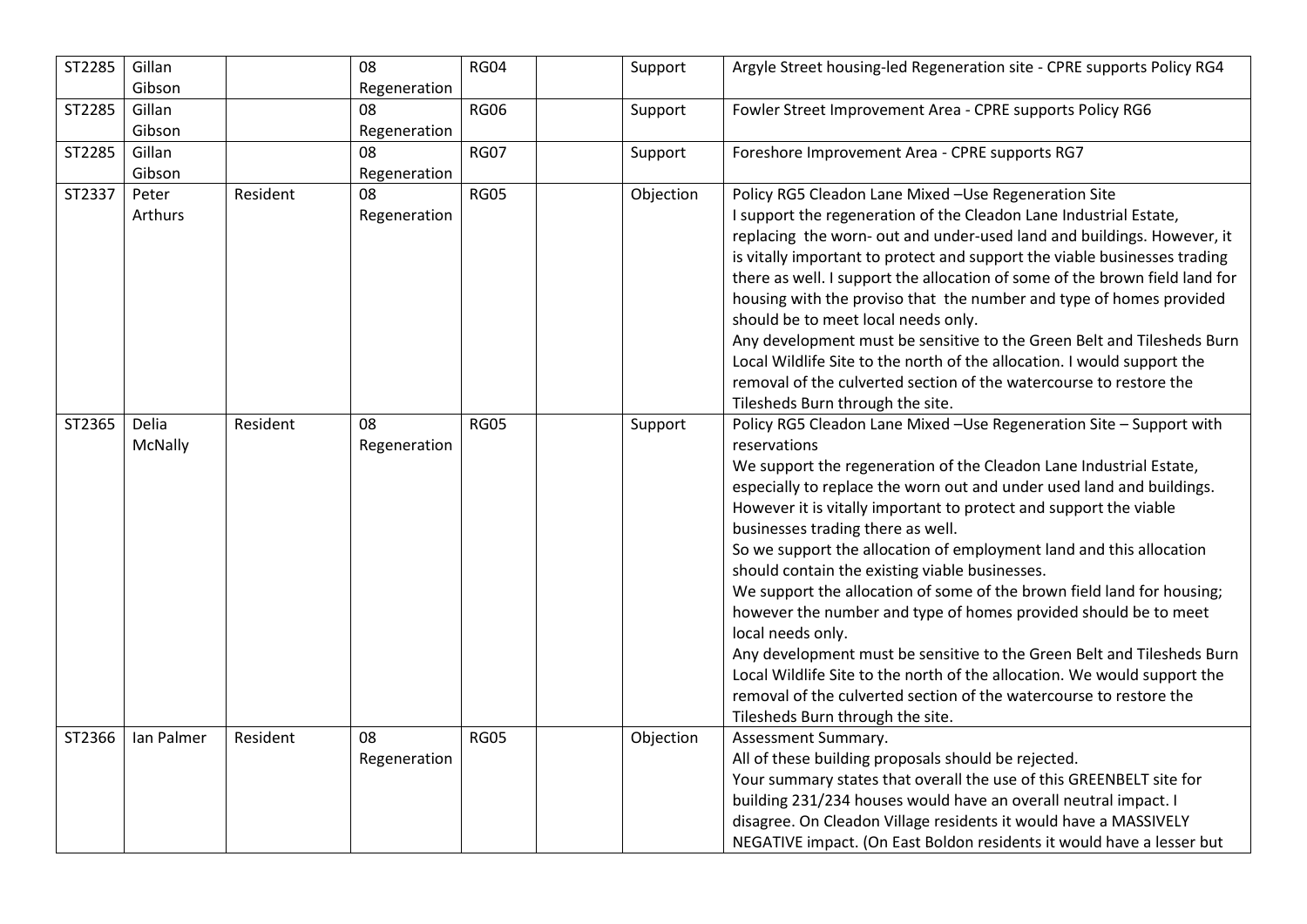|        |                   |          |                    |             |           | still significant NEGATIVE impact.) Cleadon Village has got to the point<br>where the facilities and infrastructure of a village have been saturated<br>(schools, medical facilities, shops, parking, road accessibility etc.) Adding<br>even more load to this infrastructure just cannot be accommodated<br>(together with major planned housing developments at neighbouring<br>sites H3.2, H3.3 and RG5, H3.59 this is 1310 households being added in<br>(477) or within 200 metres (833) of the Cleadon<br>Parish boundary). I respectfully suggest you abandon your building plan<br>on H3.2 and H3.3 and H3.70.                                                                                                                                                                                                                                                                                                                                                                  |
|--------|-------------------|----------|--------------------|-------------|-----------|-----------------------------------------------------------------------------------------------------------------------------------------------------------------------------------------------------------------------------------------------------------------------------------------------------------------------------------------------------------------------------------------------------------------------------------------------------------------------------------------------------------------------------------------------------------------------------------------------------------------------------------------------------------------------------------------------------------------------------------------------------------------------------------------------------------------------------------------------------------------------------------------------------------------------------------------------------------------------------------------|
| ST2367 | Pauline<br>Palmer | Resident | 08<br>Regeneration | <b>RG05</b> | Objection | Assessment Summary.<br>All of these building proposals should be rejected Your summary states<br>that overall the use of this GREENBELT site for building 231/234 houses<br>would have an overall neutral impact. I disagree. On Cleadon Village<br>residents it would have a MASSIVELY NEGATIVE impact. (On East Boldon<br>residents it would have a lesser but still significant NEGATIVE impact.)<br>Cleadon Village has got to the point where the facilities and<br>infrastructure of a village have been saturated (schools, medical facilities,<br>shops, parking, road accessibility etc.) Adding even more load to this<br>infrastructure just cannot be accommodated (together with major<br>planned housing developments at neighbouring sites H3.2, H3.3 and RG5,<br>H3.59 this is 1310 households being added in (477) or within 200 metres<br>(833) of the Cleadon Parish boundary). I respectfully suggest you<br>abandon your building plan on H3.2 and H3.3 and H3.70. |
| ST2368 | Vicki Elsey       | Resident | 08<br>Regeneration | <b>RG05</b> | Objection | Assessment Summary.<br>Your summary states that overall the use of this GREENBELT site for<br>building 231/234 houses would have an overall neutral impact. (On<br>what?).<br>On Cleadon Village residents it would have a MASSIVELY NEGATIVE<br>impact.<br>(On East Boldon residents it would have a lesser but still significant<br>NEGATIVE impact.)<br>Cleadon Village has got to the point where the facilities and<br>infrastructure of a village have been saturated (schools, medical<br>facilities, shops, parking, road accessibility etc.)<br>Adding even more load to this infrastructure just cannot be<br>accommodated (together with major planned housing developments at<br>neighbouring sites H3.2, H3.3 and RG5, H3.59 this is 1310 households<br>being added in (477) or within 200 metres (833) of the Cleadon Parish                                                                                                                                              |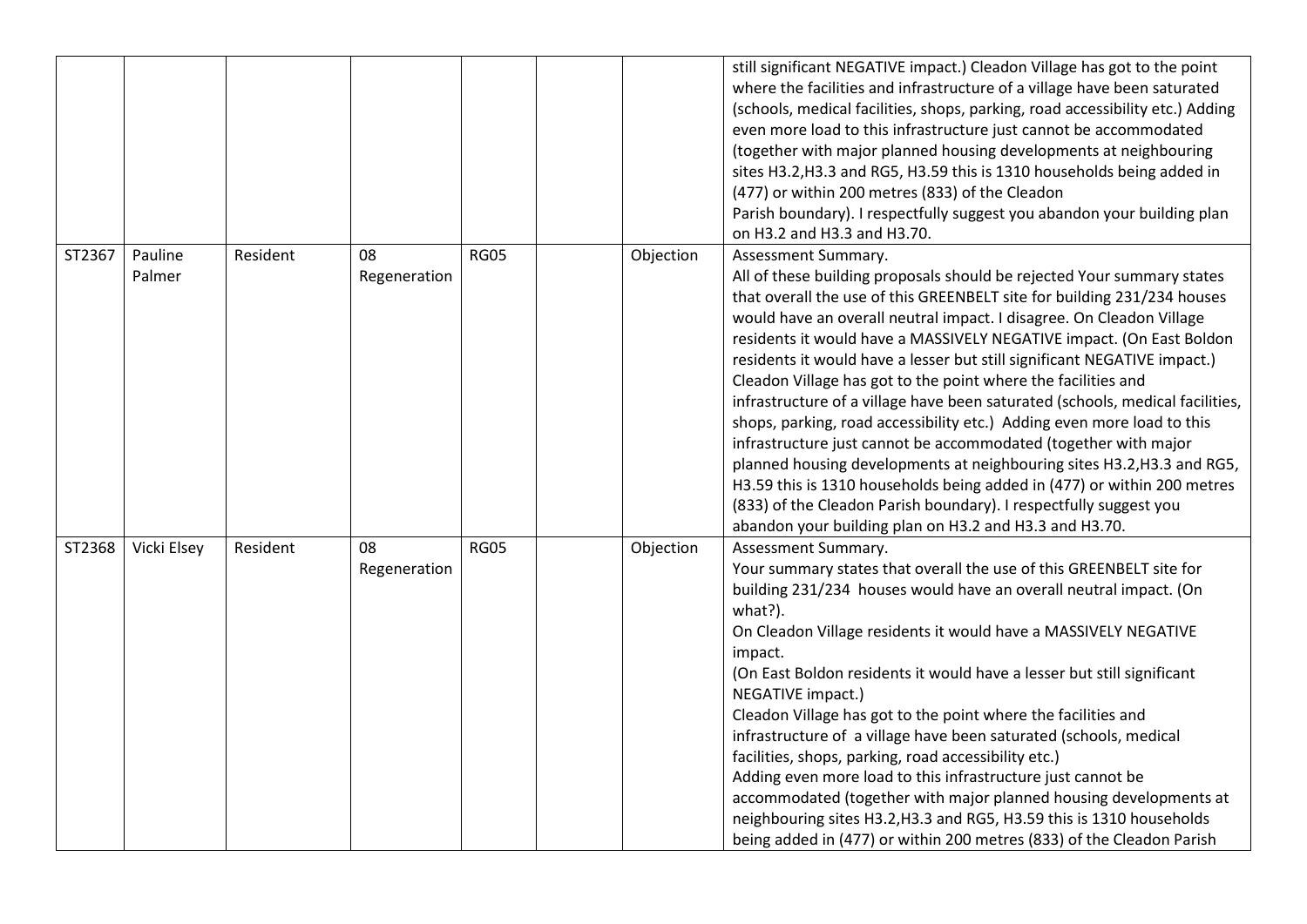|        |                     |          |                    |             |           | boundary).                                                                                                                                                                                                                                                                                                                                                                                                                                                                                                                                                                                                                                                                                                                                                                                                                                                                                                                                  |
|--------|---------------------|----------|--------------------|-------------|-----------|---------------------------------------------------------------------------------------------------------------------------------------------------------------------------------------------------------------------------------------------------------------------------------------------------------------------------------------------------------------------------------------------------------------------------------------------------------------------------------------------------------------------------------------------------------------------------------------------------------------------------------------------------------------------------------------------------------------------------------------------------------------------------------------------------------------------------------------------------------------------------------------------------------------------------------------------|
|        |                     |          |                    |             |           | I respectfully suggest you abandon this part of your building plan on<br>H3.70.                                                                                                                                                                                                                                                                                                                                                                                                                                                                                                                                                                                                                                                                                                                                                                                                                                                             |
| ST2369 | Ian Tufts           | Resident | 08<br>Regeneration | <b>RG05</b> | Objection | Assessment Summary.<br>Your summary states that overall the use of this GREENBELT site for<br>building 231/234 houses would have an overall neutral impact. (On<br>what?).<br>On Cleadon Village residents it would have a MASSIVELY NEGATIVE<br>impact.<br>(On East Boldon residents it would have a lesser but still significant<br>NEGATIVE impact.)<br>Cleadon Village has got to the point where the facilities and<br>infrastructure of a village have been saturated (schools, medical<br>facilities, shops, parking, road accessibility etc.)<br>Adding even more load to this infrastructure just cannot be<br>accommodated (together with major planned housing developments at<br>neighbouring sites H3.2, H3.3 and RG5, H3.59 this is 1310 households<br>being added in (477) or within 200 metres (833) of the Cleadon Parish<br>boundary).<br>I respectfully suggest you abandon this part of your building plan on<br>H3.70. |
| ST2370 | Ashley<br>Thirlwell | Resident | 08<br>Regeneration | <b>RG05</b> | Objection | Assessment Summary.<br>Your summary states that overall the use of this GREENBELT site for<br>building 231/234 houses would have an overall neutral impact. (On<br>what?).<br>On Cleadon Village residents it would have a MASSIVELY NEGATIVE<br>impact.<br>(On East Boldon residents it would have a lesser but still significant<br>NEGATIVE impact.)<br>Cleadon Village has got to the point where the facilities and<br>infrastructure of a village have been saturated (schools, medical<br>facilities, shops, parking, road accessibility etc.)<br>Adding even more load to this infrastructure just cannot be<br>accommodated (together with major planned housing developments at<br>neighbouring sites H3.2, H3.3 and RG5, H3.59 this is 1310 households<br>being added in (477) or within 200 metres (833) of the Cleadon Parish                                                                                                  |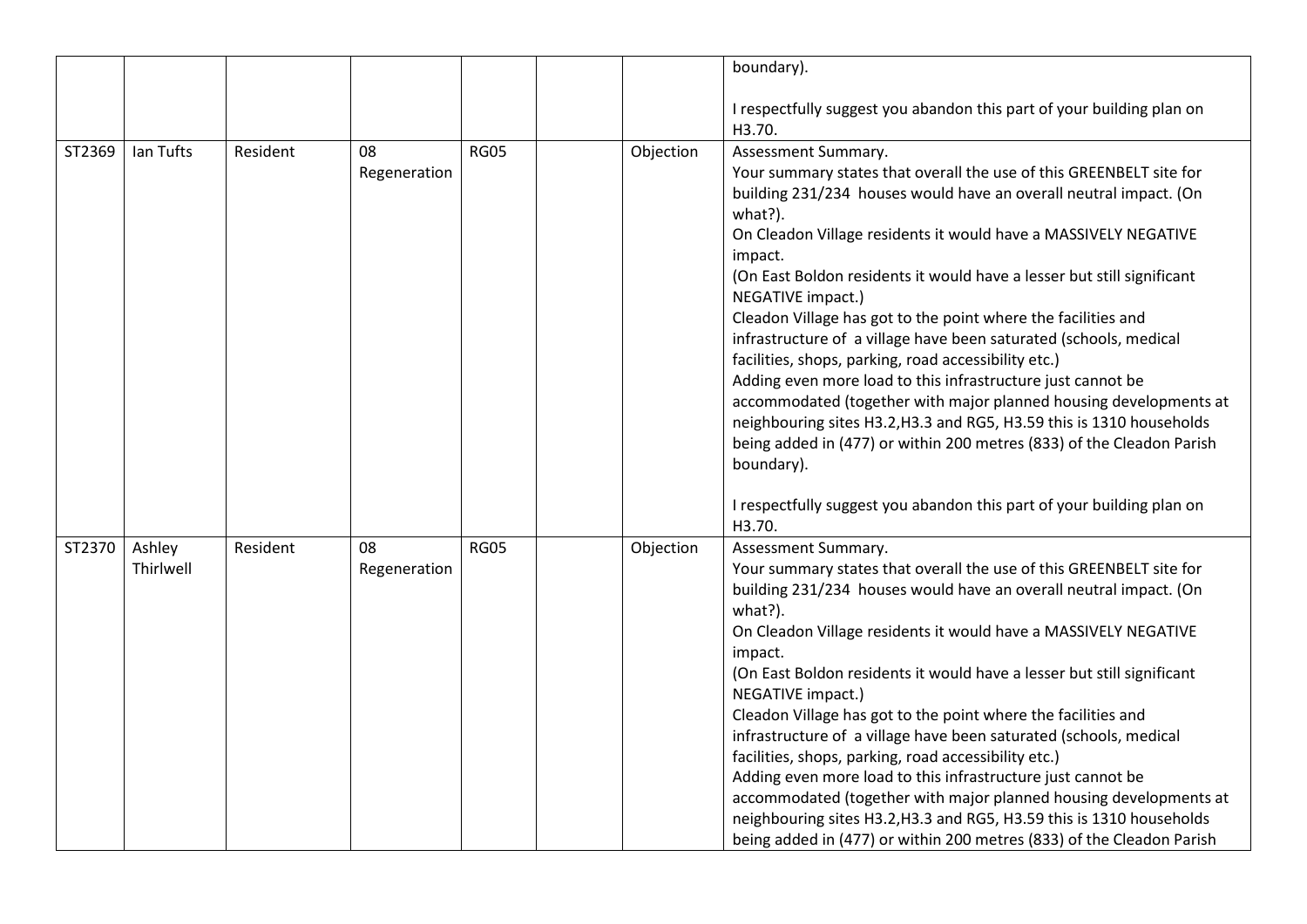|        |               |          |              |             |           | boundary).                                                                                  |
|--------|---------------|----------|--------------|-------------|-----------|---------------------------------------------------------------------------------------------|
|        |               |          |              |             |           | I respectfully suggest you abandon this part of your building plan on<br>H3.70.             |
| ST2377 | Louise        | Resident | 08           | <b>RG05</b> | Objection | Assessment Summary.                                                                         |
|        | <b>Bulmer</b> |          | Regeneration |             |           | Your summary states that overall the use of this GREENBELT site for                         |
|        |               |          |              |             |           | building 231/234 houses would have an overall neutral impact. (On<br>what?).                |
|        |               |          |              |             |           | On Cleadon Village residents it would have a MASSIVELY NEGATIVE<br>impact.                  |
|        |               |          |              |             |           | (On East Boldon residents it would have a lesser but still significant<br>NEGATIVE impact.) |
|        |               |          |              |             |           | Cleadon Village has got to the point where the facilities and                               |
|        |               |          |              |             |           | infrastructure of a village have been saturated (schools, medical                           |
|        |               |          |              |             |           | facilities, shops, parking, road accessibility etc.)                                        |
|        |               |          |              |             |           | Adding even more load to this infrastructure just cannot be                                 |
|        |               |          |              |             |           | accommodated (together with major planned housing developments at                           |
|        |               |          |              |             |           | neighbouring sites H3.2, H3.3 and RG5, H3.59 this is 1310 households                        |
|        |               |          |              |             |           | being added in (477) or within 200 metres (833) of the Cleadon Parish                       |
|        |               |          |              |             |           | boundary).                                                                                  |
|        |               |          |              |             |           | I respectfully suggest you abandon this part of your building plan on                       |
|        |               |          |              |             |           | H3.70.                                                                                      |
| ST2379 | Kathleen      | Resident | 08           | <b>RG05</b> | Objection | Assessment Summary.                                                                         |
|        | Clingly       |          | Regeneration |             |           | Your summary states that overall the use of this GREENBELT site for                         |
|        |               |          |              |             |           | building 231/234 houses would have an overall neutral impact. (On<br>what?).                |
|        |               |          |              |             |           | On Cleadon Village residents it would have a MASSIVELY NEGATIVE                             |
|        |               |          |              |             |           | impact.                                                                                     |
|        |               |          |              |             |           | (On East Boldon residents it would have a lesser but still significant<br>NEGATIVE impact.) |
|        |               |          |              |             |           | Cleadon Village has got to the point where the facilities and                               |
|        |               |          |              |             |           | infrastructure of a village have been saturated (schools, medical                           |
|        |               |          |              |             |           | facilities, shops, parking, road accessibility etc.)                                        |
|        |               |          |              |             |           | Adding even more load to this infrastructure just cannot be                                 |
|        |               |          |              |             |           | accommodated (together with major planned housing developments at                           |
|        |               |          |              |             |           | neighbouring sites H3.2, H3.3 and RG5, H3.59 this is 1310 households                        |
|        |               |          |              |             |           | being added in (477) or within 200 metres (833) of the Cleadon Parish                       |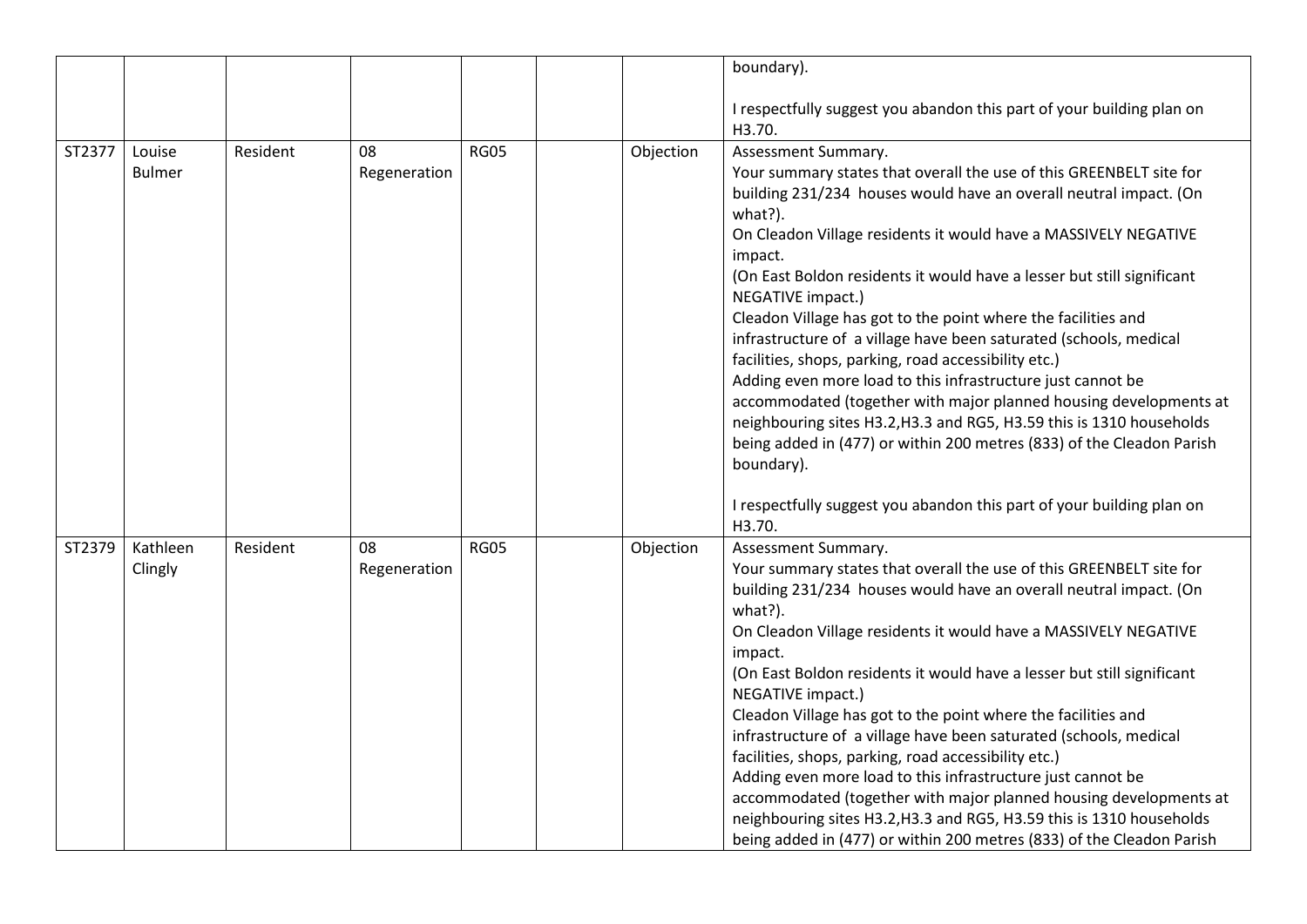|        |               |          |              |             |           | boundary).                                                                                                          |
|--------|---------------|----------|--------------|-------------|-----------|---------------------------------------------------------------------------------------------------------------------|
|        |               |          |              |             |           | I respectfully suggest you abandon this part of your building plan on<br>H3.70.                                     |
| ST2395 | Julie Allison | Resident | 08           | <b>RG05</b> | Comment   | Assessment Summary.                                                                                                 |
|        |               |          | Regeneration |             |           | Your summary states that overall the use of this GREENBELT site for                                                 |
|        |               |          |              |             |           | building 231/234 houses would have an overall neutral impact. (On<br>what?).                                        |
|        |               |          |              |             |           | On Cleadon Village residents it would have a MASSIVELY NEGATIVE<br>impact.                                          |
|        |               |          |              |             |           | (On East Boldon residents it would have a lesser but still significant<br>NEGATIVE impact.)                         |
|        |               |          |              |             |           | Cleadon Village has got to the point where the facilities and                                                       |
|        |               |          |              |             |           | infrastructure of a village have been saturated (schools, medical                                                   |
|        |               |          |              |             |           | facilities, shops, parking, road accessibility etc.)<br>Adding even more load to this infrastructure just cannot be |
|        |               |          |              |             |           | accommodated (together with major planned housing developments at                                                   |
|        |               |          |              |             |           | neighbouring sites H3.2, H3.3 and RG5, H3.59 this is 1310 households                                                |
|        |               |          |              |             |           | being added in (477) or within 200 metres (833) of the Cleadon Parish                                               |
|        |               |          |              |             |           | boundary).                                                                                                          |
|        |               |          |              |             |           | I respectfully suggest you abandon this part of your building plan on                                               |
|        |               |          |              |             |           | H3.70.                                                                                                              |
| ST2404 | Rachael       | Resident | 08           | <b>RG05</b> | Objection | 4.2 The draft Local Plan identifies the potential for the development of a                                          |
|        | Tobin         |          | Regeneration |             |           | brownfield site within the Forum Area at Cleadon Lane Industrial Estate. I                                          |
|        |               |          |              |             |           | believe that this area of brownfield land should be used in preference to                                           |
|        |               |          |              |             |           | Green Belt land and that its use should be prioritised (along with other                                            |
|        |               |          |              |             |           | brownfield sites throughout the Borough) in preference to existing Green                                            |
|        |               |          |              |             |           | Belt sites. This should be an explicit requirement of the Local Plan. (Ref:                                         |
|        |               |          |              |             |           | draft Local Plan policies RG5 and S5)                                                                               |
| ST2426 | Philip        | Resident | 08           | <b>RG08</b> | Objection | Assessment Summary.                                                                                                 |
|        | Ramsey        |          | Regeneration |             |           | Your summary states that overall the use of this GREENBELT site for                                                 |
|        |               |          |              |             |           | building 231/234 houses would have an overall neutral impact. (On<br>what?).                                        |
|        |               |          |              |             |           | On Cleadon Village residents it would have a MASSIVELY NEGATIVE                                                     |
|        |               |          |              |             |           | impact.                                                                                                             |
|        |               |          |              |             |           | (On East Boldon residents it would have a lesser but still significant                                              |
|        |               |          |              |             |           | NEGATIVE impact.)                                                                                                   |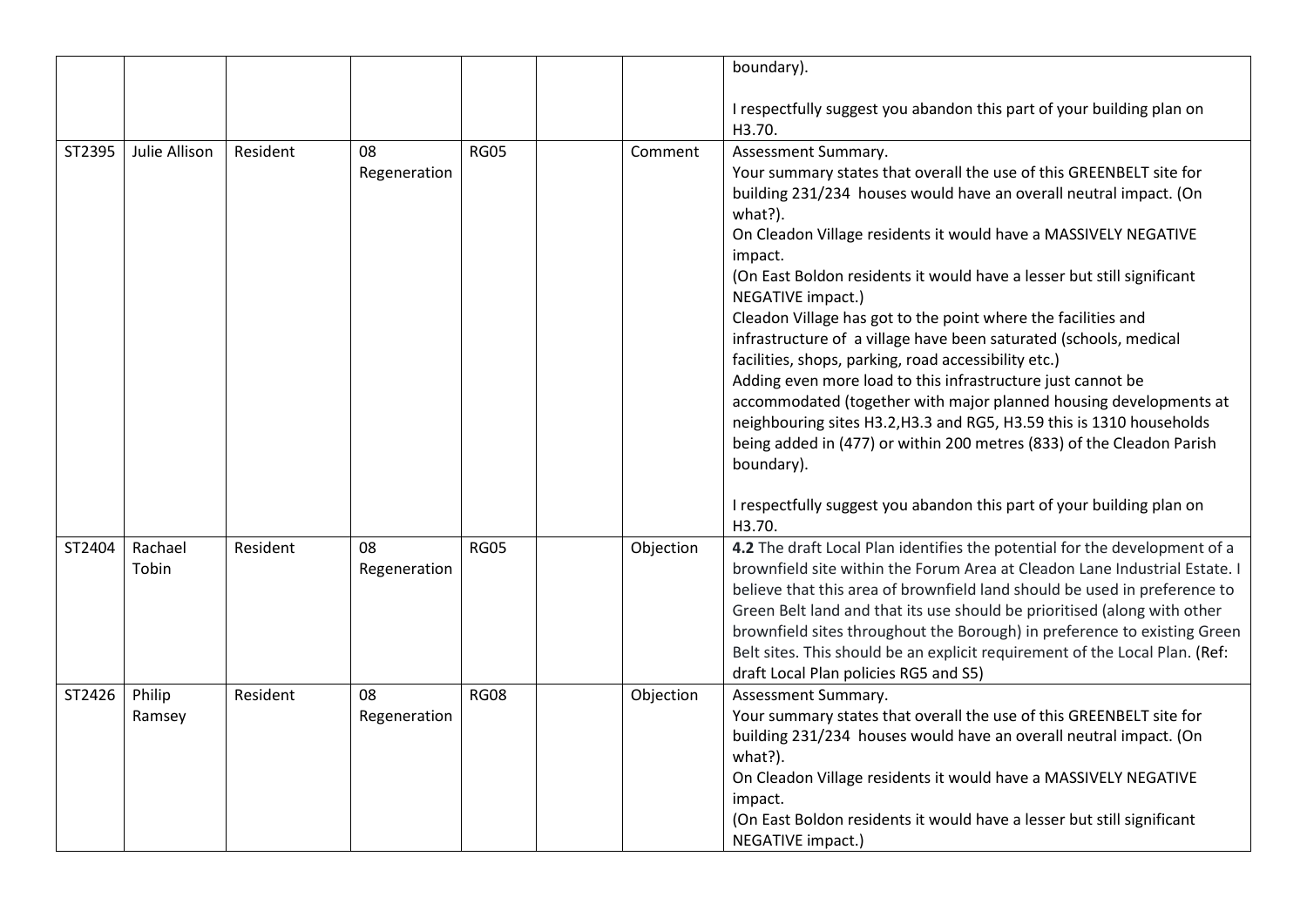|        |                    |          |                    |             |           | Cleadon Village has got to the point where the facilities and<br>infrastructure of a village have been saturated (schools, medical<br>facilities, shops, parking, road accessibility etc.)<br>Adding even more load to this infrastructure just cannot be<br>accommodated (together with major planned housing developments at<br>neighbouring sites H3.2, H3.3 and RG5, H3.59 this is 1310 households<br>being added in (477) or within 200 metres (833) of the Cleadon Parish<br>boundary).<br>I respectfully suggest you abandon this part of your building plan on<br>H3.70.                                                                                                                                                                                                                                                                                                                                                            |
|--------|--------------------|----------|--------------------|-------------|-----------|---------------------------------------------------------------------------------------------------------------------------------------------------------------------------------------------------------------------------------------------------------------------------------------------------------------------------------------------------------------------------------------------------------------------------------------------------------------------------------------------------------------------------------------------------------------------------------------------------------------------------------------------------------------------------------------------------------------------------------------------------------------------------------------------------------------------------------------------------------------------------------------------------------------------------------------------|
| ST2427 | Maria<br>Ramsey    | Resident | 08<br>Regeneration | <b>RG08</b> | Objection | Assessment Summary.<br>Your summary states that overall the use of this GREENBELT site for<br>building 231/234 houses would have an overall neutral impact. (On<br>what?).<br>On Cleadon Village residents it would have a MASSIVELY NEGATIVE<br>impact.<br>(On East Boldon residents it would have a lesser but still significant<br>NEGATIVE impact.)<br>Cleadon Village has got to the point where the facilities and<br>infrastructure of a village have been saturated (schools, medical<br>facilities, shops, parking, road accessibility etc.)<br>Adding even more load to this infrastructure just cannot be<br>accommodated (together with major planned housing developments at<br>neighbouring sites H3.2, H3.3 and RG5, H3.59 this is 1310 households<br>being added in (477) or within 200 metres (833) of the Cleadon Parish<br>boundary).<br>I respectfully suggest you abandon this part of your building plan on<br>H3.70. |
| ST2428 | Howard<br>Lawrence | Resident | 08<br>Regeneration | <b>RG08</b> | Support   | c) Many of the Policies in the Draft Plan make reference to the<br>development of Brownfield sites, in preference to Greenbelt / green field<br>sites - these principles must be implemented at the Cleadon Lane<br>Industrial Estate regeneration site, by the delivery of 245 homes on the<br>north western part of the site (formerly occupied by O'Brien's<br>reclamation business). This view is overwhelmingly supported by the East<br>Boldon community, as demonstrated at public consultation events held<br>by EBNF.                                                                                                                                                                                                                                                                                                                                                                                                              |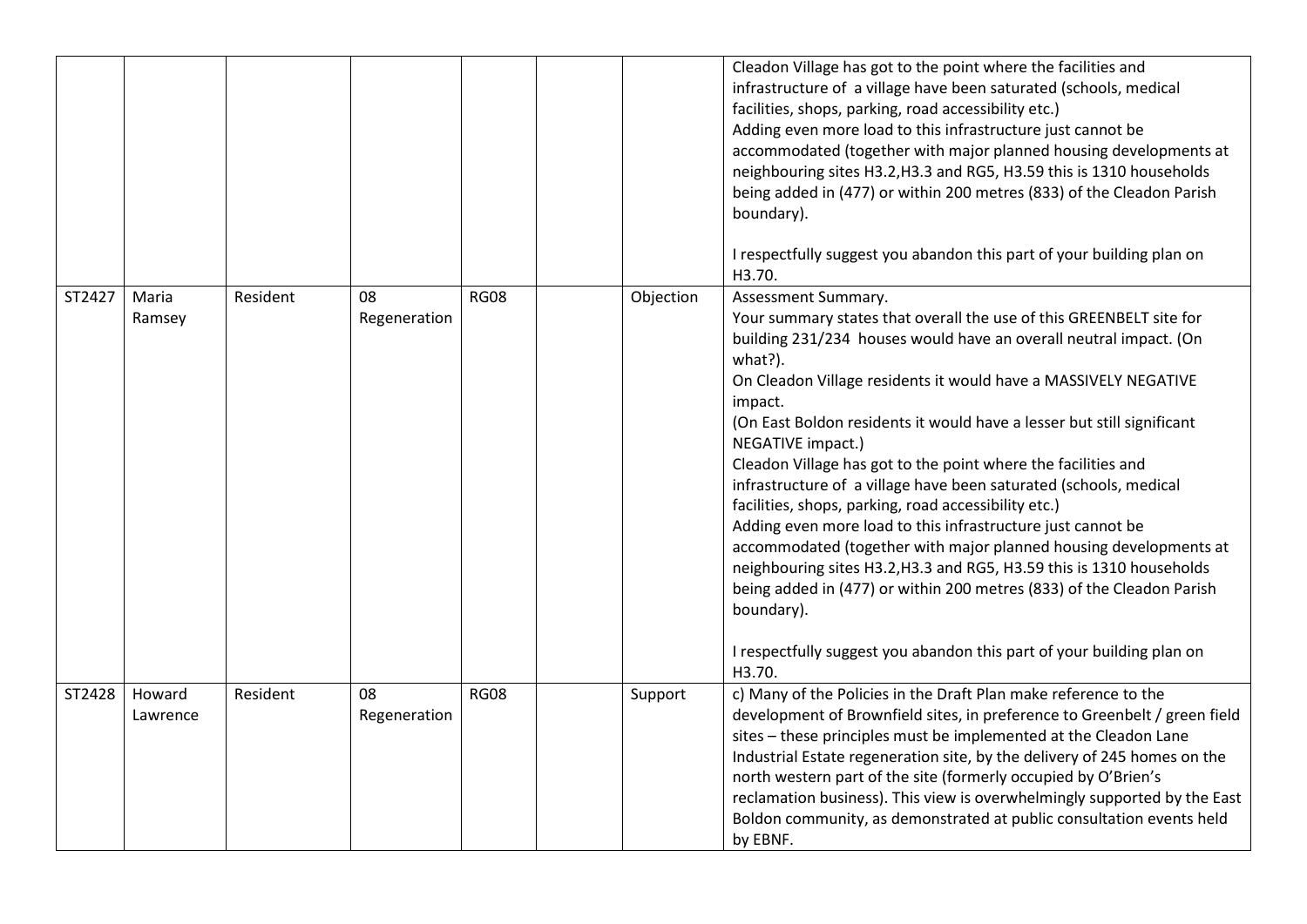|        |                    |          |                    |             |           | d) This site could deliver all of the new homes required for East Boldon,<br>based upon the<br>findings of an independent Housing Needs Analysis report carried out on<br>behalf of EBNF<br>earlier this year.                                                                                                                                                                                                                                                                                                                                                                                                                                                                                                                                                                                                                                                                                                                                                                                                                                                                                                                                                                                                                                                                                                                                   |
|--------|--------------------|----------|--------------------|-------------|-----------|--------------------------------------------------------------------------------------------------------------------------------------------------------------------------------------------------------------------------------------------------------------------------------------------------------------------------------------------------------------------------------------------------------------------------------------------------------------------------------------------------------------------------------------------------------------------------------------------------------------------------------------------------------------------------------------------------------------------------------------------------------------------------------------------------------------------------------------------------------------------------------------------------------------------------------------------------------------------------------------------------------------------------------------------------------------------------------------------------------------------------------------------------------------------------------------------------------------------------------------------------------------------------------------------------------------------------------------------------|
| ST2428 | Howard<br>Lawrence | Resident | 08<br>Regeneration | <b>RG08</b> | Objection | Policy H3<br>Housing Allocations H3.59, H3.61, H3.65 and RG5 provide for 950 homes<br>and I object to this number.<br>I also object to the location of the proposed allocations within the<br>existing Green Belt. Community consultations have shown strong<br>objections to the development of Green Belt sites. I consider that the<br>exceptional circumstances case has not been made in the Stage One<br>Green Belt Review.<br>I object to the proposed development on Green Belt land, & would<br>comment on the proposed housing allocations as follows:                                                                                                                                                                                                                                                                                                                                                                                                                                                                                                                                                                                                                                                                                                                                                                                 |
| ST2428 | Howard<br>Lawrence | Resident | 08<br>Regeneration | <b>RG05</b> | Comment   | Policy RG5<br>a) The draft Local Plan identifies the potential for the development of a<br>brownfield site within the Forum Area at Cleadon Lane Industrial Estate. I<br>believe that this area of brownfield land should be used in preference to<br>Green Belt land and that its use should be prioritised (along with other<br>brownfield sites throughout the Borough) in preference to existing Green<br>Belt sites. This should be an explicit requirement of the Local Plan.<br>b) I fully support the re-use of brownfield sites for housing within the<br>plan area. This has been overwhelmingly confirmed in community<br>consultations. Using some of this site for housing (former O'Briens<br>reclamation premises) will help divert development away from Green<br>Belt land. Unlike the other housing sites proposed in the draft LP, this site<br>has the advantage of close proximity to transport links (Metro & buses)<br>and local shopping facilities.<br>c) However, the Plan does not provide sufficient information about the<br>Council's full,<br>specific & detailed intentions for this strategic site - this information<br>must be provided<br>as a priority.<br>There should be a site specific policy in the Local Plan for this site which<br>requires:<br>1. Development to be comprehensively master-planned |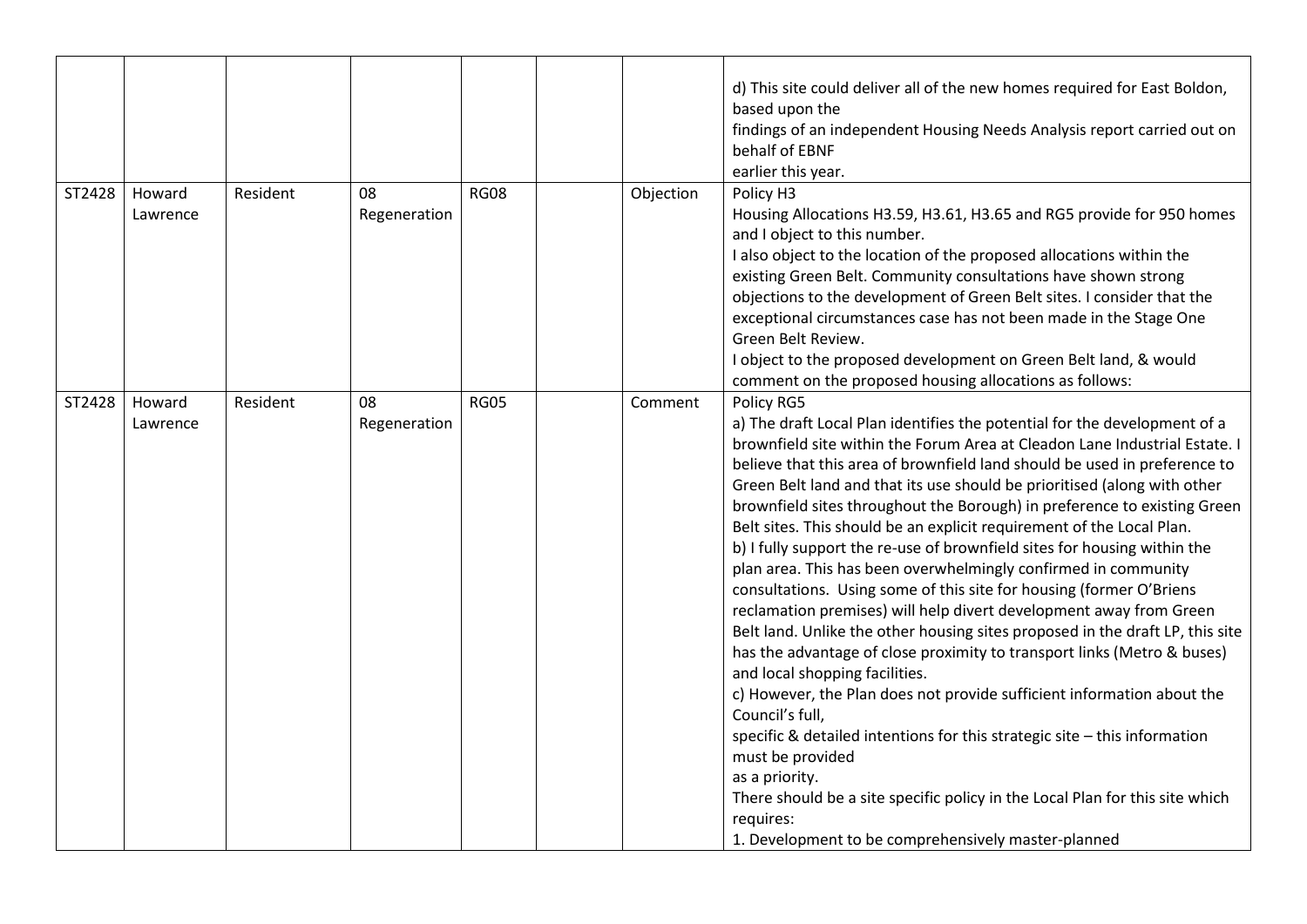|        |            |                    |             |           | 2. A design code to ensure development of a distinctive neighbourhood<br>that is in keeping with the local area and is sensitive to the proximity of<br>residential and business use.<br>3. The range, size, type and tenure of housing expected on the site to<br>meet housing needs.<br>d) The Site Specific Sustainability Appraisal concludes that this site has a<br>POSITIVE impact. It should therefore be developed in preference to<br>other proposed housing sites (in the Green Belt) which have a NEGATIVE<br>impact.<br>e) The Plan does not adequately deal with the major parking problems<br>which currently exist in the streets around & adjacent to the Metro<br>station. This, coupled with associated traffic issues, is a major concern for<br>most local residents & has been acknowledged & recognised by Council<br>Planners (recent Planning Application for Mayflower Glass Site).<br>This problem will be exacerbated by the addition of 950 homes & 2,000<br>residents. If the<br>Metro station car park is to be extended, instead of using further Green<br>Belt or green<br>field land, could part of this site on Station Approach (former O'Briens<br>showrooms) not be utilised for this purpose? |
|--------|------------|--------------------|-------------|-----------|--------------------------------------------------------------------------------------------------------------------------------------------------------------------------------------------------------------------------------------------------------------------------------------------------------------------------------------------------------------------------------------------------------------------------------------------------------------------------------------------------------------------------------------------------------------------------------------------------------------------------------------------------------------------------------------------------------------------------------------------------------------------------------------------------------------------------------------------------------------------------------------------------------------------------------------------------------------------------------------------------------------------------------------------------------------------------------------------------------------------------------------------------------------------------------------------------------------------------------------|
| ST2441 | Ann Walker | 08<br>Regeneration | <b>RG08</b> | Objection | Assessment Summary.<br>Your summary states that overall the use of this GREENBELT site for<br>building 231/234 houses would have an overall neutral impact. (On<br>what?).<br>On Cleadon Village residents it would have a MASSIVELY NEGATIVE<br>impact.<br>(On East Boldon residents it would have a lesser but still significant<br>NEGATIVE impact.)<br>Cleadon Village has got to the point where the facilities and<br>infrastructure of a village have been saturated (schools, medical<br>facilities, shops, parking, road accessibility etc.)<br>Adding even more load to this infrastructure just cannot be<br>accommodated (together with major planned housing developments at<br>neighbouring sites H3.2, H3.3 and RG5, H3.59 this is 1310 households<br>being added in (477) or within 200 metres (833) of the Cleadon Parish<br>boundary).                                                                                                                                                                                                                                                                                                                                                                             |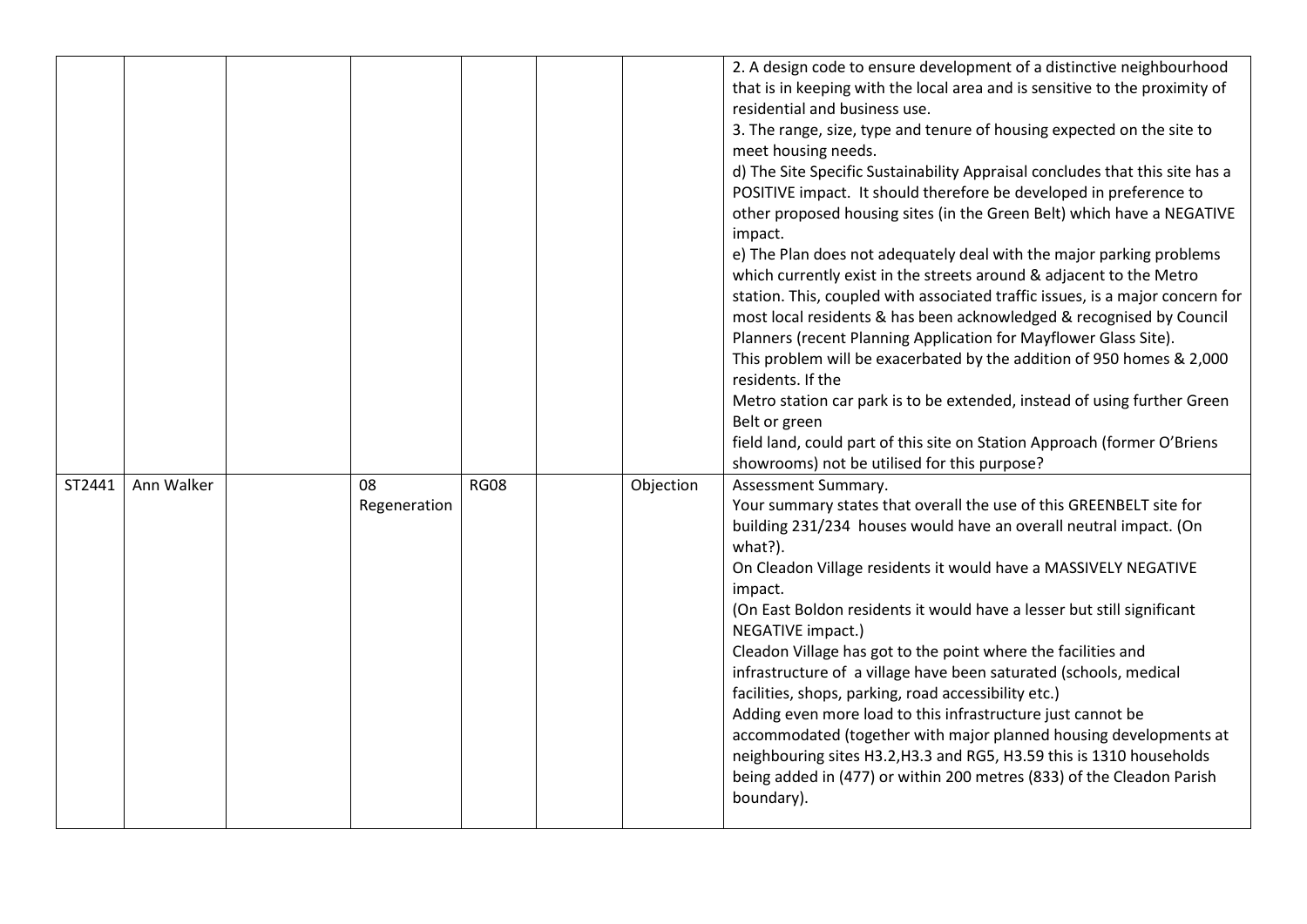|        |                 |          |                    |             |           | I respectfully suggest you abandon this part of your building plan on<br>H3.70.                                                                                                                                                                                                                                                                                                                                                                                                                                                                                                                                                                                                                                                                                                                                                                                                                                                                                                             |
|--------|-----------------|----------|--------------------|-------------|-----------|---------------------------------------------------------------------------------------------------------------------------------------------------------------------------------------------------------------------------------------------------------------------------------------------------------------------------------------------------------------------------------------------------------------------------------------------------------------------------------------------------------------------------------------------------------------------------------------------------------------------------------------------------------------------------------------------------------------------------------------------------------------------------------------------------------------------------------------------------------------------------------------------------------------------------------------------------------------------------------------------|
| ST2548 | Beryl<br>Massam | Resident | 08<br>Regeneration | <b>RG05</b> | Objection | 11) It is most likely that the residents of RG5 and the current new-build<br>opposite RG5 will travel up Station Road, and with H3.61 will travel along<br>the A184 towards the A19. This road is already bumper-to-bumper at<br>certain times of the day, so the increased traffic will no doubt add to air<br>pollution. Given that there have recently been media reports about the<br>damage being done to young lungs as children walk to/from school, it<br>seems that the children walking to from East Boldon Infants and Juniors<br>will be at higher risk. This will also apply to Boldon Comprehensive as<br>New Road will have a considerably increased bumper-to-bumper traffic<br>flow from H3.59 and H3.68.                                                                                                                                                                                                                                                                  |
| ST2583 | A Blythman      | Resident | 08<br>Regeneration | <b>RG05</b> | Comment   | Assessment Summary.<br>All of these building proposals should be rejected. Your summary states<br>that overall the use of this GREENBELT site for building 231/234 houses<br>would have an overall neutral impact. I disagree. On Cleadon Village<br>residents it would have a MASSIVELY NEGATIVE impact. (On East Boldon<br>residents it would have a lesser but still significant NEGATIVE impact.)<br>Cleadon Village has got to the point where the facilities and<br>infrastructure of a village have been saturated (schools, medical facilities,<br>shops, parking, road accessibility etc.) Adding even more load to this<br>infrastructure just cannot be accommodated (together with major<br>planned housing developments at neighbouring sites H3.2, H3.3 and RG5,<br>H3.59 this is 1310 households being added in (477) or within 200 metres<br>(833) of the Cleadon Parish boundary).<br>I respectfully suggest you abandon your building plan on H3.2 and H3.3<br>and H3.70. |
| ST0195 | Joan<br>Mortsen | Resident | 08<br>Regeneration | <b>RG05</b> | Comment   | Assessment Summary.<br>All of these building proposals should be rejected. Your summary states<br>that overall the use of this GREENBELT site for building 231/234 houses<br>would have an overall neutral impact. I disagree. On Cleadon Village<br>residents it would have a MASSIVELY NEGATIVE impact. (On East Boldon<br>residents it would have a lesser but still significant NEGATIVE impact.)<br>Cleadon Village has got to the point where the facilities and<br>infrastructure of a village have been saturated (schools, medical facilities,<br>shops, parking, road accessibility etc.) Adding even more load to this<br>infrastructure just cannot be accommodated (together with major<br>planned housing developments at neighbouring sites H3.2, H3.3 and RG5,                                                                                                                                                                                                              |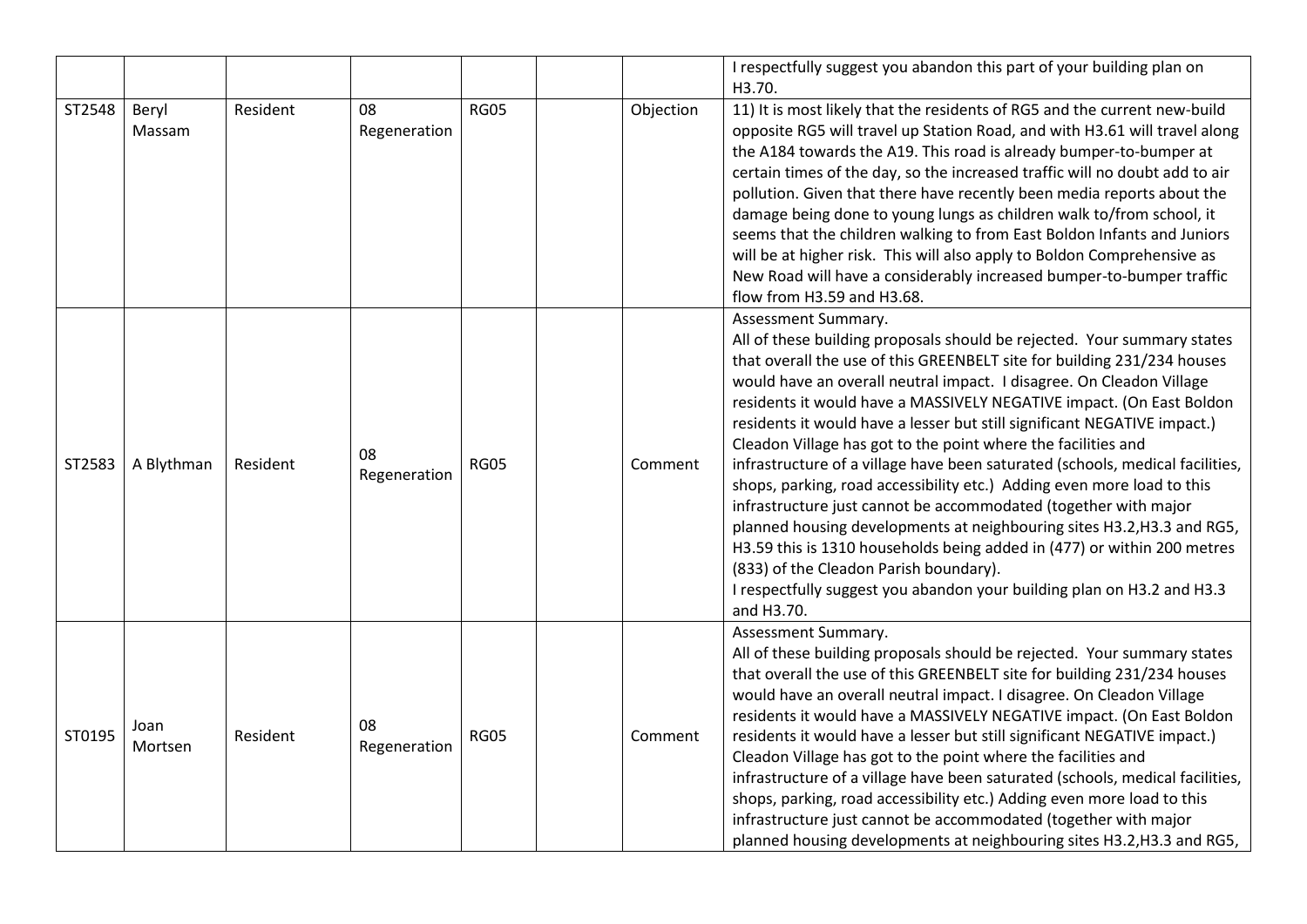|        |                                   |                    |      |           | H3.59 this is 1310 households being added in (477) or within 200 metres<br>(833) of the Cleadon Parish boundary).<br>I respectfully suggest you abandon your building plan on H3.2 and H3.3<br>and H3.70.                                                                                                                                                                                                                                                                                                                                                                                                                                                                                                                                                                                                                                                                                                                                                                                                                                                                                                                                                                                                                                                                                                                                                                                                                                                      |
|--------|-----------------------------------|--------------------|------|-----------|----------------------------------------------------------------------------------------------------------------------------------------------------------------------------------------------------------------------------------------------------------------------------------------------------------------------------------------------------------------------------------------------------------------------------------------------------------------------------------------------------------------------------------------------------------------------------------------------------------------------------------------------------------------------------------------------------------------------------------------------------------------------------------------------------------------------------------------------------------------------------------------------------------------------------------------------------------------------------------------------------------------------------------------------------------------------------------------------------------------------------------------------------------------------------------------------------------------------------------------------------------------------------------------------------------------------------------------------------------------------------------------------------------------------------------------------------------------|
| ST2443 | Mr T. and<br>Mrs M.<br>Betteridge | 08<br>Regeneration | ROG5 | Objection | We object to the large number of new homes proposed for Cleadon and<br>East Boldon. Section 5 of your South Tyneside Pre-Publication Draft sates<br>" the quality of the immediate surroundings, is one of the most<br>important factors affecting quality of life'. It also says that the Plan aims<br>to 'to support healthy, safe and sustainable communities' by providing<br>accommodation 'in attractive, safe and sustainable neighbourhoods'. In<br>Cleadon Village and East Boldon where we live, 1127 new homes are<br>proposed for four large sites, H3.70 (231), RG5 (245), H3.59 (588), and<br>H3.61 (63), three of which are green belt. We think that such a large<br>number of new homes is unnecessary in the relatively small area (as<br>compared with South Tyneside) of Cleadon and the Boldons. Such a large<br>housing increase is bound to cause the aforementioned quality of life in<br>the community to deteriorate significantly in a number of ways.<br>Elsewhere in the Draft (paragraph 4.35), it is acknowledged that 'The<br>NPPF states that the construction of new buildings in the Green Belt is<br>inappropriate'. We think this applies just as much in Cleadon and East<br>Boldon as elsewhere, and we consider that building on green belt land is<br>neither necessary nor desirable, in this case. Preference should be given<br>to the reuse of all 'brownfield' sites before considering any green belt<br>areas. |
| ST2460 | Sonia Ali                         | 08<br>Regeneration | ROG5 | Objection | Policy S3 conflicts with Policy NE9 which deals with contaminated land.<br>The proposed development of some housing on Cleadon Lane Industrial<br>Estate (RG 5 SBC010) will also have a negative impact on health and<br>wellbeing as this land is contaminated most recently by asbestos which<br>was stored at this site. This land was owned by O'Briens, a demolition<br>contractor who licensed to remove asbestos, their website states "We<br>have held a full HSE removal licence since 1983 and are full members of<br>the Asbestos Removal Contractors Association (ARCA)". Building on this<br>site will pose a long term health risk to the community.<br>Policy S5 does not enhance biodiversity as Cleadon Lane Industrial Estate<br>until very recently stored asbestos. As asbestos is a naturally found<br>mineral it doesn't pose a threat until broken or disturbed. Once released<br>into the air, the toxin becomes extremely harmful for humans if ingested                                                                                                                                                                                                                                                                                                                                                                                                                                                                              |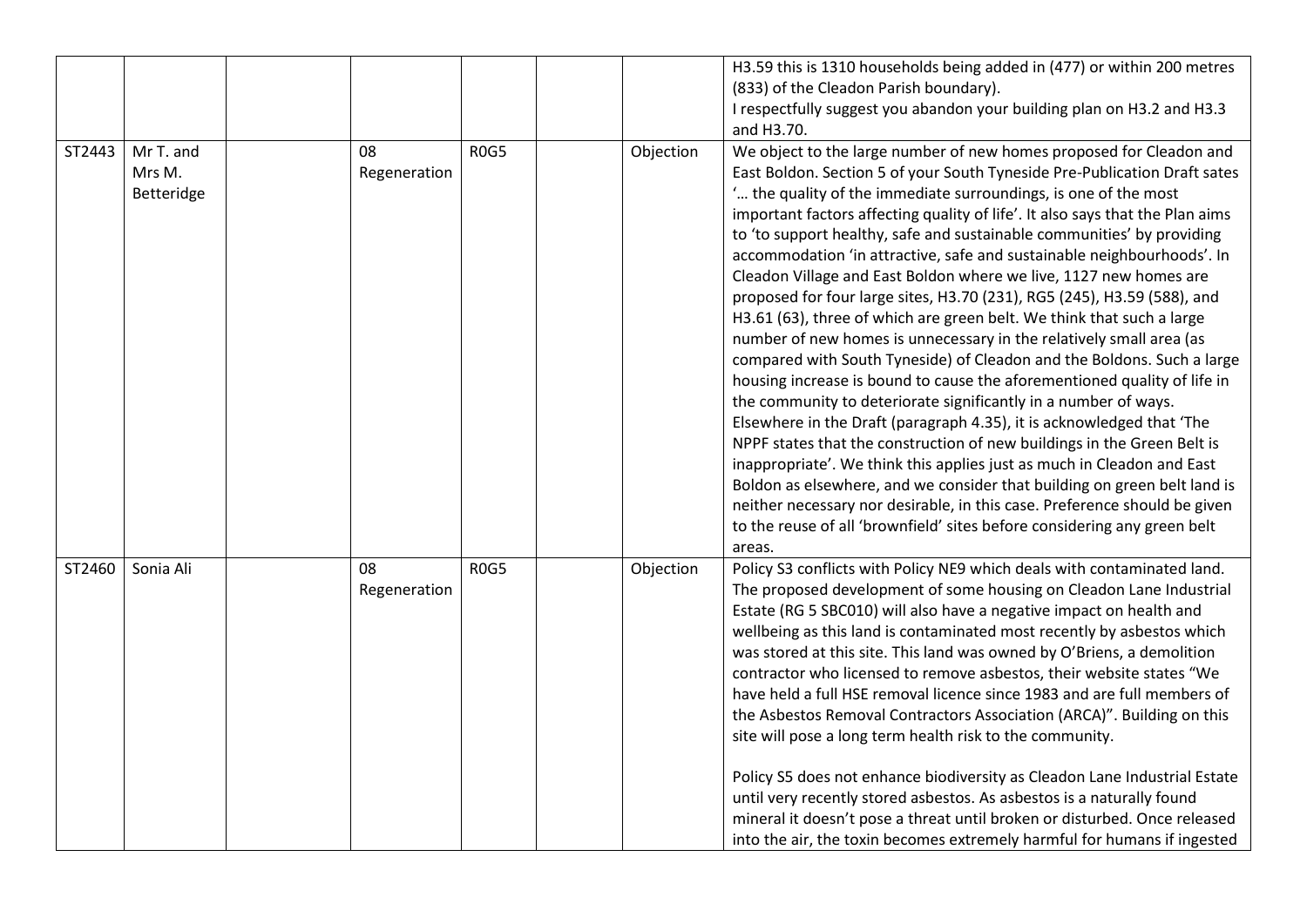|  |  |  | or inhaled. I understand that a culvert, which flows into the River Don, is  |
|--|--|--|------------------------------------------------------------------------------|
|  |  |  | to be reopened on this site to accommodate housing, this will have a         |
|  |  |  | negative impact on the biodiversity of this river as the River Don will      |
|  |  |  | become contaminated by asbestos from this site, if it has not already        |
|  |  |  | done so by attempt of owner to remove soil to depth of 12ft to make this     |
|  |  |  | site suitable for housing. Policy S5 is not legal in its choice of sites to  |
|  |  |  | regenerate. This site cannot be delivered.                                   |
|  |  |  | Policy S5 does not promote healthier communities because the proposed        |
|  |  |  | development of some housing on Cleadon Lane Industrial Estate (RG 5          |
|  |  |  |                                                                              |
|  |  |  | SBC010) will also have a negative impact on health and wellbeing as this     |
|  |  |  | land is contaminated, most recently by asbestos which was stored at this     |
|  |  |  | site. This land was own by O'Briens, a demolition contractor who             |
|  |  |  | licensed to remove asbestos, their website states "We have held a full       |
|  |  |  | HSE removal licence since 1983 and are full members of the Asbestos          |
|  |  |  | Removal Contractors Association (ARCA)" . Building on this site will pose    |
|  |  |  | a long term health risk to the community.                                    |
|  |  |  | Many of the sites put forward are not deliverable as they are within         |
|  |  |  | Flood Zone 3b. It has been suggested in Strategic Flood Assessment Risk      |
|  |  |  | (October 2018) Undertaken by Jeremy Benn Associates Limited at JBA           |
|  |  |  | that certain sites should not be built on which are:                         |
|  |  |  | RG 5 - BC37 in Strategic Land review (SLR) Land at Cleadon Lane              |
|  |  |  | Industrial Estate.                                                           |
|  |  |  | H3.62 - BC18 in SLR Land North Of Town End Farm                              |
|  |  |  | H3.74 - WH9a in SLR Land to the North of Shearwater                          |
|  |  |  | H3.72 - WH19 Land to the North of Cleadon Lane (former Charley Hurley        |
|  |  |  | Centre)                                                                      |
|  |  |  | Building on site H3.1; H3.12; H3.59 and RG 5 is in direct conflict with      |
|  |  |  | Policy NE1 Strategic Approach for the Natural Environment which states       |
|  |  |  | " Contribute to the mitigation of the likely effects of climate change,      |
|  |  |  | taking full account of flood risk, water supply and demand"                  |
|  |  |  | Building on sites H3.59 along with H3.1; H3.12 and RG 5 is in direct         |
|  |  |  | conflict with Policy NE6 which is concerned with flood risk and water        |
|  |  |  | management. Policy NE6 states                                                |
|  |  |  | "Flood risk will be taken into account at all stages in the planning process |
|  |  |  | to avoid inappropriate development in areas at current or future risk of     |
|  |  |  | flooding Where applicable, development proposals will be expected to         |
|  |  |  | be designed to mitigate against urban creep and adapt to climate             |
|  |  |  | change, taking account of flood risk"                                        |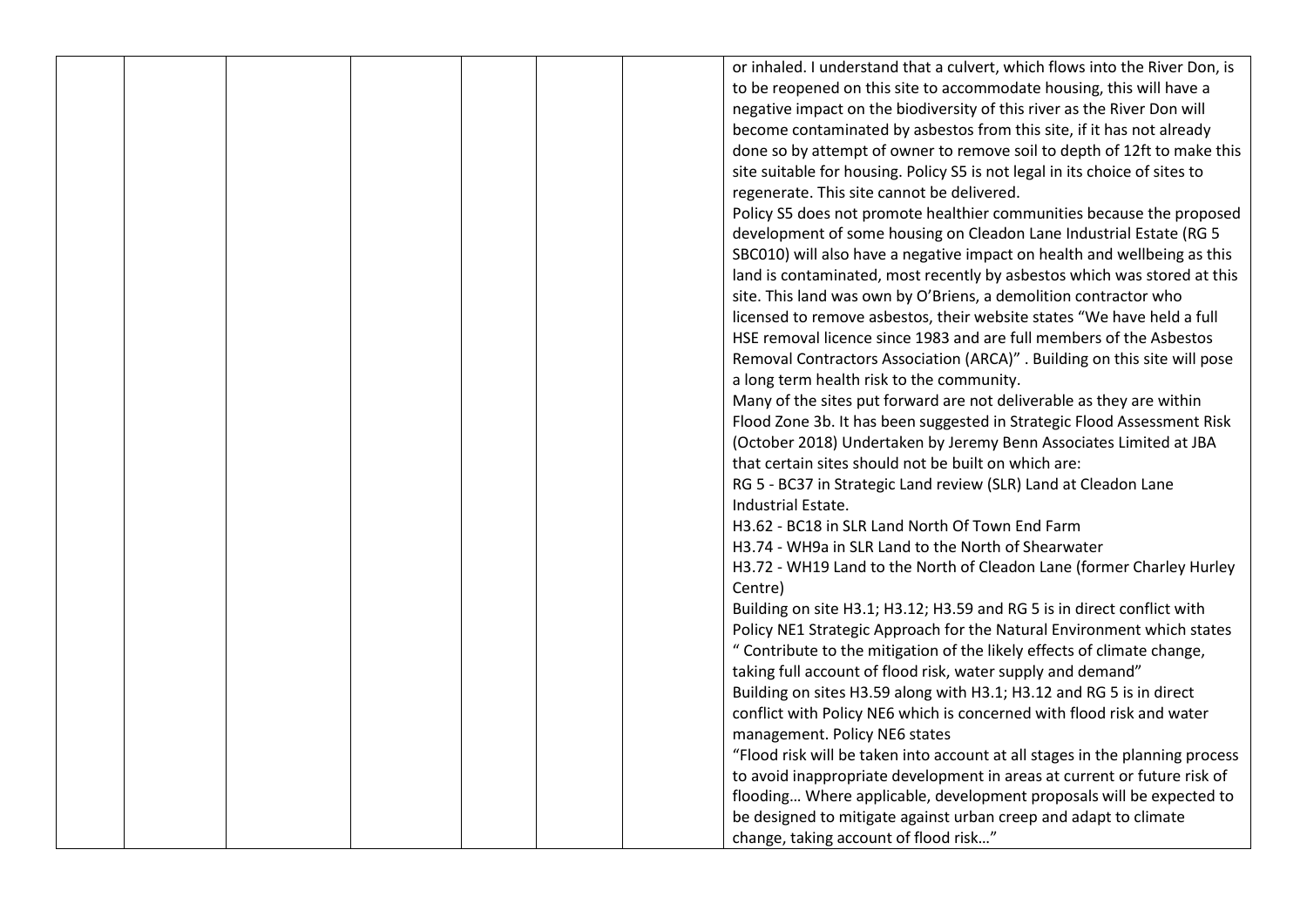|        |                    |    |              |             |           | This clearly is not the case in proposing to develop these sites with a total<br>of at least 1,141 houses in a small area at flood risk sites.<br>Developing site H3.59 Land at North Farm conflicts with Policy S1<br>paragraph (h) which aims to protect:<br>"the openness and permanence of the Green Belt Check the<br>unrestricted sprawl of the Borough's urban areas Preserve the special<br>and separate characters of the villages of West Boldon, East Boldon,<br>Cleadon and Whitburn"<br>Developing H3.59 along with H3.12 H3.1 and RG 5 will reduce the gap, in<br>terms of distance, between Boldon and South Shields and would increase<br>pressure on the remainder. If the gap were to be reduced here then it<br>would become more difficult to reduce pressure to eliminate it<br>completely between Newton Garths and Shields Road, thereby merging<br>Boldon and Cleadon with South Shields thus contradicting Policy S1. |
|--------|--------------------|----|--------------|-------------|-----------|------------------------------------------------------------------------------------------------------------------------------------------------------------------------------------------------------------------------------------------------------------------------------------------------------------------------------------------------------------------------------------------------------------------------------------------------------------------------------------------------------------------------------------------------------------------------------------------------------------------------------------------------------------------------------------------------------------------------------------------------------------------------------------------------------------------------------------------------------------------------------------------------------------------------------------------------|
| ST2462 | <b>Brian Navi</b>  | 08 | Regeneration | ROG5        | Support   | The draft Local Plan identifies the potential for the development of a<br>brownfield site within the Forum Area at Cleadon Lane Industrial Estate. I<br>believe that this area of brownfield land should be used in preference to<br>Green Belt land and that its use should be prioritised (along with other<br>brownfield sites throughout the Borough) in preference to existing Green<br>Belt sites. This should be an explicit requirement of the Local Plan.                                                                                                                                                                                                                                                                                                                                                                                                                                                                             |
| ST2516 | Dave<br>Hutchinson | 08 | Regeneration | <b>RG05</b> | Support   | RG5<br>Support with reservations<br>EBNF supports development of some housing on Cleadon Lane Industrial<br>Estate, should the need arise, in order to prevent development on Green<br>Belt land.<br>Should the need for new housing in the area arise, EBNF supports only<br>the re-use of brownfield sites for housing within the plan area. This has<br>been overwhelmingly confirmed in our community consultations.<br>Using some of this site for housing will help divert development away<br>from Green Belt land. Unlike the other housing sites proposed in the<br>draft LP, this site has the advantage of close proximity to transport<br>(Metro) links and local shopping facilities.                                                                                                                                                                                                                                             |
| ST2516 | Dave<br>Hutchinson | 08 | Regeneration | <b>RG05</b> | Objection | However, the allocation of 5.45 ha for 245 homes may represent over<br>provision in terms of our Housing Needs Assessment, when taking into<br>account other commitments.<br>EBNF will make a specific proposal as part of the emerging<br>Neighbourhood Plan.<br>EBNF supports the allocation of 2.1ha for B1 And B8 uses to retain and                                                                                                                                                                                                                                                                                                                                                                                                                                                                                                                                                                                                       |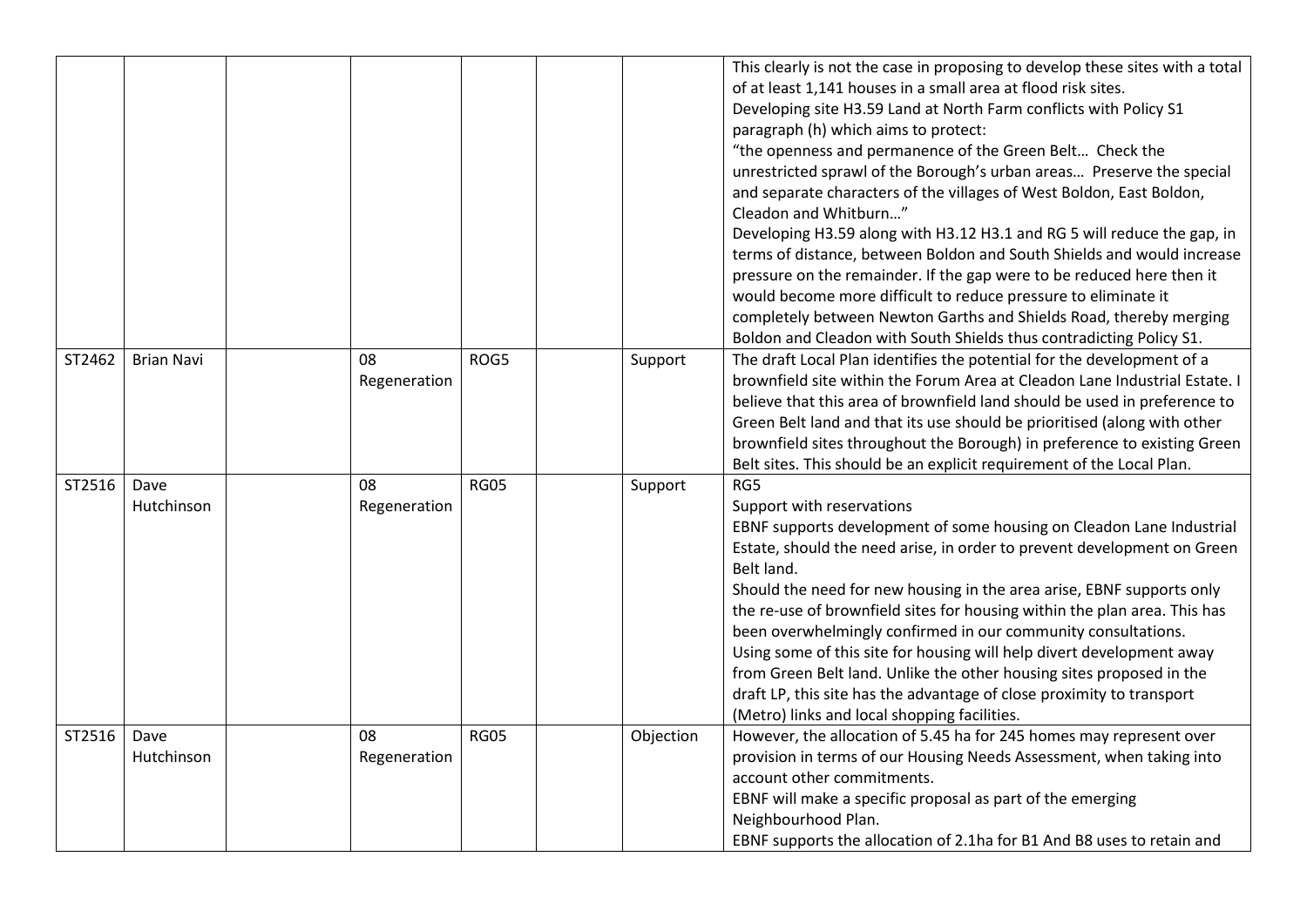|        |             |              |             |           | support the vibrant local businesses located towards the south of the<br>estate. |
|--------|-------------|--------------|-------------|-----------|----------------------------------------------------------------------------------|
|        |             |              |             |           | The proposed boundary shown on Inset Map 30 requires clarification. It           |
|        |             |              |             |           | includes within it two residential properties, a barbers premises, a             |
|        |             |              |             |           | restaurant, a food take away premises and two vacant showroom                    |
|        |             |              |             |           | premises.                                                                        |
|        |             |              |             |           | It excludes a large warehouse adjoining the metro line.                          |
|        |             |              |             |           | There should be a site specific policy in the Local Plan for this site which     |
|        |             |              |             |           | requires:                                                                        |
|        |             |              |             |           | 1. Development to be comprehensively masterplanned.                              |
|        |             |              |             |           | 2. A design code to ensure development of a distinctive neighbourhood            |
|        |             |              |             |           | that is in keeping with the local area and is sensitive to the proximity of      |
|        |             |              |             |           | residential and business use.                                                    |
|        |             |              |             |           | 3. The range, size, type and tenure of housing expected on the site to           |
|        |             |              |             |           | meet housing needs.                                                              |
|        |             |              |             |           | EBNF is working with Aecom to prepare a design code for the                      |
|        |             |              |             |           | neighbourhood area which should inform the site specific policy                  |
|        |             |              |             |           | requirements for this site.                                                      |
|        |             |              |             |           | The Site Specific Sustainability Appraisal concludes that this site has a        |
|        |             |              |             |           | POSITIVE impact. It should therefore be developed in preference to other         |
|        |             |              |             |           | proposed housing sites which have a NEGATIVE impact.                             |
| ST2536 | Sonia Ali   | 08           | <b>RG05</b> | Objection | Developing site RG5 for housing is in direct conflict with Policy NE9 which      |
|        | and Gillian | Regeneration |             |           | focusses on contaminated land and ground stability which states:                 |
|        | Johnston    |              |             |           | " Where the future users or occupiers of a proposed development would            |
|        |             |              |             |           | be affected by contamination or                                                  |
|        |             |              |             |           | ground stability issues, applicants must:                                        |
|        |             |              |             |           | a) Carry out investigations to assess the nature and extent of                   |
|        |             |              |             |           | contamination or ground stability                                                |
|        |             |              |             |           | issues and the effect it may have on the development and its future              |
|        |             |              |             |           | users, biodiversity, the                                                         |
|        |             |              |             |           | natural and built environment; and                                               |
|        |             |              |             |           | b) Set out detailed measures, as appropriate, to allow the development           |
|        |             |              |             |           | to go ahead without                                                              |
|        |             |              |             |           | adverse effect, including:                                                       |
|        |             |              |             |           | i. Removing the contamination;                                                   |
|        |             |              |             |           | ii. Treating the contamination;                                                  |
|        |             |              |             |           | iii. Protecting the development from the effects of the contamination;           |
|        |             |              |             |           | iv. Validation of mitigation measures; and                                       |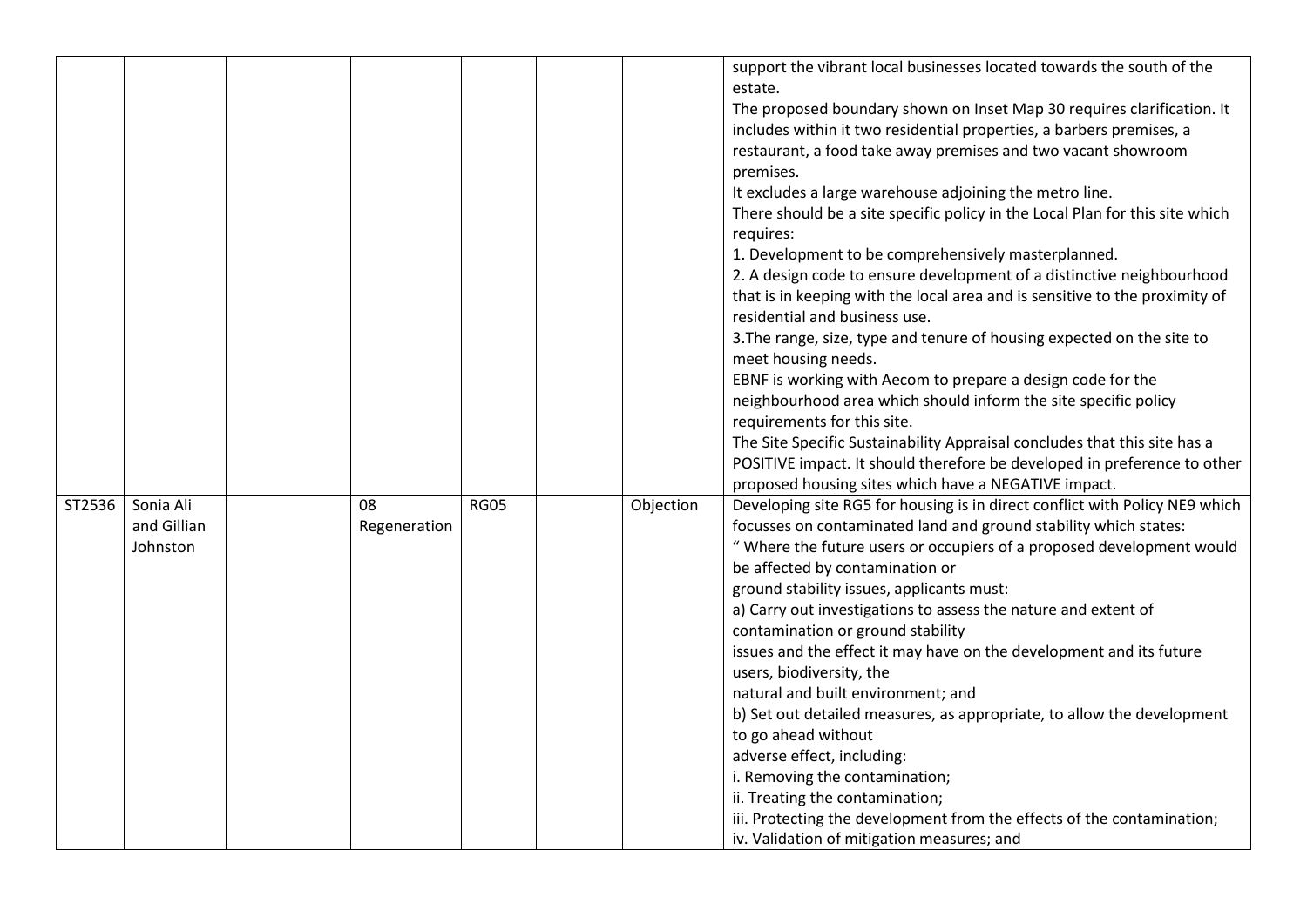|  |  |  | v. Addressing land stability issues.                                         |
|--|--|--|------------------------------------------------------------------------------|
|  |  |  | Where measures are needed to allow the development to go ahead               |
|  |  |  | safely and without adverse effect,                                           |
|  |  |  | these will be required as a condition of any planning permission."           |
|  |  |  | The land proposed for development is the site previously occupied by         |
|  |  |  |                                                                              |
|  |  |  | O'Briens Waste Management Contractors who are also demolition                |
|  |  |  | contractors licensed to remove asbestos. Their website states "We have       |
|  |  |  | held a full HSE removal licence since 1983 and are full members of the       |
|  |  |  | Asbestos Removal Contractors Association (ARCA) The proposed                 |
|  |  |  | development of some housing on Cleadon Lane Industrial Estate (RG 5          |
|  |  |  | SBC010) will also have a negative impact on health and wellbeing so          |
|  |  |  | contradicts Policy S3 as this land is contaminated, most recently by         |
|  |  |  | asbestos which was stored at this site. Building on this site will pose a    |
|  |  |  | long term health risk to the community. and to any future resident of this   |
|  |  |  | site. I am aware that at least 12 feet of land has already been removed      |
|  |  |  | from this site and replaced which means the land will not be treated         |
|  |  |  | properly to be suitable for development.                                     |
|  |  |  | Policy RG 5 states:                                                          |
|  |  |  | "iv Consideration should be given to the removal of the culverted section    |
|  |  |  | of the watercourse.                                                          |
|  |  |  | v Proposals should be supported by a site-specific flood risk assessment."   |
|  |  |  | I understand this means opening up the "culverted section of the             |
|  |  |  | watercourse" to help mitigate flooding problems on this site. This would     |
|  |  |  | be an environmental disaster as the land is contaminated with asbestos,      |
|  |  |  | draining this land into the River Don would pose a serious, long term        |
|  |  |  | health risk to people and animals and the surrounding land.                  |
|  |  |  | Developing RG 5 is in direct conflict with policy Policy NE6 which is        |
|  |  |  | concerned with flood risk and water management. Policy NE6 states            |
|  |  |  | "Flood risk will be taken into account at all stages in the planning process |
|  |  |  | to avoid inappropriate development in areas at current or future risk of     |
|  |  |  | flooding Where applicable, development proposals will be expected to         |
|  |  |  | be designed to mitigate against urban creep and adapt to climate             |
|  |  |  | change, taking account of flood risk"                                        |
|  |  |  | This clearly is not the case at Cleadon Lane Industrial Estate (RG5).        |
|  |  |  | Proposing to develop RG5 with at least 245 houses in an area at risk of      |
|  |  |  | flooding on land which is also contaminated is not avoiding                  |
|  |  |  | "inappropriate development in areas at current or future risk of             |
|  |  |  | flooding".                                                                   |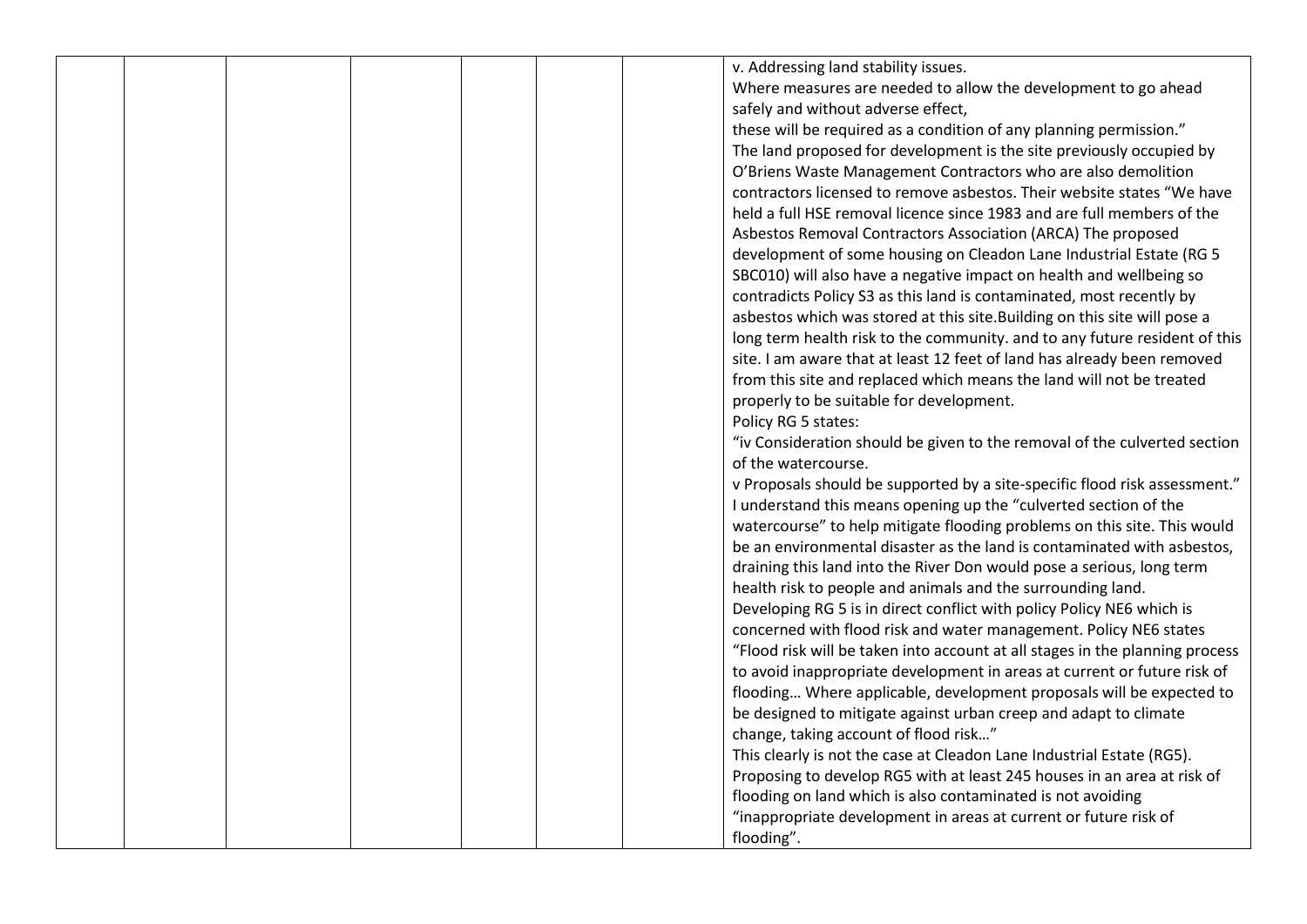|  |  |  | Developing RG5 contradicts Policy NE11 as it will cause a rise in water     |
|--|--|--|-----------------------------------------------------------------------------|
|  |  |  | pollution in the River Don. Paragraph 11.59 relating to this policy states: |
|  |  |  | "Pollution is the release of substances into the environment that can       |
|  |  |  | cause harm to human health,                                                 |
|  |  |  | property and any other living organism supported by the wider               |
|  |  |  | environment. Pollution can affect our                                       |
|  |  |  | quality of life, our health and wellbeing and the wider environment."       |
|  |  |  | Any development at site RG5 totally contradicts this statement.             |
|  |  |  | Are STC putting the need to develop before public health and potential      |
|  |  |  | harm to the environment?                                                    |
|  |  |  | Developing RG5 conflicts with Policy NE7 which sets out to protect water    |
|  |  |  | quality. This policy states:                                                |
|  |  |  | The rivers in the Borough, their banks and tributaries will be protected    |
|  |  |  | from damaging development and, where appropriate, enhanced. The             |
|  |  |  | quantity and quality of surface and groundwater bodies shall be             |
|  |  |  | protected and where possible enhanced.                                      |
|  |  |  | New development that discharges into a watercourse or is adjacent to a      |
|  |  |  | watercourse or discharges to ground will be required to incorporate         |
|  |  |  | appropriate water pollution control measures and consider opportunities     |
|  |  |  | to reduce detrimental impacts including:                                    |
|  |  |  | a) Naturalising watercourse channels;                                       |
|  |  |  | b) Improving the biodiversity and ecological connectivity of                |
|  |  |  | watercourses;                                                               |
|  |  |  | c) Safeguarding and enlarging river buffers with appropriate habitat;       |
|  |  |  | d) Mitigating diffuse agricultural and urban pollution;                     |
|  |  |  | e) Progressively reducing the pollution of groundwater and prevent or       |
|  |  |  | limit the entry of pollutants, particularly in high vulnerability areas;    |
|  |  |  | f) Seeking opportunities to incorporate creation of wetland habitat in      |
|  |  |  | designs where appropriate;                                                  |
|  |  |  | g) Ensuring that development does not fragment a wildlife corridor;         |
|  |  |  | h) Preventing introduction of non-native species via construction or        |
|  |  |  | other works and managing present invasive non-native species where          |
|  |  |  | practical; and                                                              |
|  |  |  | i) Contributing towards achieving good status for all water bodies or, for  |
|  |  |  | heavily modified waterbodies and artificial water bodies, good ecological   |
|  |  |  | potential and good surface water chemical status.                           |
|  |  |  | Watercourses should be left with an appropriately sized, development-       |
|  |  |  | free buffer zone on both sides of the channel. The width required will be   |
|  |  |  |                                                                             |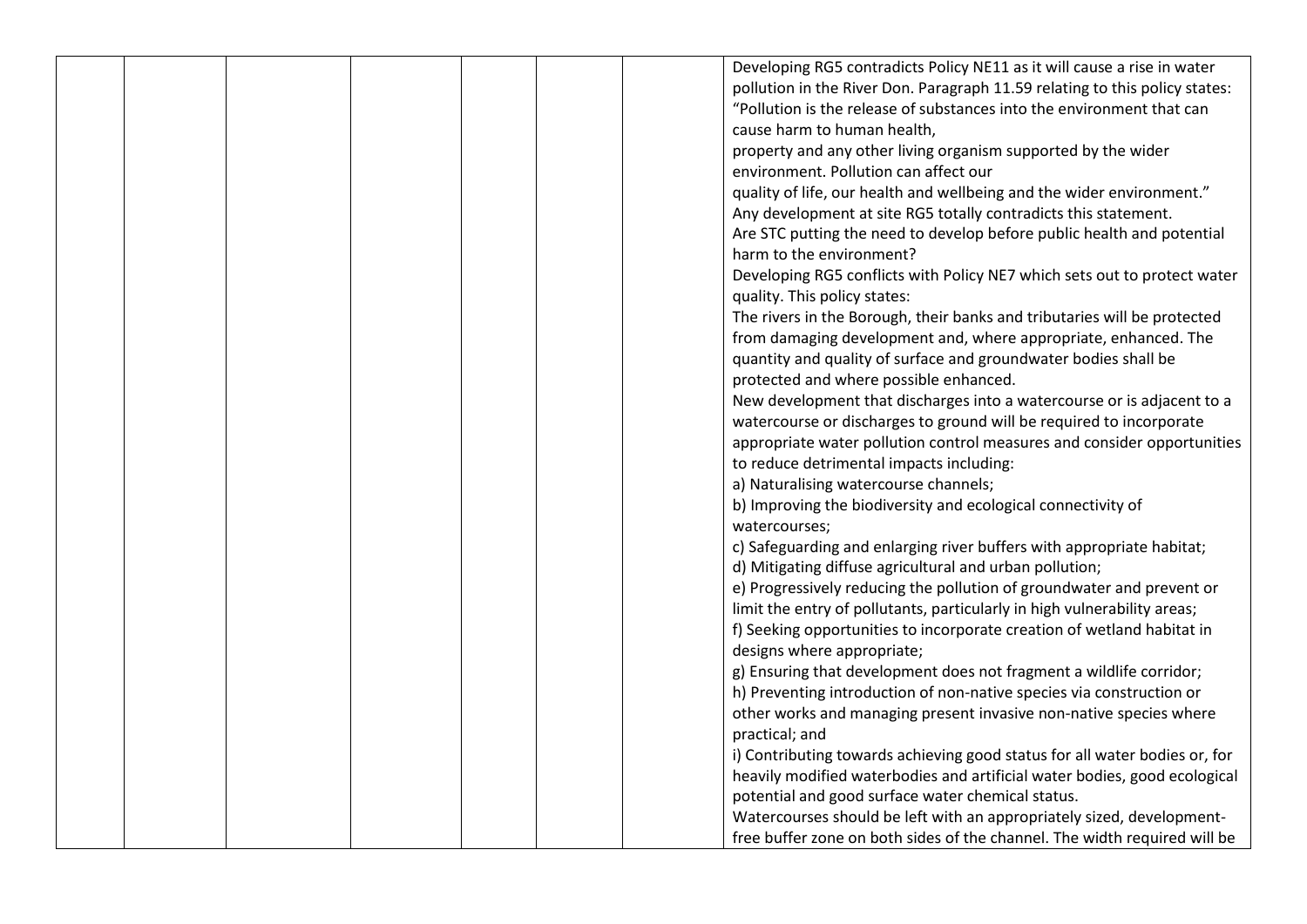|        |                                 |                    |                    |     |           | dependent on the specifics of the site and the nature of the<br>development.<br>Consideration must be given to current and future mine water and<br>groundwater levels and the interaction with SuDS.<br>Where the drainage will be connected to a watercourse or to<br>groundwater all development will need to carry out a site specific water<br>quality risk assessment which may identify the need for SuDS to treat the<br>run off from the development. The simple index approach in the CIRIA<br>SuDs Manual is the minimum required assessment. This is to ensure that<br>there is no detrimental impact to the watercourse or groundwater.<br>Where other developments are proposed in the same vicinity, a<br>coordinated approach to surface water management will be encouraged<br>and applicants should explore the feasibility of installing shared outfalls<br>to reduce detrimental impacts.<br>Development will not be permitted where it would have an adverse<br>impact on water dependent Sites of Special Scientific Interest (SSSIs) and<br>Natura 2000 sites.<br>Developing RG 5 will have a negative impact on everything Policy NE7<br>seeks to protect. In particular any development and opening of water<br>culverts at RG 5 will have an "adverse impact on water dependent Sites<br>of Special Scientific Interest (SSSIs) and Natura 2000 sites.' at nearby<br>Boldon Flats (SSSI) and also at Nature reserves at Tilesheds and Netwon<br>Garths which are situated at very close proximity to this site and in the<br>same water course channel. To implement Policy NE7 development at<br>site RG 5 should "not be permitted"<br>Developing RG 5 will reduce the gap, in terms of distance, between<br>Boldon and South Shields and would increase pressure on the remainder.<br>If the gap were to be reduced here then it would become more difficult<br>to reduce pressure to eliminate it completely between Newton Garths<br>and Shields Road, thereby merging Boldon and Cleadon with South |
|--------|---------------------------------|--------------------|--------------------|-----|-----------|-------------------------------------------------------------------------------------------------------------------------------------------------------------------------------------------------------------------------------------------------------------------------------------------------------------------------------------------------------------------------------------------------------------------------------------------------------------------------------------------------------------------------------------------------------------------------------------------------------------------------------------------------------------------------------------------------------------------------------------------------------------------------------------------------------------------------------------------------------------------------------------------------------------------------------------------------------------------------------------------------------------------------------------------------------------------------------------------------------------------------------------------------------------------------------------------------------------------------------------------------------------------------------------------------------------------------------------------------------------------------------------------------------------------------------------------------------------------------------------------------------------------------------------------------------------------------------------------------------------------------------------------------------------------------------------------------------------------------------------------------------------------------------------------------------------------------------------------------------------------------------------------------------------------------------------------------------------------------------------------------------------------------------------|
|        |                                 |                    |                    |     |           | Shields thus contradicting Policy S1.                                                                                                                                                                                                                                                                                                                                                                                                                                                                                                                                                                                                                                                                                                                                                                                                                                                                                                                                                                                                                                                                                                                                                                                                                                                                                                                                                                                                                                                                                                                                                                                                                                                                                                                                                                                                                                                                                                                                                                                               |
| ST2537 | Laverck Hall<br>Park<br>Limited | <b>Neil Morton</b> | 08<br>Regeneration | RG1 | Objection | <b>Regeneration Sites</b><br>4.51. Whilst we acknowledge the DLP's efforts to bring forward<br>Regeneration Sites, these sites account for a significant proportion of the<br>total housing allocation and inevitably face significant viability and<br>delivery challenges. In our view the below regeneration sites have not<br>been demonstrated as deliverable and therefore we must object to their<br>draft allocation. This is compounded by the fact that the DLP does not                                                                                                                                                                                                                                                                                                                                                                                                                                                                                                                                                                                                                                                                                                                                                                                                                                                                                                                                                                                                                                                                                                                                                                                                                                                                                                                                                                                                                                                                                                                                                  |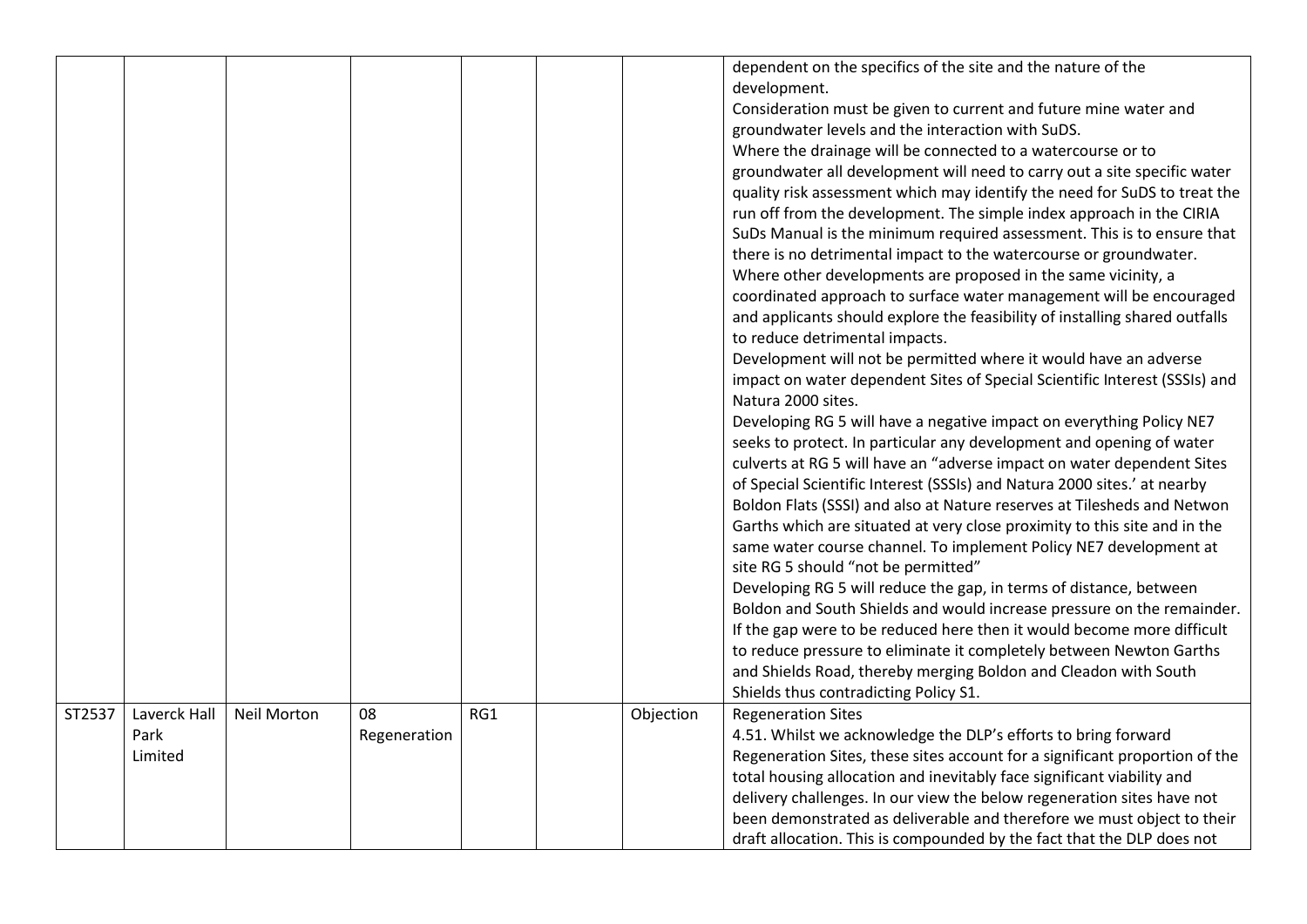|        |                                 |                    |                    |     |           | publish any viability evidence in support of the draft allocations. We<br>reserve the right to comment on any viability evidence in respect of<br>these sites in due course.<br>• RG1 Holborn (400 dwellings) - The site has been vacant for circa 40<br>years. Over a number of years the Council has marketed the site in an<br>attempt to find a delivery partner. To-date no delivery partner has been<br>found which is reflective of the delivery constraints associated with the<br>site. There are significant abnormal costs associated with bringing the<br>site forward. Clear viability and deliverability evidence, which has not<br>been produced, is required in order to demonstrate that the site is viable<br>and deliverable. Until such time that it may be, we object to this draft<br>housing allocation.<br>• RG5 Cleadon Lane Industrial Estate (245 dwellings) - The site is a<br>successful existing industrial estate providing numerous jobs which are<br>proposed to be lost from the site by the DLP. There is no evidence on<br>how the existing jobs will be relocated, if at all, when and to where. The<br>site is in multiple-ownerships creating land assembly constraints. There<br>is no evidence presented that all of the land has been assembled and<br>therefore we question if the site is available for housing. Approximately<br>50% of the site is in Flood Zone 2 and 3 (unlike Laverick Park which is<br>wholly within Flood Zone 1) and therefore any allocation of the site<br>should be subject to the Sequential Test at the plan-making stage. There<br>are known significant viability constraints due to ground conditions from<br>the historic industrial uses and no viability evidence has been produced<br>to demonstrate that the site is viable and deliverable. Again until such<br>time that such evidence may be produced, we object to this draft<br>housing allocation. |
|--------|---------------------------------|--------------------|--------------------|-----|-----------|-------------------------------------------------------------------------------------------------------------------------------------------------------------------------------------------------------------------------------------------------------------------------------------------------------------------------------------------------------------------------------------------------------------------------------------------------------------------------------------------------------------------------------------------------------------------------------------------------------------------------------------------------------------------------------------------------------------------------------------------------------------------------------------------------------------------------------------------------------------------------------------------------------------------------------------------------------------------------------------------------------------------------------------------------------------------------------------------------------------------------------------------------------------------------------------------------------------------------------------------------------------------------------------------------------------------------------------------------------------------------------------------------------------------------------------------------------------------------------------------------------------------------------------------------------------------------------------------------------------------------------------------------------------------------------------------------------------------------------------------------------------------------------------------------------------------------------------------------------------------------------------------------------------------------------------------|
| ST2537 | Laverck Hall<br>Park<br>Limited | <b>Neil Morton</b> | 08<br>Regeneration | RG5 | Objection | <b>Regeneration Sites</b><br>4.51. Whilst we acknowledge the DLP's efforts to bring forward<br>Regeneration Sites, these sites account for a significant proportion of the<br>total housing allocation and inevitably face significant viability and<br>delivery challenges. In our view the below regeneration sites have not<br>been demonstrated as deliverable and therefore we must object to their<br>draft allocation. This is compounded by the fact that the DLP does not<br>publish any viability evidence in support of the draft allocations. We<br>reserve the right to comment on any viability evidence in respect of<br>these sites in due course.<br>• RG1 Holborn (400 dwellings) - The site has been vacant for circa 40                                                                                                                                                                                                                                                                                                                                                                                                                                                                                                                                                                                                                                                                                                                                                                                                                                                                                                                                                                                                                                                                                                                                                                                               |